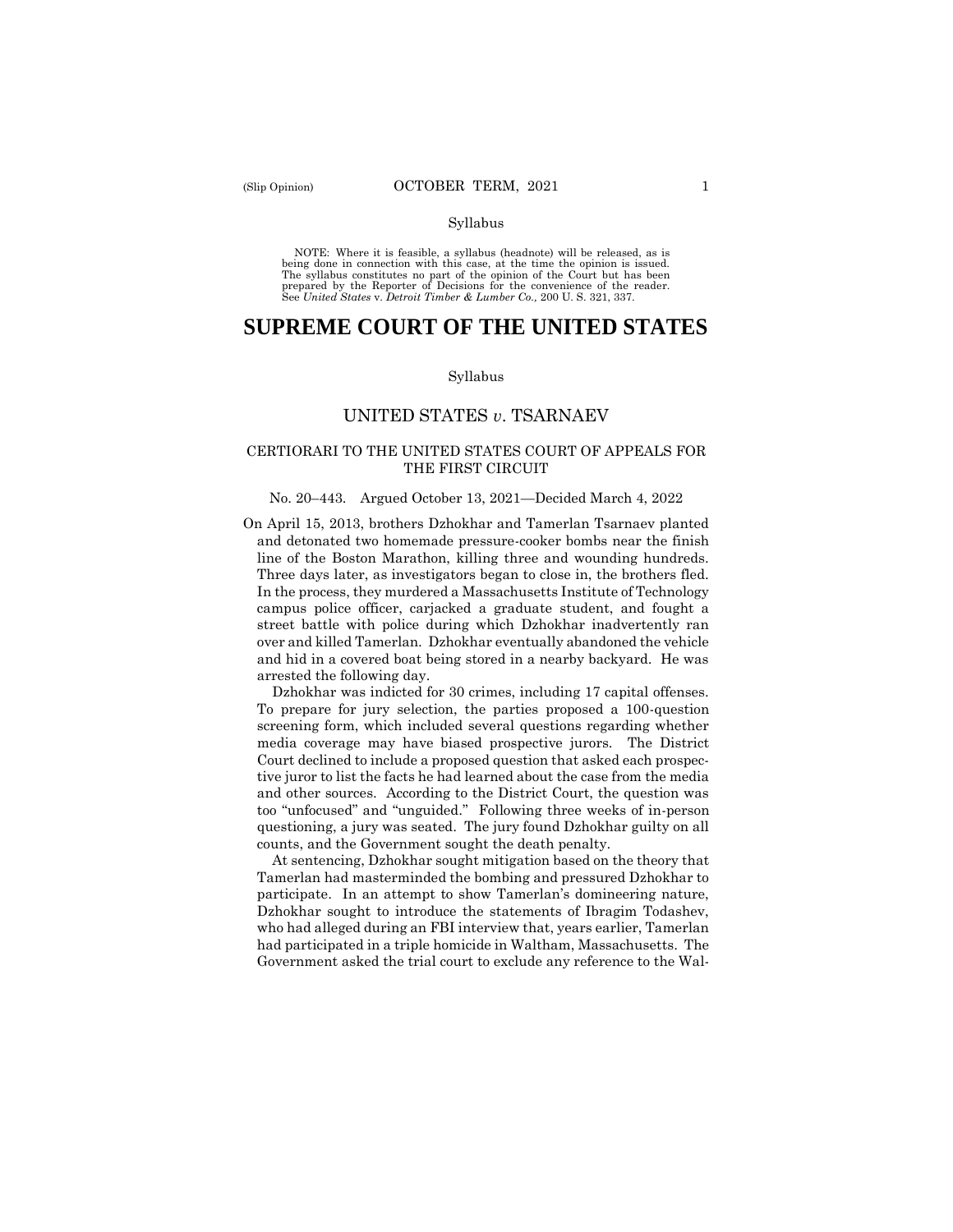tham murders on the grounds that the evidence either lacked relevance or, alternatively, lacked probative value and was likely to confuse the issues. The Government also pointed out that, because FBI agents had killed Todashev in self-defense after he attacked them during the interview, there were no living witnesses to the Waltham murders. The District Court excluded the evidence, and the jury concluded that 6 of Dzhokhar's crimes warranted the death penalty.

The Court of Appeals vacated Dzhokhar's capital sentences on two grounds. First, the court held that the District Court abused its discretion during jury selection by declining to ask about the kind and degree of each prospective juror's media exposure, as required by that court's decision in *Patriarca* v. *United States*, 402 F. 2d 314. Second, the court held that the District Court abused its discretion during sentencing when it excluded evidence concerning Tamerlan's possible involvement in the Waltham murders.

*Held*: The Court of Appeals improperly vacated Dzhokhar's capital sentences. Pp. 8–20.

(a) The District Court did not abuse its discretion by declining to ask about the content and extent of each juror's media consumption regarding the bombings. Jury selection falls "particularly within the province of the trial judge," *Skilling* v. *United States,* 561 U. S. 358, 386, whose broad discretion in this area includes deciding what questions to ask prospective jurors, see *Mu'Min* v. *Virginia,* 500 U. S. 415, 427. Here, the District Court did not abuse that discretion when, recognizing the significant pretrial publicity concerning the bombings, the court refused to allow the question at issue because it wrongly emphasized what a juror knew before coming to court, rather than potential bias. That decision was reasonable and well within the court's discretion.

The rest of the jury-selection process in this case dispels any remaining doubt. The District Court used the 100-question juror form—which asked prospective jurors what media sources they followed and whether any of that information had caused them to form an opinion about Dzhokhar's guilt or punishment—to cull down the number of prospective jurors. The District Court then subjected those remaining prospective jurors to three weeks of individualized *voir dire*, including questions that probed for bias. Finally, the court instructed the prospective jurors during *voir dire*, and the seated jurors during trial, that their decisions must be based on the evidence presented at trial and not any other source.

The Court of Appeals erred when it concluded that the District Court abused its discretion by failing to put Dzhokhar's proposed media-content question to the jury. Following its decision in *Patriarca*, the court concluded that it had "supervisory authority" to require the District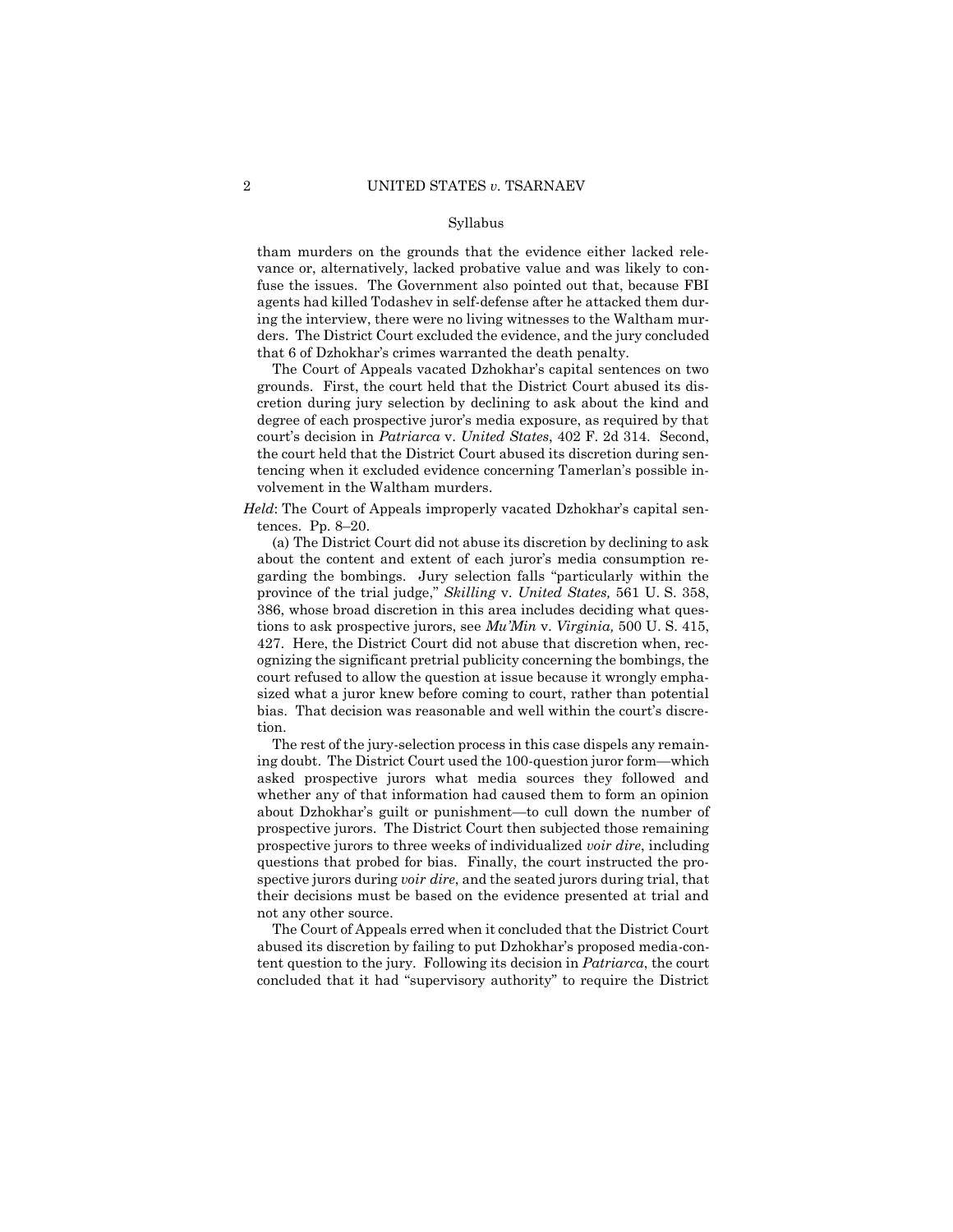Court, as a matter of law, to ask the jurors that specific question. The supervisory power of federal courts, however, does not extend to the creation of prophylactic supervisory rules that circumvent or supplement legal standards set out in decisions of this Court. See *United States* v. *Payner,* 447 U. S. 727, 733–737. Pp. 8–13.

(b) Nor did the District Court abuse its discretion in excluding from the sentencing proceedings evidence of the Waltham murders. The Federal Death Penalty Act provides that, at the sentencing phase of a capital trial, "information may be presented as to any matter relevant to the sentence, including any mitigating or aggravating factor." 18 U. S. C. §3593(c). But the district court may exclude information "if its probative value is outweighed by the danger of creating unfair prejudice, confusing the issues, or misleading the jury." *Ibid.* Such evidentiary decisions are reviewed for abuse of discretion. See *United States* v. *Abel*, 469 U. S. 45, 54. Here, Dzhokhar sought to introduce evidence linking Tamerlan to the unsolved Waltham murders to support his mitigation defense that Tamerlan was the ringleader of the bombing. That evidence, however, did not allow the jury to confirm or assess Tamerlan's alleged role in the Waltham murders. The District Court did not abuse its discretion when it reasonably excluded the evidence for its lack of probative value and potential to confuse the jury. Dzhokhar's counterarguments are unconvincing. First, §3593(c) does not violate the Eighth Amendment. That provision falls well within the the Federal Government's "'traditional authority'" "to decide that certain types of evidence may have insufficient probative value to justify their admission," *Skipper* v. *South Carolina,* 476 U. S. 1, 11, 15 (Powell, J., concurring in judgment), and "to set reasonable limits upon the evidence a [capital] defendant can submit, and control the manner in which it is submitted," *Oregon* v. *Guzek,* 546 U. S. 517, 526. Section 3593(c) sets up a highly permissive regime that allows criminal defendants to introduce a wide range of normally inadmissible evidence and channels that evidence through an individualized balancing test that affords a capital defendant every reasonable opportunity to place relevant mitigation evidence before the penalty-phase jury. Here, the bare inclusion of the Waltham-murders evidence risked producing a confusing mini-trial where the only witnesses who knew the truth were dead. That the evidence excluded by the District Court was considered reliable enough to include in a search warrant has no bearing here, where the District Court was free to evaluate the information independently when deciding whether to admit it under §3593(c).

The dissent recognizes that the District Court enjoyed significant discretion over its evidentiary decisions. But because this is a death penalty case, the dissent scrutinizes those decisions with particular care to find that the District Court abused its discretion. In doing so,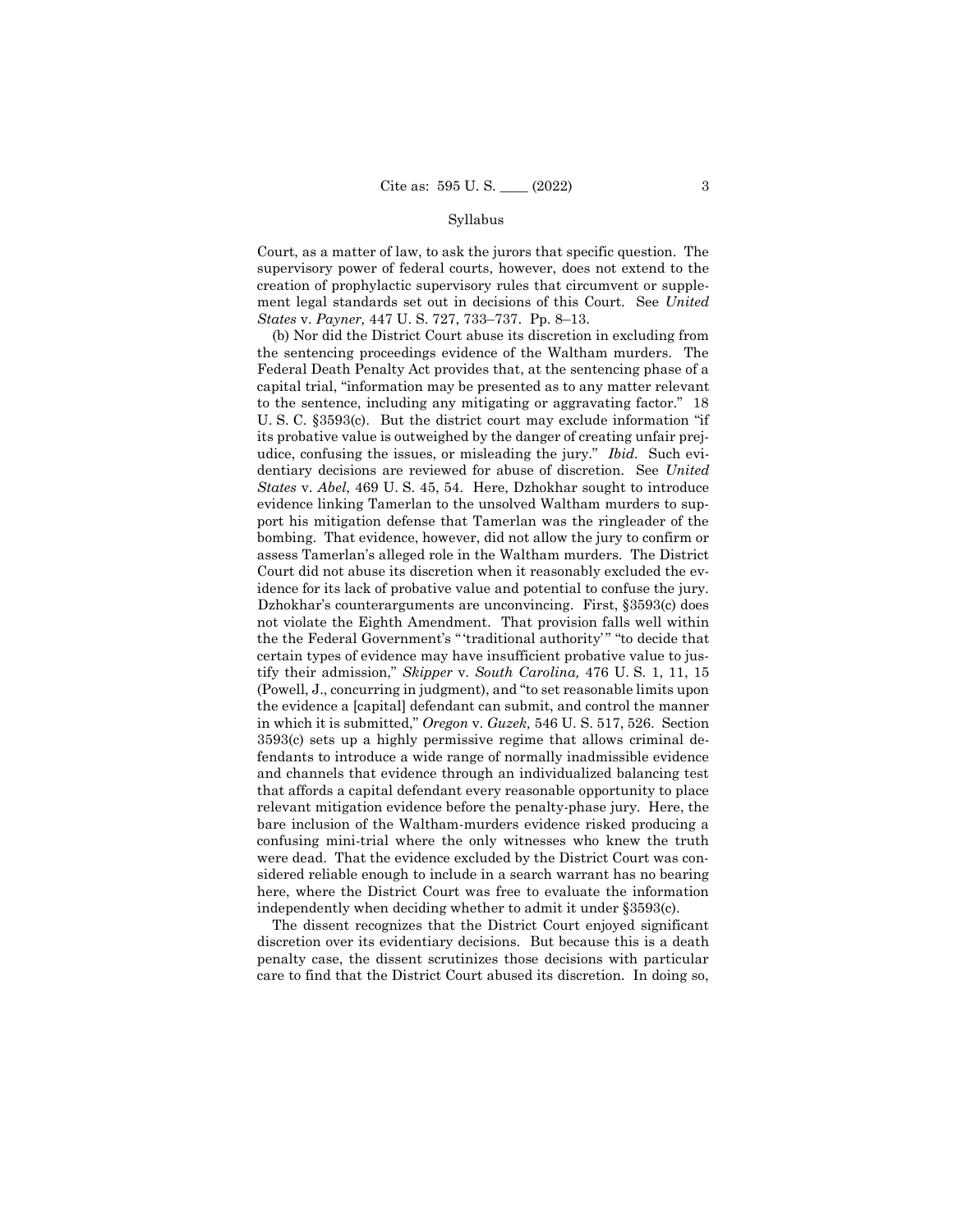the dissent ignores the traditional abuse-of-discretion standard, which calls for a reviewing court to defer to the sound judgment of a district court unless the decision was "manifestly erroneous." *General Elec. Co.* v. *Joiner*, 522 U. S. 136, 142. More specifically, the dissent suggests that a district court presiding over death-penalty proceedings should be more hesitant to find that evidence risked confusing the jury. But nothing in §3593(c) suggests that Congress intended for any such hesitancy. Ultimately, the District Court reasonably decided to exclude the evidence under §3593(c)'s balancing test. Pp. 13–20.

968 F. 3d 24, reversed.

THOMAS, J., delivered the opinion of the Court, in which ROBERTS, C. J., and ALITO, GORSUCH, KAVANAUGH, and BARRETT, JJ., joined. BARRETT, J., filed a concurring opinion, in which GORSUCH, J., joined. BREYER, J., filed a dissenting opinion, in which KAGAN, J., joined, and in which SO-TOMAYOR, J., joined except as to Part II–C.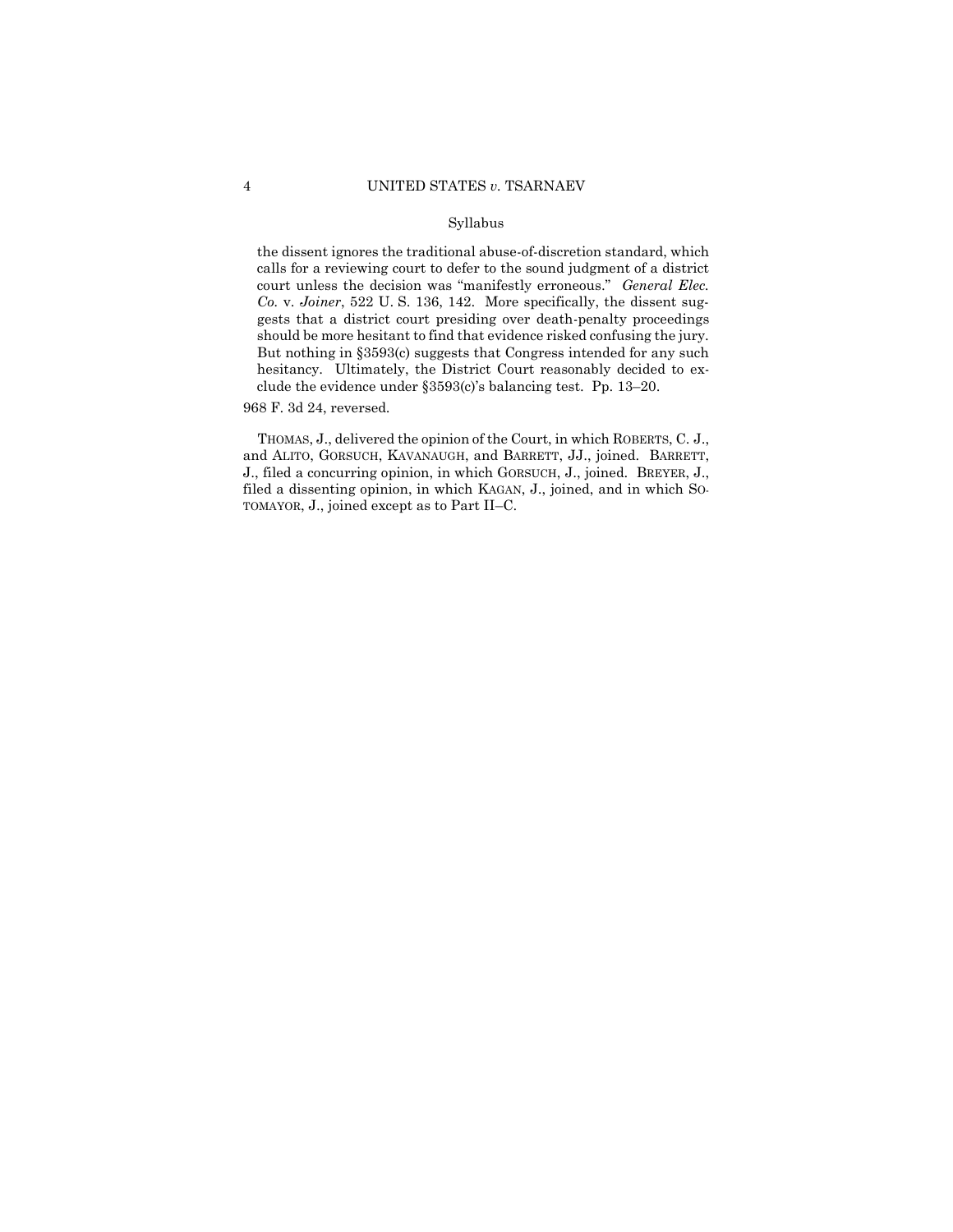NOTICE: This opinion is subject to formal revision before publication in the preliminary print of the United States Reports. Readers are requested to notify the Reporter of Decisions, Supreme Court of the United States, Washington, D. C. 20543, of any typographical or other formal errors, in order that corrections may be made before the preliminary print goes to press.

### **SUPREME COURT OF THE UNITED STATES**  $\overline{\phantom{a}}$  , where  $\overline{\phantom{a}}$

### No. 20–443  $\mathcal{L}=\mathcal{L}^{\mathcal{L}}$

# UNITED STATES, PETITIONER *v.* DZHOKHAR A. TSARNAEV

### ON WRIT OF CERTIORARI TO THE UNITED STATES COURT OF APPEALS FOR THE FIRST CIRCUIT

### [March 4, 2022]

### JUSTICE THOMAS delivered the opinion of the Court.

On April 15, 2013, Dzhokhar and Tamerlan Tsarnaev planted and detonated two homemade pressure-cooker bombs near the finish line of the Boston Marathon. The blasts hurled nails and metal debris into the assembled crowd, killing three while maiming and wounding hundreds. Three days later, the brothers murdered a campus police officer, carjacked a graduate student, and fired on police who had located them in the stolen vehicle. Dzhokhar attempted to flee in the vehicle but inadvertently killed Tamerlan by running him over. Dzhokhar was soon arrested and indicted.

A jury found Dzhokhar guilty of 30 federal crimes and recommended the death penalty for 6 of them. The District Court accordingly sentenced Dzhokhar to death. The Court of Appeals vacated the death sentence. We now reverse.

### I A

The Tsarnaev brothers immigrated to the United States in the early 2000s and lived in Massachusetts. Little more than a decade later, they were actively contemplating how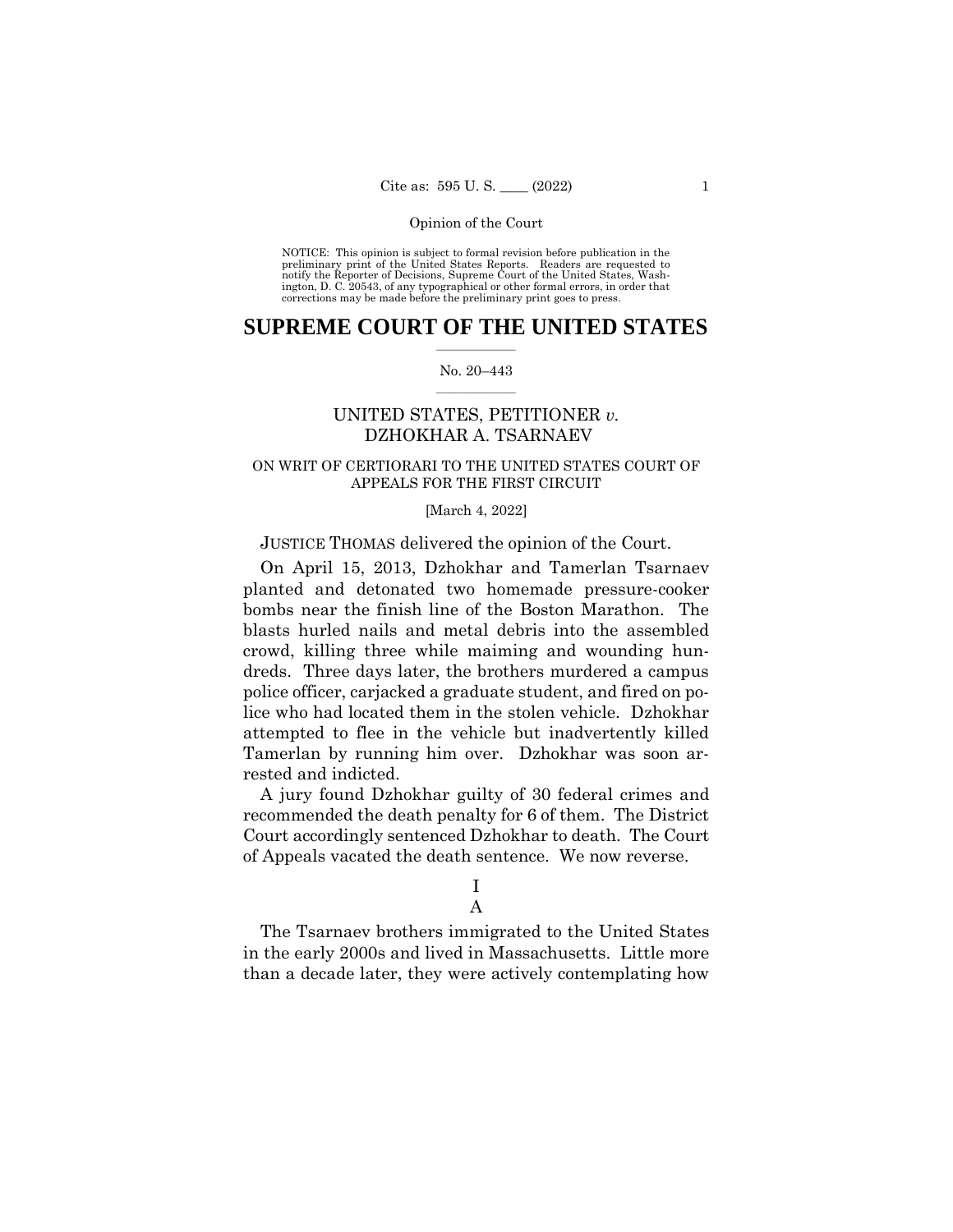to wage radical jihad. They downloaded and read al Qaeda propaganda, and, by December of 2012, began studying an al Qaeda guide to bomb making.

On April 15, 2013, the brothers went to the Boston Marathon finish line on Boylston Street. They each brought a backpack containing a homemade pressure-cooker bomb packed with explosives inside a layer of nails, BBs, and other metal scraps. Tamerlan left his backpack in a crowd of spectators and walked away. Dzhokhar stood with his backpack outside the Forum, a nearby restaurant where spectators watched the runners from the sidewalk and dining patio. For four minutes, Dzhokhar surveyed the crowd. After speaking with Tamerlan by phone, Dzhokhar left his backpack among the spectators. Tamerlan then detonated his bomb. While the crowd at the Forum looked toward the explosion, Dzhokhar walked the other way. After a few seconds, he detonated his bomb.

Each detonation sent fire and shrapnel in all directions. The blast from Tamerlan's bomb shattered Krystle Campbell's left femur and mutilated her legs. Though bystanders tried to save her, she bled to death on the sidewalk. Dzhokhar's bomb ripped open the legs of Boston University student Lingzi Lu. Rescuers tried to stem the bleeding by using a belt as a makeshift tourniquet. She too bled to death.

Eight-year-old Martin Richard absorbed the full blast of Dzhokhar's bomb. BBs, nails, and other metal fragments shot through his abdomen, cutting through his aorta, spinal cord, spleen, liver, pancreas, left kidney, and large intestines. The blast propelled shrapnel with such force that it exited his back. Other shrapnel nearly severed his left hand. The explosion also caused third-degree burns. Martin ultimately died from blood loss.

Dzhokhar's and Tamerlan's bombs maimed and wounded hundreds of other victims. Many people lost limbs, including Martin's 6-year-old sister, Jane. Many more would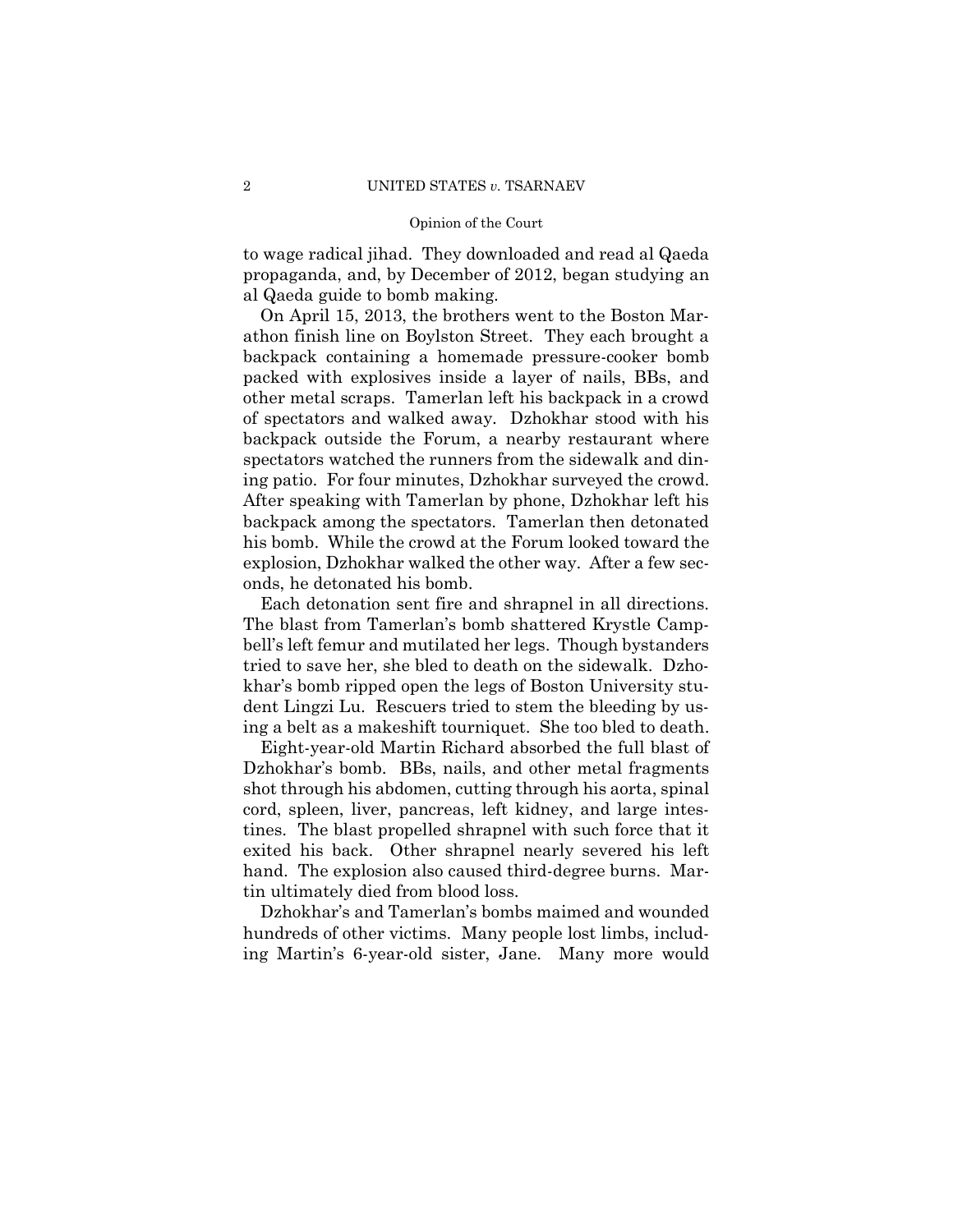have died if not for the swift action of citizens and first responders.

After fleeing the scene, the brothers returned to their normal lives. Dzhokhar attended his college classes the next day. He went to the gym with friends. He posted online that he was "a stress free kind of guy." App. 145. Several days later, on April 18, after the Federal Bureau of Investigation (FBI) released images of the suspected bombers, a friend saw the images and texted Dzhokhar. Dzhokhar responded: "Better not text me my friend. Lol." *Id*., at 146.

Recognizing that investigators were closing in on them, Dzhokhar met up with Tamerlan that evening. The brothers collected more homemade bombs and a handgun and loaded them into Tamerlan's car. While driving past the Massachusetts Institute of Technology, they saw 27-yearold campus police officer Sean Collier sitting in his patrol car. They approached his car and shot him five times at close range, including once between the eyes. With Collier dead, the brothers tried to steal his service pistol but were unable to remove it from the holster. They then carjacked and robbed another man, Dun Meng, who was driving his SUV home from work. When the brothers forced Meng to stop at a gas station for fuel and snacks, he fled on foot. The brothers briefly chased him but gave up and made off with Meng's SUV.

Meng contacted the police, who used the SUV's GPS device to track the Tsarnaevs. When officers found the brothers in Watertown a few hours later, a street battle ensued. Tamerlan fired on the officers with a handgun, while Dzhokhar threw homemade bombs. When Tamerlan's handgun ran out of ammunition, officers subdued him. As they tried to handcuff Tamerlan, Dzhokhar returned to the SUV and sped towards the officers. They evaded the SUV. Tamerlan did not. Dzhokhar ran over Tamerlan and dragged him roughly 30 feet down the road. Tamerlan disentangled from the undercarriage when Dzhokhar rammed a police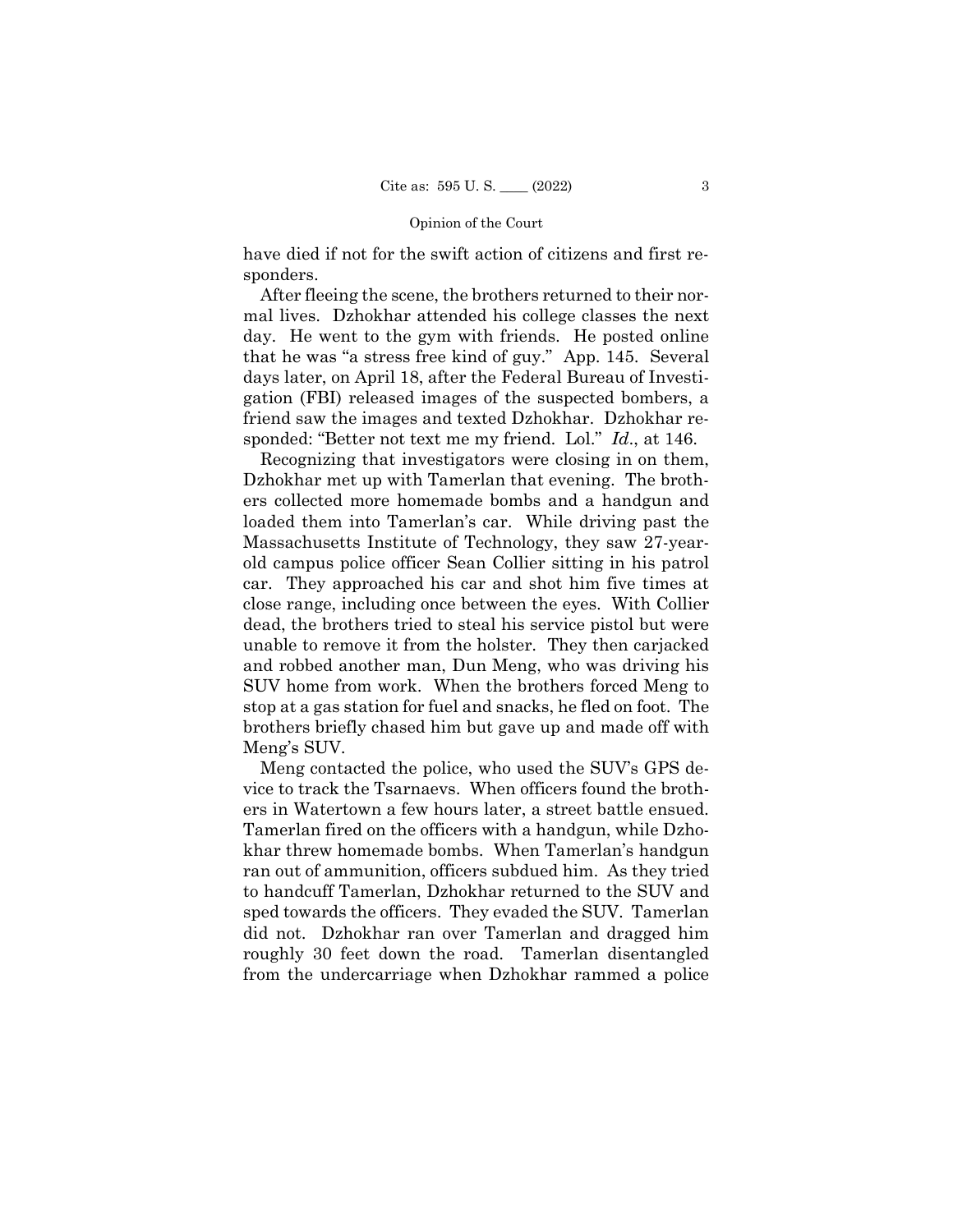cruiser before escaping. Tamerlan died soon after from his injuries.

Dzhokhar abandoned the SUV a few blocks away. He found a covered boat in a nearby backyard. Taking shelter inside, he carved the words "stop killing our innocent people, and we will stop" into the planking. *Id*., at 151. He also wrote a manifesto in pencil on the bulkhead of the boat's cockpit justifying his actions and welcoming his expected martyrdom. The next day, the boat's owner found him. Police eventually forced Dzhokhar out of the boat and arrested him.

A federal grand jury indicted Dzhokhar for 30 crimes, 17 of which were capital offenses. In preparation for jury selection, the parties jointly proposed a 100-question form to screen the prospective jurors. The District Court adopted almost all of them, including many that probed for bias. For example, some of the District Court's questions asked whether a prospective juror had a close association with law enforcement. Others asked whether a prospective juror had strong feelings about Islam, Chechens, or the several Central Asian regions with which the Tsarnaevs were connected. Still others asked whether the prospective juror had a personal connection to the bombing.

Several questions also probed whether media coverage might have biased a prospective juror. One question asked if the prospective juror had "formed an opinion" about the case because of what he had "seen or read in the news media." App. to Pet. for Cert. 373a. Others asked about the source, amount, and timing of the person's media consumption. Still another asked whether the prospective juror had commented or posted online about the bombings.

The District Court did reject one media-related question. The proposed questionnaire had asked each prospective juror to list the facts he had learned about the case from the

B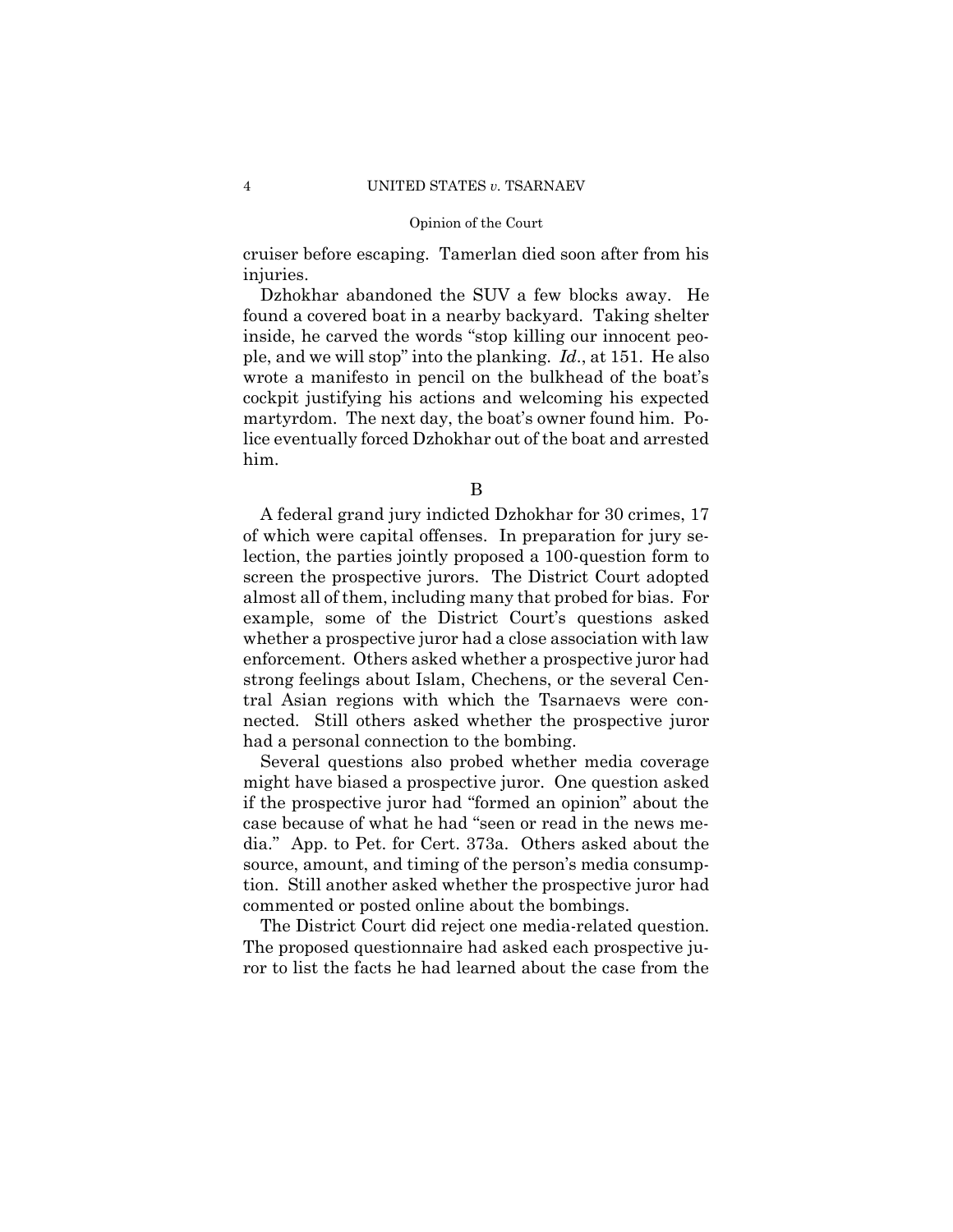media and other sources. Concerned that such a broad, "unfocused" question would "cause trouble" by producing "unmanageable data" of minimal value that would come to dominate the entire *voir dire*, the District Court declined to include it in the questionnaire. App. 480–481. After Dzhokhar objected to the removal, the District Court further explained that the question was "too unguided." *Id*., at 486.

Recognizing the intense public interest in the case, the District Court summoned an expanded jury pool. In early January 2015, the court called 1,373 prospective jurors for the first round of jury selection. After reviewing their answers to the questionnaire, the court reduced the pool to 256. As jury selection began in earnest, Dzhokhar renewed his request that the court ask each juror about the content of the media he had consumed. The District Court again refused Dzhokhar's blanket request and instead permitted counsel to ask appropriate followup questions about a prospective juror's media consumption based on the answers to questions in the questionnaire or at *voir dire*. Several times, the court permitted Dzhokhar's attorneys to follow up on a prospective juror's earlier answers with specific questions about what the juror had seen or heard in the news. Over the course of three weeks of in-person questioning, the District Court and the parties reduced the 256 prospective jurors down to 12 seated jurors.

After the District Court seated the jury, the case went to trial. Dzhokhar did not contest his guilt and the jury thus returned a guilty verdict on all counts. During the sentencing phase, the Government argued that Dzhokhar's crimes warranted the death penalty. Dzhokhar's mitigation theory centered on the idea that Tamerlan masterminded the bombing. According to Dzhokhar, he was not sufficiently culpable to warrant the death penalty because his older brother had pressured him to participate.

To prove Tamerlan's domineering nature, Dzhokhar sought to introduce hearsay evidence of a crime Tamerlan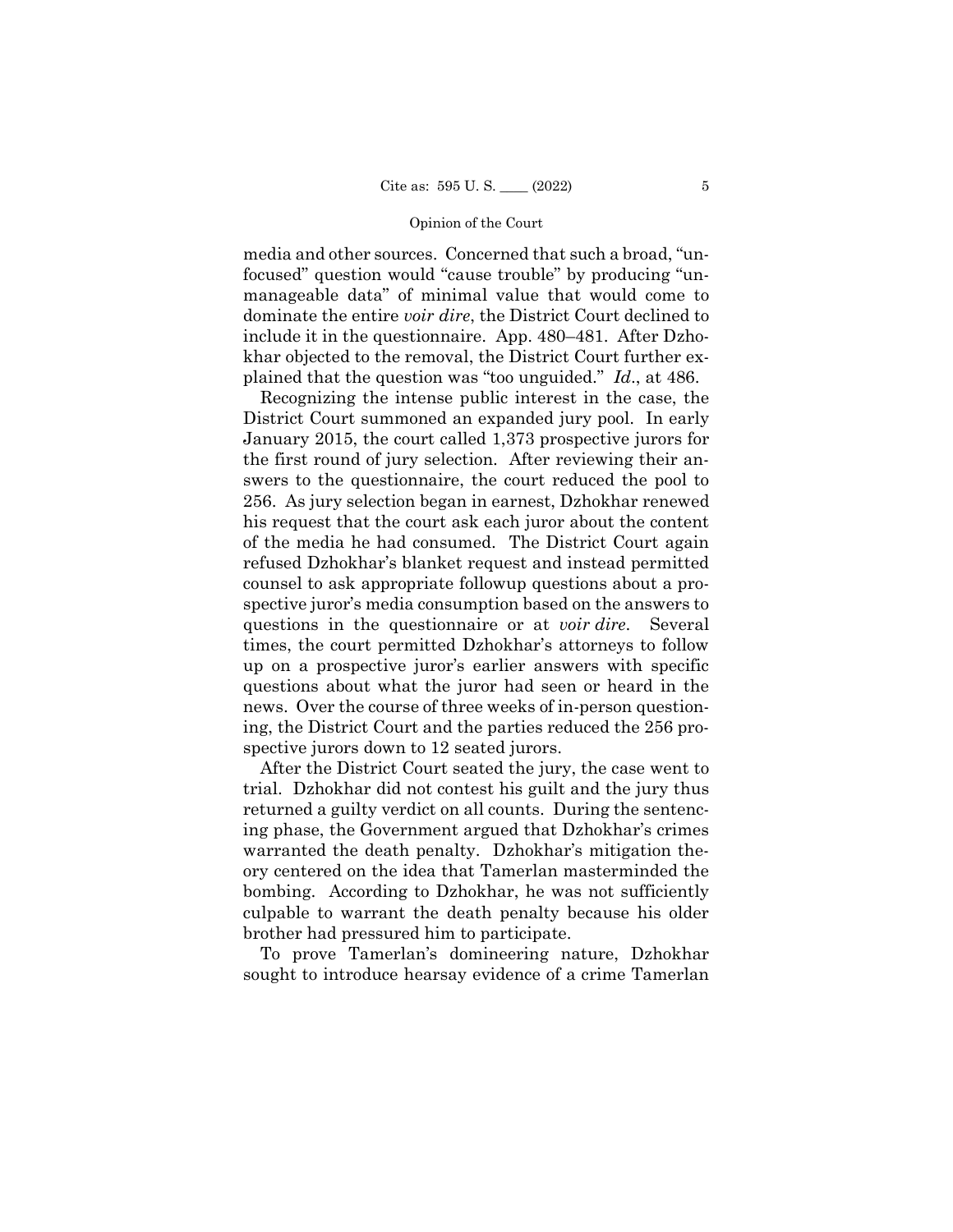allegedly had committed years earlier. Specifically, FBI agents investigating the bombings had come to suspect that Tamerlan's friend, Ibragim Todashev, possessed information about an unsolved triple homicide in Waltham, Massachusetts, where a non-Muslim acquaintance of Tamerlan's and two others were found bound, robbed, and murdered with a knife. When agents went to interview Todashev about a month after the bombings, Todashev initially denied any involvement. Yet, when pressed, he told the agents that Tamerlan had hatched a plan to rob the three Waltham victims of drug proceeds on the night of September 11, 2011. According to Todashev, he and Tamerlan traveled to Waltham, held the men at gunpoint, and ducttaped their hands, feet, and mouths. After taking the money, Tamerlan insisted on killing the three men. According to Todashev, after he disagreed, Tamerlan told him to wait outside while Tamerlan cut their throats with a knife. The agents offered Todashev a pen and paper to write out his confession. Todashev instead attacked the agents, who killed him in self-defense. The FBI later used Todashev's statement to obtain a search warrant for a follow-on search of Tamerlan's car.

In the lead-up to trial, the prosecution told Dzhokhar's counsel what Todashev had said but did not turn over the recording of the interview or the FBI reports. The prosecution also disclosed that Dias Kadyrbayev, a friend of Dzhokhar's facing federal obstruction charges in connection with the bombing, told the investigators that Dzhokhar knew about Tamerlan's involvement in the murders. Meanwhile, Government analysts found evidence that someone had searched for information about the Waltham murders from Tamerlan's wife's computer a week after they took place. Government investigators also found jihadi propaganda advocating theft from non-Muslim "infidels." *Id.*, at 639.

Before trial, Dzhokhar filed a motion to compel produc-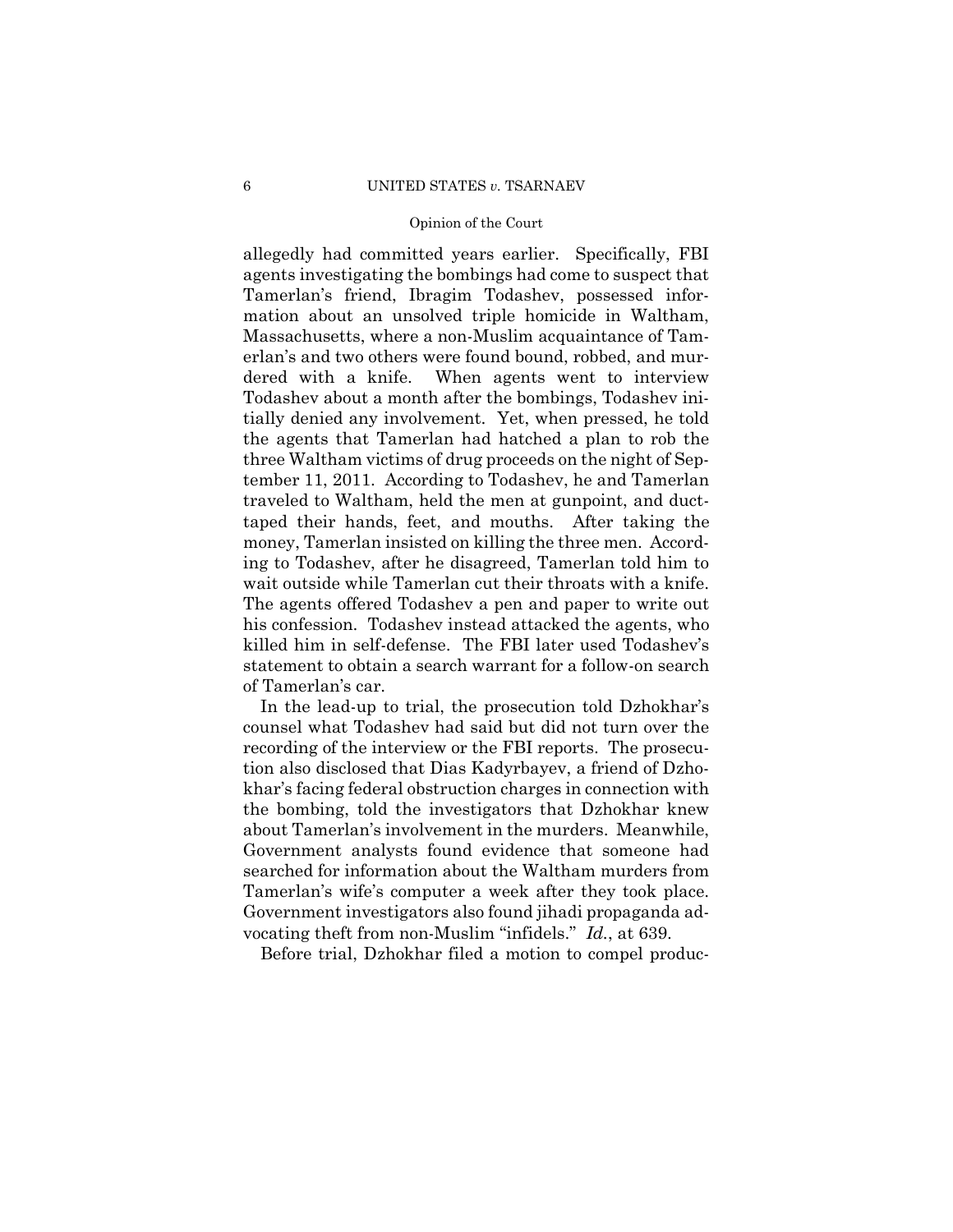tion of the evidence, which the court denied. The Government filed a motion *in limine* to exclude any reference to the Waltham murders, contending that the evidence was irrelevant, or at least so lacking in probative value and so likely to confuse the issues that the court should exclude it. The District Court granted the Government's motion *in limine*. As the District Court saw things, the evidence did not show what Tamerlan's role was and, with Todashev dead, no further line of inquiry remained. The available information was "without any probative value" and "would be confusing to the jury and a waste of time." *Id*., at 650.

When the sentencing proceedings finished, the jury concluded that Dzhokhar warranted the death penalty for 6 of the 17 death-penalty-eligible crimes, despite Dzhokhar's argument that Tamerlan was more culpable. The District Court accordingly sentenced Dzhokhar to death.

 $\mathcal{C}$ 

The Court of Appeals vacated Dzhokhar's capital sentence on two grounds. See 968 F. 3d 24, 35 (CA1 2020). First, the Court of Appeals held that the District Court abused its discretion during jury selection by declining to ask every prospective juror what he learned from the media about the case. *Id.*, at 54–62. According to the panel, such questions were required by that court's 1968 decision in *Patriarca* v. *United States*, 402 F. 2d 314 (CA1), which had mandated this *voir dire* rule "in the exercise of [the court of appeals'] discretionary supervisory powers, not as a matter of constitutional law." 968 F. 3d, at 60. The Court of Appeals ruled that the District Court's failure to comply with *Patriarca* was "an error of law and so an abuse of discretion." 968 F. 3d, at 59.Second, the panel held that the District Court abused its discretion when it excluded from sentencing the evidence concerning Tamerlan's possible involvement in the Waltham murders. *Id.*, at 63–73. The panel believed that the evidence was sufficiently probative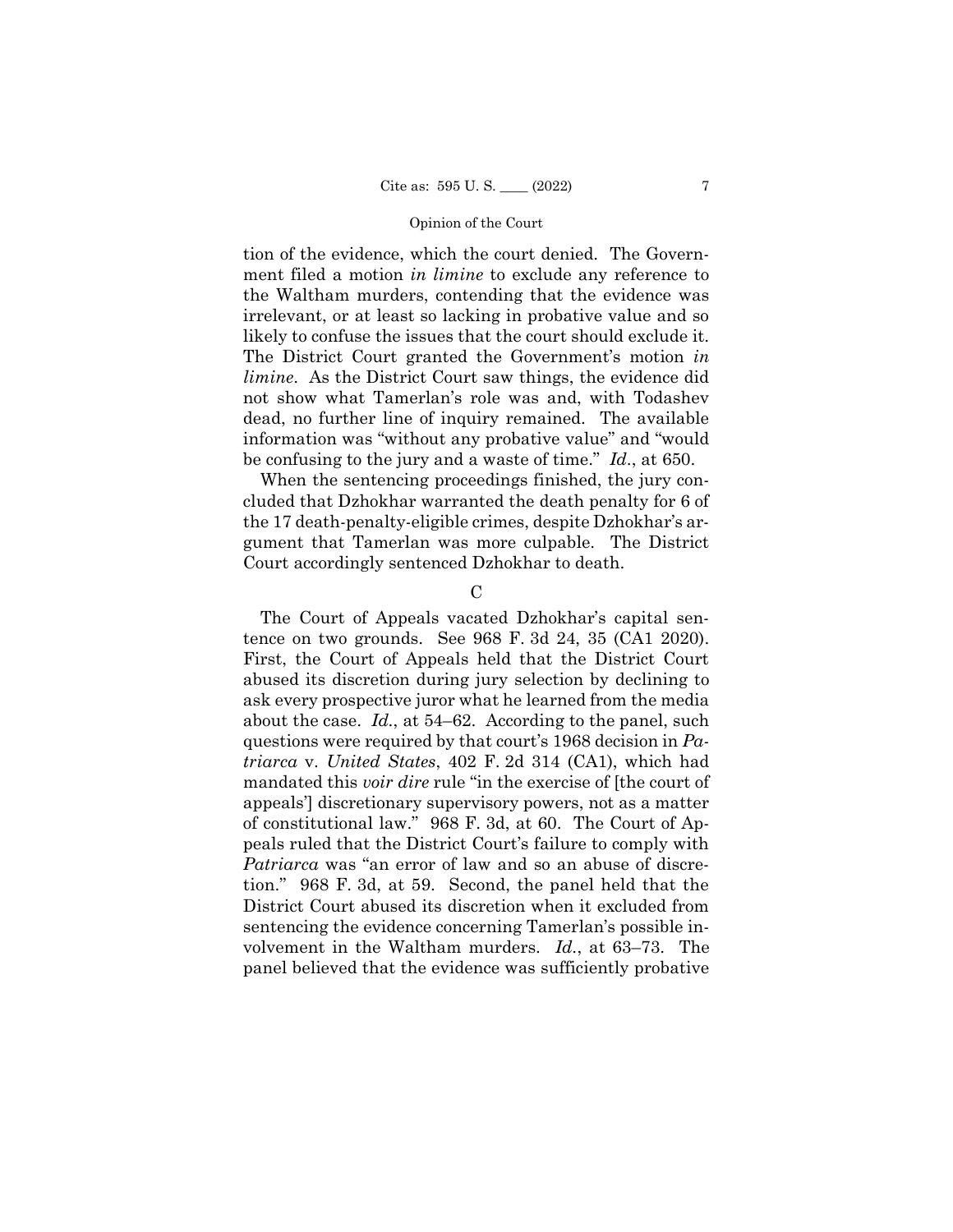of Tamerlan's ability to influence Dzhokhar. *Id.*, at 69–70. We granted certiorari, 592 U. S. \_\_\_ (2021).

### II

The Government argues that the Court of Appeals improperly vacated Dzhokhar's capital sentences based on the juror questionnaire and the Waltham evidence. We agree.

### A

The Sixth Amendment guarantees "the accused" the right to a trial "by an impartial jury." The right to an "impartial" jury "does not require *ignorance*." *Skilling* v. *United States*, 561 U. S. 358, 381 (2010). Notorious crimes are "almost, as a matter of necessity, brought to the attention" of those informed citizens who are "best fitted" for jury duty. *Reynolds* v. *United States*, 98 U. S. 145, 155–156 (1879). A trial court protects the defendant's Sixth Amendment right by ensuring that jurors have "no bias or prejudice that would prevent them from returning a verdict according to the law and evidence." *Connors* v. *United States*, 158 U. S. 408, 413 (1895).

We have repeatedly said that jury selection falls "'particularly within the province of the trial judge.'" *Skilling*, 561 U. S., at 386 (quoting *Ristaino* v. *Ross*, 424 U. S. 589, 595 (1976)); see also, *e.g.*, *Mu'Min* v. *Virginia*, 500 U. S. 415, 424 (1991); *Connors*, 158 U. S., at 413. That is so because a trial "judge's appraisal is ordinarily influenced by a host of factors impossible to capture fully in the record," such as a "prospective juror's inflection, sincerity, demeanor, candor, body language, and apprehension of duty." *Skilling*, 561 U. S., at 386. A trial court's broad discretion in this area includes deciding what questions to ask prospective jurors. See *Mu'min*, 500 U. S., at 427 ("our own cases have stressed the wide discretion granted to the trial court in conducting *voir dire* in the area of pretrial publicity").

A court of appeals reviews the district court's questioning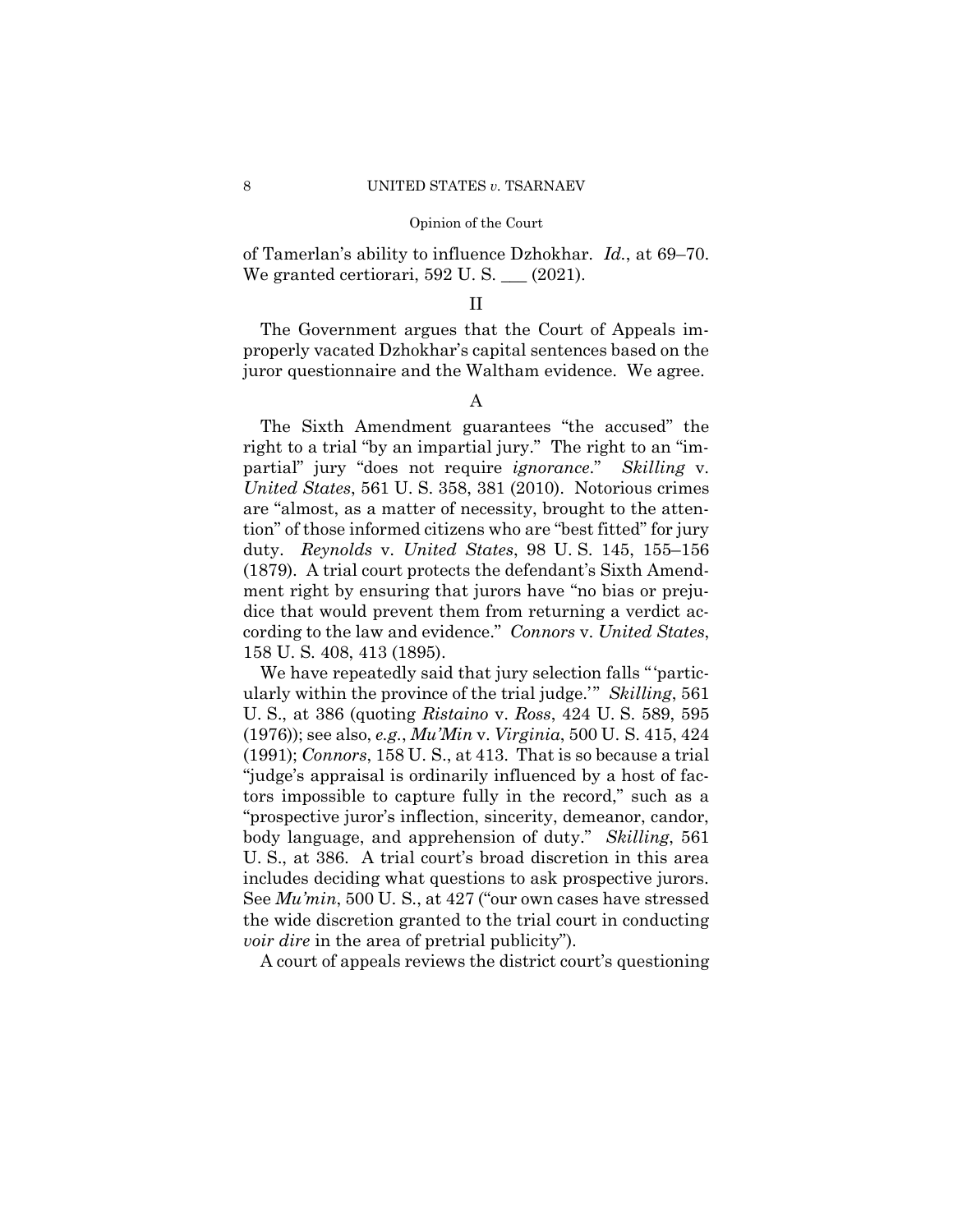of prospective jurors only for abuse of discretion. See, *e.g.*, *Skilling*, 561 U. S., at 387, n. 20; *Mu'Min*, 500 U. S., at 427; *Rosales-Lopez* v. *United States*, 451 U. S. 182, 189 (1981) (plurality opinion); *Ristaino*, 424 U. S., at 594; *Ham* v. *South Carolina*, 409 U. S. 524, 527 (1973); *Connors*, 158 U. S., at 413. That discretion does not vanish when a case garners public attention. Indeed, "[w]hen pretrial publicity is at issue, 'primary reliance on the judgment of the trial court makes [especially] good sense.'" *Skilling*, 561 U. S., at 386 (quoting *Mu'Min*, 500 U. S, at 427; alteration in *Skilling*). After all, "the judge 'sits in the locale where the publicity is said to have had its effect' and may base her evaluation on her 'own perception of the depth and extent of news stories that might influence a juror.'" *Ibid.* (quoting *Mu'Min*, 500 U. S., at 427). Because conducting *voir dire* is committed to the district court's sound discretion, there is no blanket constitutional requirement that it must ask each prospective juror what he heard, read, or saw about a case in the media. *Mu'Min*, 500 U. S., at 417. Instead, as in any case, the district court's duty is to conduct a thorough juryselection process that allows the judge to evaluate whether each prospective juror is "to be believed when he says he has not formed an opinion about the case." *Id.*, at 425.

The District Court did not abuse its broad discretion by declining to ask about the content and extent of each juror's media consumption regarding the bombings. The court recognized the significant pretrial publicity concerning the bombings, and reasonably concluded that the proposed media-content question was "unfocused," risked producing "unmanageable data," and would at best shed light on "preconceptions" that other questions already probed. App. 480–481. At *voir dire*, the court further explained that it did not want to be "too tied to a script" because "[e]very juror is different" and had to be "questioned in a way that [was] appropriate" to the juror's earlier answers. *Id*., at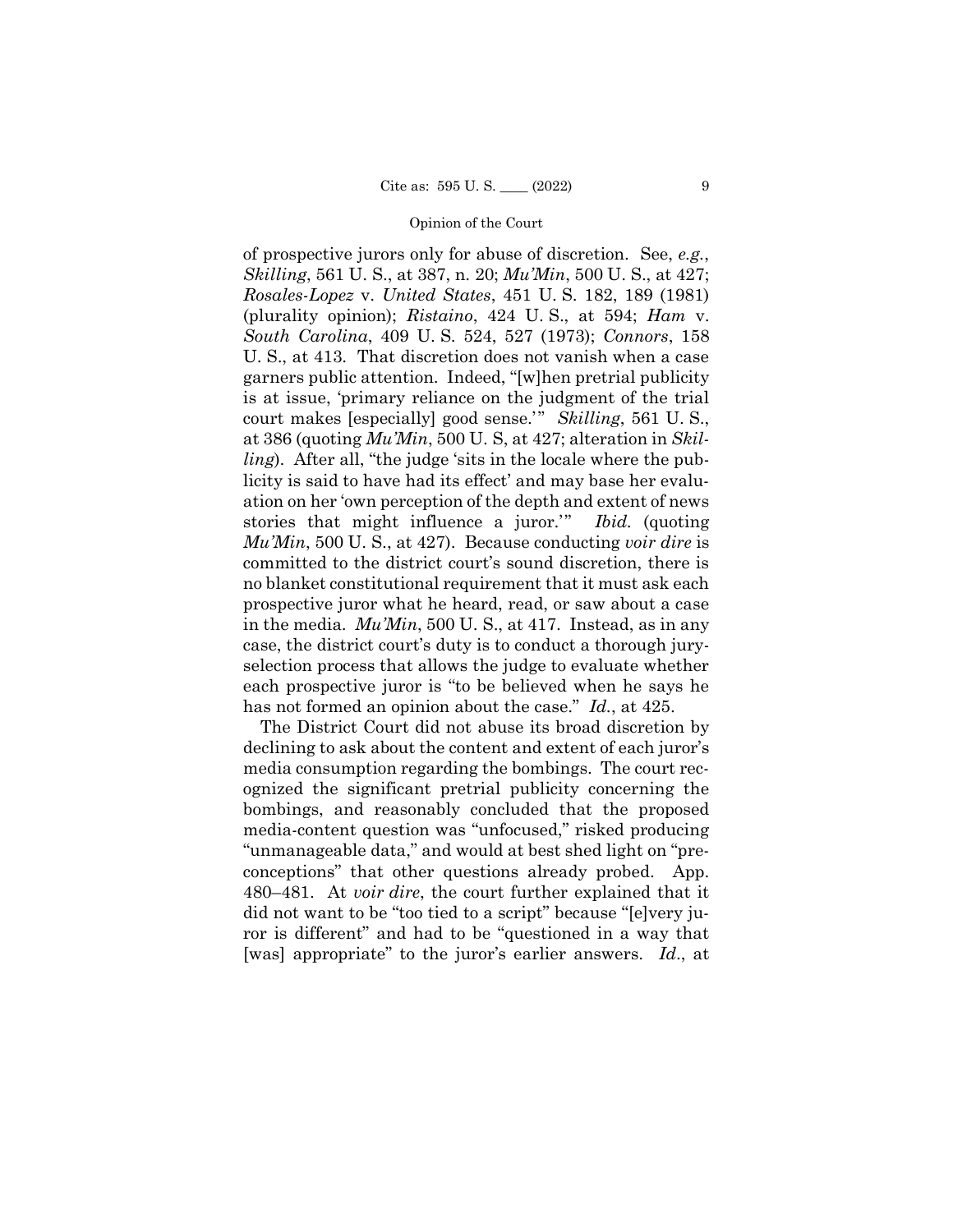498. The court was concerned that a media-content question had "the wrong emphasis," focusing on what a juror knew before coming to court, rather than on potential bias. *Id.*, at 502. Based on "years" of trial experience, the court concluded that jurors who came in with some prior knowledge would still be able to act impartially and "hold the government to its proof." *Id*., at 502–503. The District Court's decision was reasonable and well within its discretion, as our precedents make clear. See *Mu'Min*, 500 U. S., at 427.

If any doubt remained, the rest of the jury-selection process dispels it. The District Court summoned an expanded jury pool of 1,373 prospective jurors and used the 100 question juror form to cull that down to 256. The questionnaire asked prospective jurors what media sources they followed, how much they consumed, whether they had ever commented on the bombings in letters, calls, or online posts, and, most pointedly, whether any of that information had caused the prospective juror to form an opinion about Dzhokhar's guilt or punishment. The court then subjected those 256 prospective jurors to three weeks of individualized *voir dire* in which the court and both parties had the opportunity to ask additional questions and probe for bias. Dzhokhar's attorneys asked several prospective jurors what they had heard, read, or seen about the case in the media. The District Court also provided "'emphatic and clear instructions on the sworn duty of each juror to decide the issues only on evidence presented in open court.'" *Skilling*, 561 U. S*.*, at 388, n. 21 (quoting *Nebraska Press Assn.* v. *Stuart*, 427 U. S. 539, 564 (1976)). The court reminded the prospective jurors that they "must be able to decide the issues in the case based on the information or evidence that is presented in the course of the trial, not on information from any other sources," App. 283, an instruction the court gave during *voir dire* and repeated during the trial. In sum,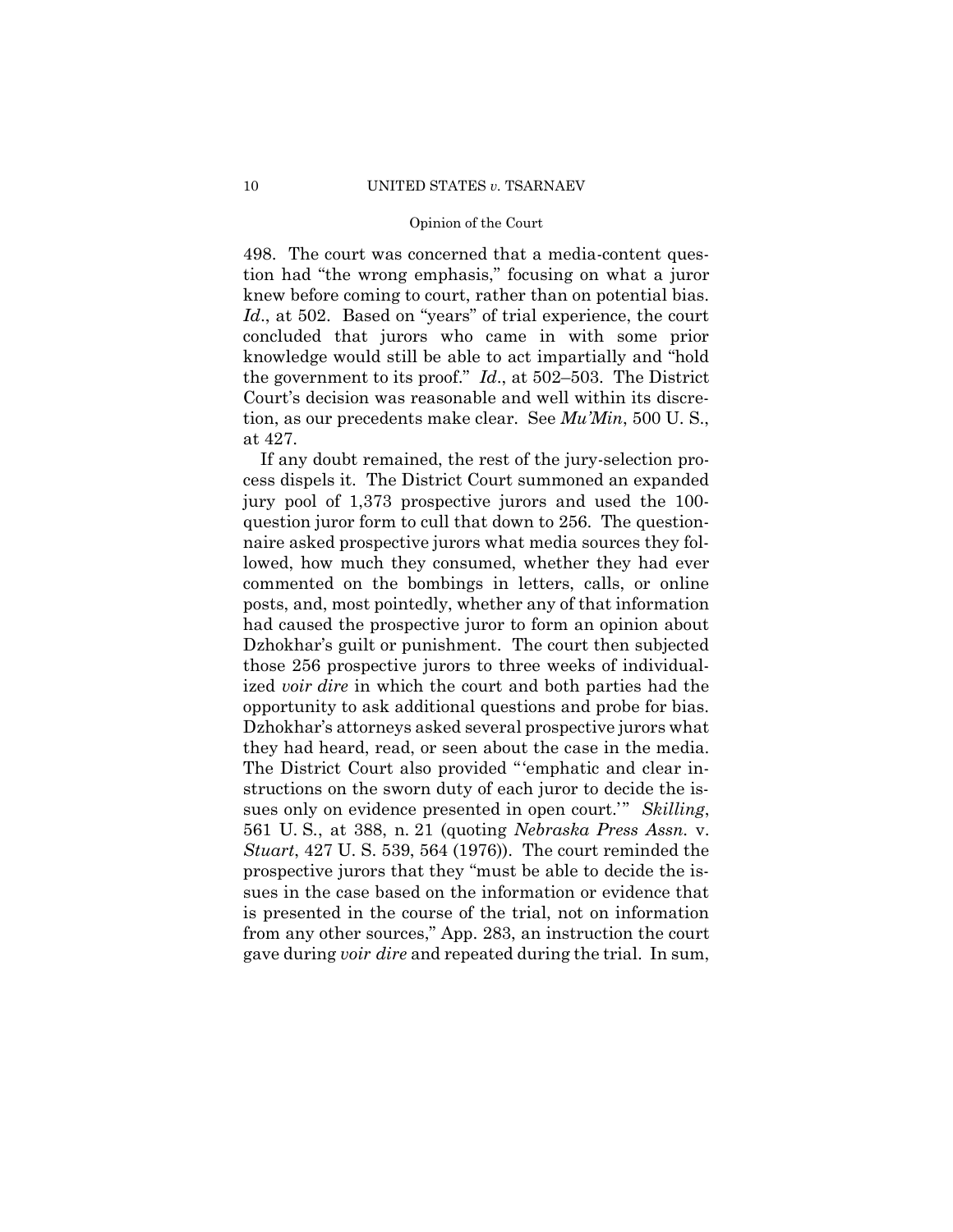the court's jury selection process was both eminently reasonable and wholly consistent with this Court's precedents.

The Court of Appeals erred in holding otherwise. As it saw things, its decision nearly 50 years prior in *Patriarca* had, pursuant to its "supervisory authority," required district courts presiding over high-profile cases to ask about the "'kind and degree of [the prospective juror's] exposure to the case or the parties.'" 968 F. 3d, at 57 (quoting *Patriarca*, 402 F. 2d, at 318; emphasis deleted). And because *Patriarca* purportedly set forth a "rule," the District Court's failure to follow it was "an error of law and so an abuse of discretion." 968 F. 3d, at 59.

It is true that some of our precedents describe a "supervisory authority" that inheres in federal courts. See, *e.g.*, *McNabb* v. *United States*, 318 U. S. 332, 343–345 (1943); *Cupp* v. *Naughten*, 414 U. S. 141, 146 (1973).<sup>1</sup> But the Court's precedents have also identified clear limits when lower courts have purported to invoke that authority. For example, supervisory rules cannot conflict with or circumvent a constitutional provision or federal statute. *Thomas* v. *Arn*, 474 U. S. 140, 148 (1985). Nor can they conflict with or circumvent a Federal Rule. *Carlisle* v. *United States*, 517 U. S. 416, 426 (1996). Finally, and most relevant here, lower courts cannot create prophylactic supervisory rules that circumvent or supplement legal standards set out in

——————

<sup>1</sup>Some jurists have questioned this Court's supervisory authority over lower courts. See, *e*.*g*., *Western Pacific R. Corp*. v. *Western Pacific R. Co*., 345 U. S. 247, 273 (1953) (Jackson, J., dissenting) (questioning "this Court's exercise of its vague supervisory powers over federal courts"); *Bank of Nova Scotia* v. *United States*, 487 U. S. 250, 264 (1988) (Scalia, J., concurring) ("I do not see the basis for any direct authority to supervise lower courts"). Others have questioned whether the courts of appeals enjoy the same power. See, *e.g.*, *United States* v. *Strothers*, 77 F. 3d 1389, 1397–1399 (CADC 1996) (Sentelle, J., concurring). The Government does not challenge the general existence of the Court of Appeals' supervisory power. See Tr. of Oral Arg. 11. Hence, we need not address that issue here.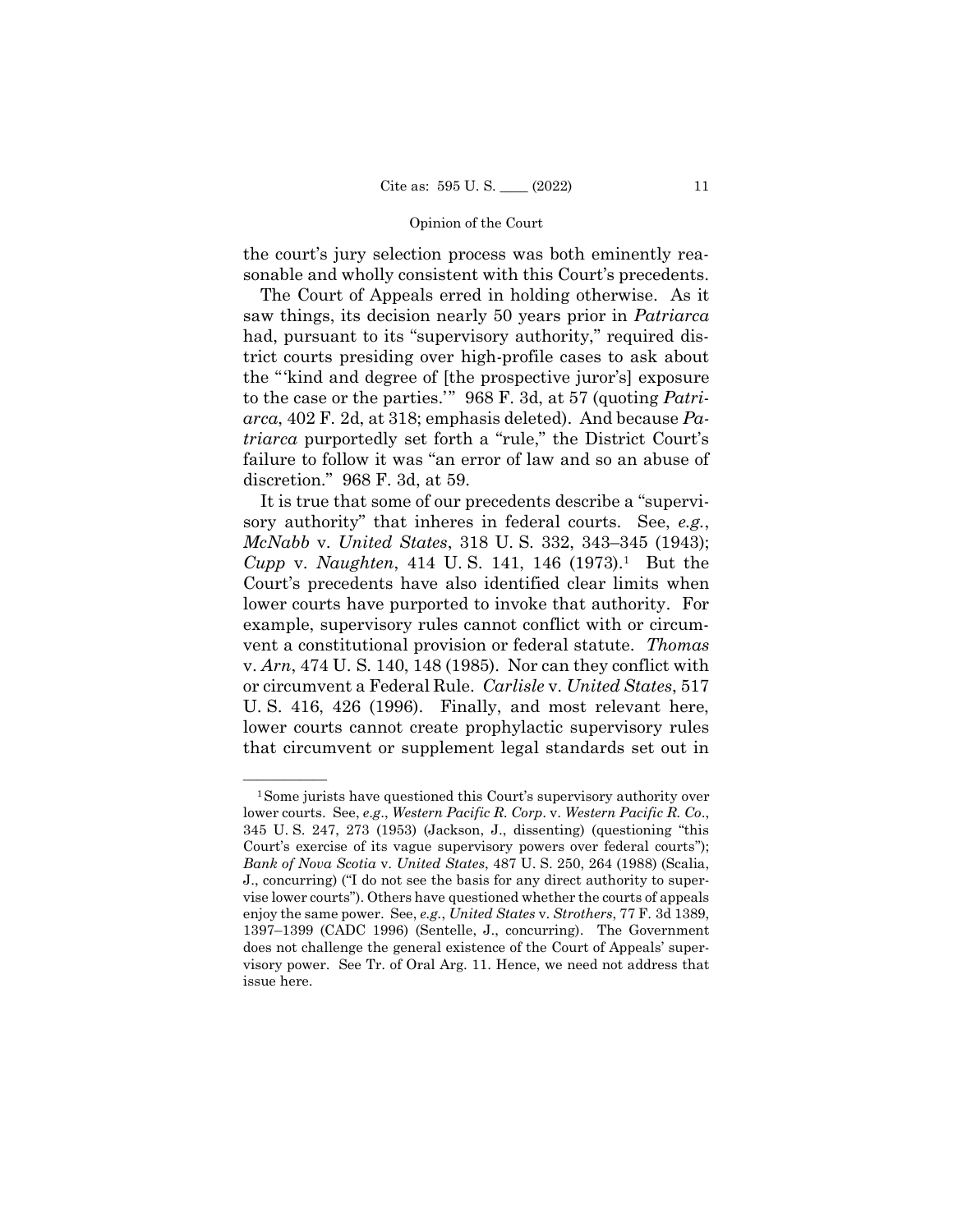decisions of this Court. *United States* v. *Payner*, 447 U. S. 727, 733–737 (1980).

*Payner* exemplifies this last limit. There, a Federal District Court asserted supervisory power to suppress illegally seized evidence even when the seizure violated a third party's Fourth Amendment rights, and the Court of Appeals affirmed the decision. *Id.*, at 733. This Court reversed, explaining that its Fourth Amendment jurisprudence had "established beyond any doubt" that a defendant could not assert a third party's Fourth Amendment injury in order to suppress evidence. *Id.*, at 735. "Were we to accept this use of the supervisory power," the Court reasoned, "we would confer on the judiciary discretionary power to disregard the considered limitations of the law it is charged with enforcing." *Id.*, at 737. Simply put, "the supervisory power does not extend so far." *Ibid.*

Nor does any supervisory power extend as the Court of Appeals appears to suggest in this case. This Court has held many times that a district court enjoys broad discretion to manage jury selection, including what questions to ask prospective jurors. See, *e.g.*, *Skilling*, 561 U. S., at 387, n. 20; *Mu'Min*, 500 U. S., at 427; *Ristaino*, 424 U. S., at 594; *Ham*, 409 U. S., at 527; *Connors*, 158 U. S., at 413. As the Court of Appeals acknowledged, our cases establish that a reviewing court may set aside a district court's questioning only for an abuse of discretion. See 968 F. 3d, at 56. The Court of Appeals declined to apply that settled standard of review. Rather than ask whether media-content questions were necessary in light of the District Court's exhaustive *voir dire*, the Court of Appeals resurrected *Patriarca*, handed down a purported legal rule that media-content questions are required in all high-profile cases, and then concluded that the District Court committed a legal error when it failed to comply with that rule. See 968 F. 3d, at 57–59. But a court of appeals cannot supplant the district court's broad discretion to manage *voir dire* by prescribing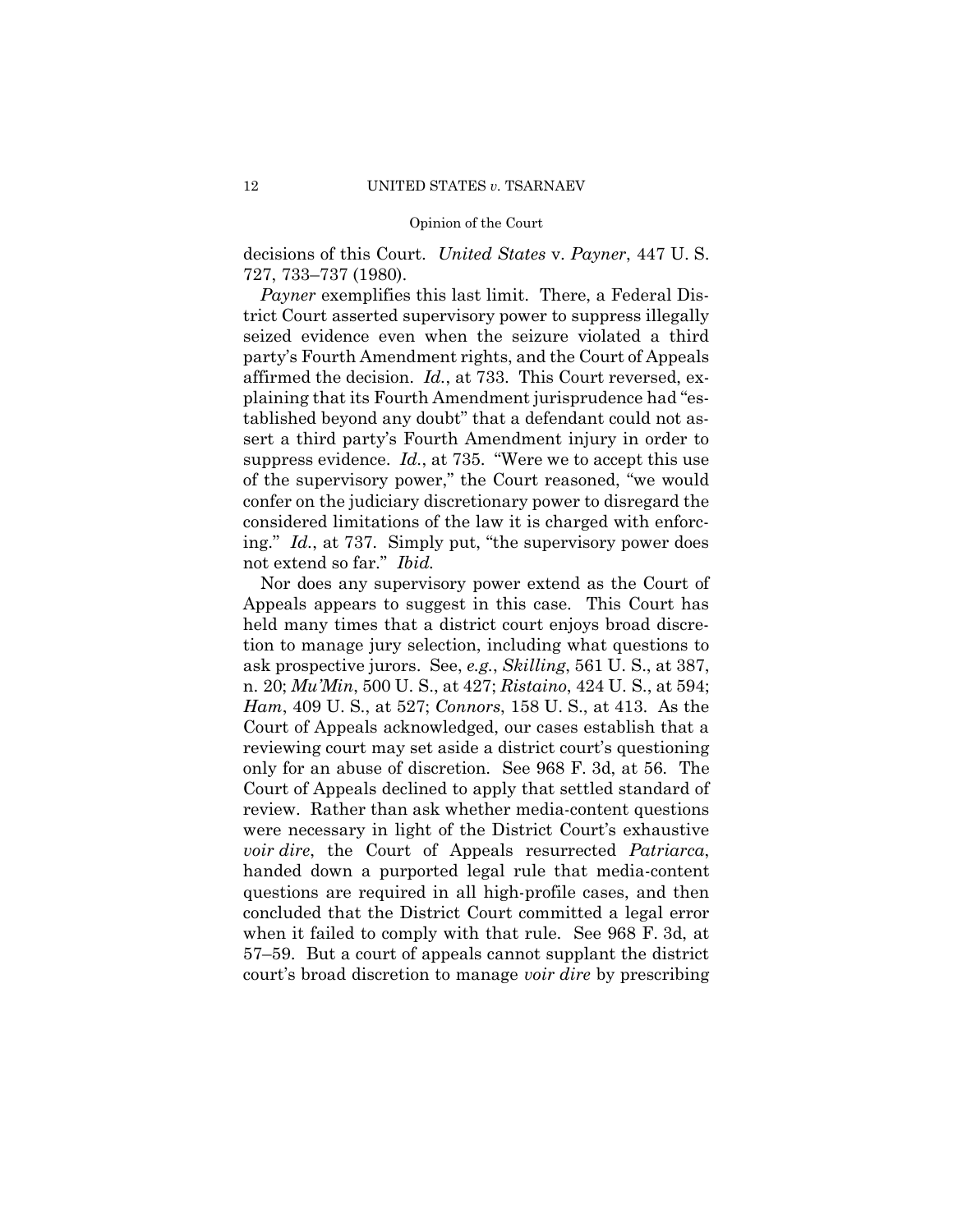specific lines of questioning, and thereby circumvent a wellestablished standard of review. Whatever the "supervisory power" entails, it does not countenance the Court of Appeals' use of it.

# B

The Court of Appeals' second reason for vacating Dzhokhar's capital sentences—that the District Court erred in excluding from the sentencing proceedings evidence of the Waltham murders—fares no better.

The Federal Death Penalty Act (FDPA) sets out a comprehensive scheme by which federal district courts adjudicate, review, and impose death sentences. See 18 U. S. C. §§3591 *et seq.* Section 3593 provides that, at the sentencing phase of a capital trial, "information may be presented as to any matter relevant to the sentence, including any mitigating or aggravating factor." §3593(c). "Information is admissible regardless of its admissibility under the rules governing admission of evidence at criminal trials." *Ibid.*

That said, FDPA proceedings are not evidentiary free-foralls. The district court may exclude information under the FDPA "if its probative value is outweighed by the danger of creating unfair prejudice, confusing the issues, or misleading the jury." *Ibid.* We review these evidentiary exclusions for abuse of discretion. See, *e.g.*, *United States* v. *Abel*, 469 U. S. 45, 54 (1984); *Sprint/United Management Co.* v. *Mendelsohn*, 552 U. S. 379, 384 (2008); 1 R. Mosteller et al., McCormick on Evidence §185, p. 1125 (8th ed. 2020).

Here, during sentencing, Dzhokhar sought to introduce evidence linking Tamerlan to the unsolved Waltham murders. He argued that the evidence supported his mitigation defense that Tamerlan was the ringleader. The District Court acknowledged Dzhokhar's rationale but excluded the evidence because it was "without any probative value" and "would be confusing to the jury." App. 650. See 18 U. S. C. §3593(c).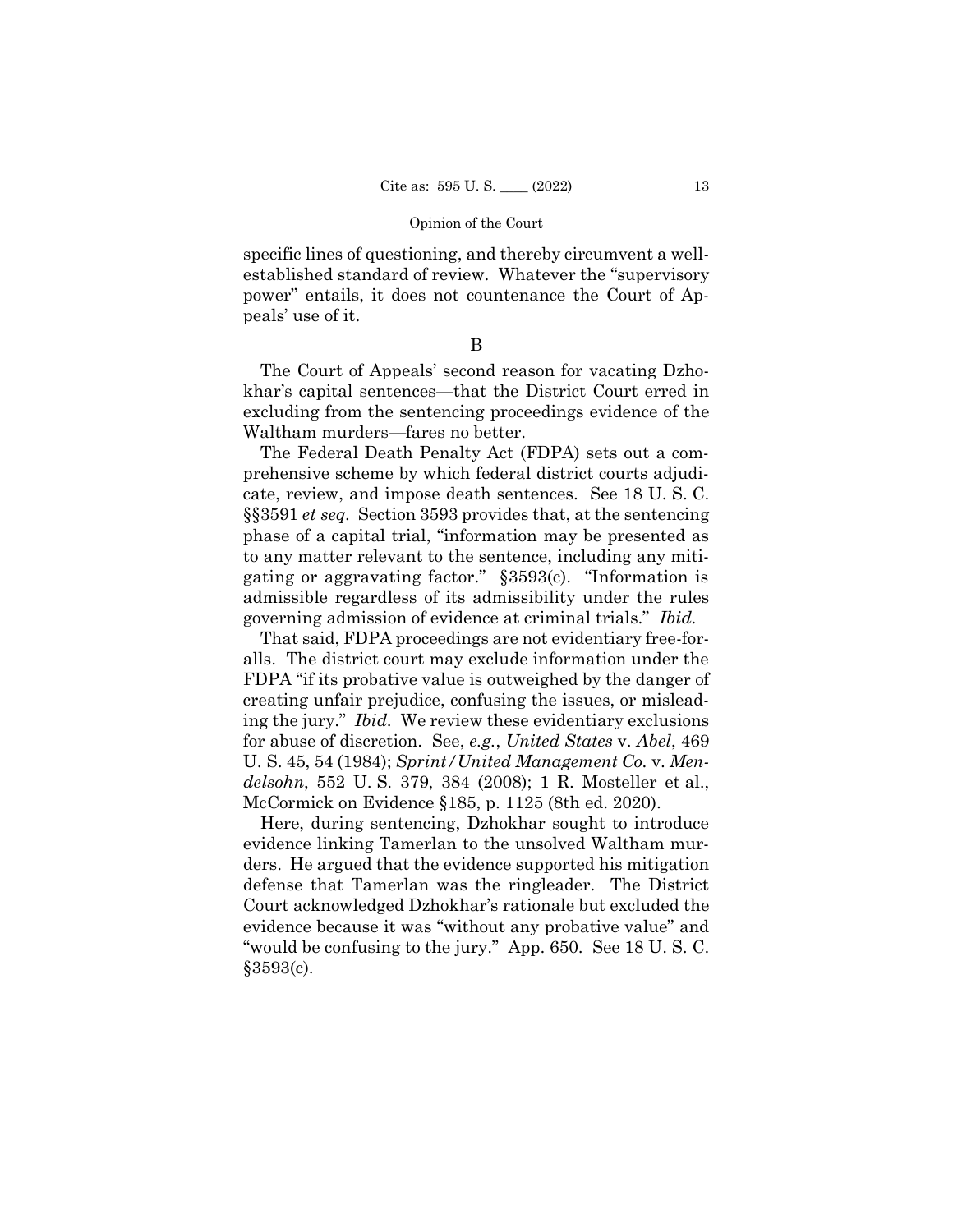That conclusion was reasonable and not an abuse of the District Court's discretion. Dzhokhar sought to divert the sentencing jury's attention to a triple homicide that Tamerlan allegedly committed years prior, though there was no allegation that Dzhokhar had any role in that crime. Nor was there any way to confirm or verify the relevant facts, since all of the parties involved were dead. As the District Court explained, "there simply [was] insufficient evidence to describe [any] participation Tamerlan may have had" or "tel[l] who played what role, if they played roles." App. 650. The District Court did not abuse its discretion when finding that the evidence lacked probative value, would confuse the jury, and ultimately would be nothing more than "a waste of time." *Ibid*.

Dzhokhar and the dissent offer several counterarguments, none of which is convincing. First, Dzhokhar suggests that §3593(c) violates the Eighth Amendment if its balancing test operates to exclude any relevant mitigating evidence. See Brief for Respondent 17, 31; Tr. of Oral Arg. 85–88. His argument depends on a line of cases rooted in *Lockett* v. *Ohio*, 438 U. S. 586 (1978), and *Eddings* v. *Oklahoma*,  $455$  U. S.  $104$   $(1982)$ , which "requir[e] the sentencer to consider mitigating circumstances when deciding whether to impose the death penalty." *Jones* v. *Mississippi*, 593 U. S. \_\_\_, \_\_\_ (2021) (slip op., at 17). Dzhokhar suggests that a district court violates the Eighth Amendment under these precedents if it excludes any marginally relevant mitigating evidence that fails the §3593(c) balancing test. See Tr. of Oral Arg. 85–88.

——————

<sup>2</sup>Some have argued that these cases and their progeny do not reflect the original meaning of the Eighth Amendment, whose prohibition "relates to the character of the punishment, and not the process by which it is imposed." *Gardner* v. *Florida*, 430 U. S. 349, 371 (1977) (Rehnquist, J., dissenting); see also, *e.g.*, *Miller* v. *Alabama*, 567 U. S. 460, 505–506, and n. 3 (2012) (THOMAS, J., dissenting). Neither party here asks us to revisit that question and we decline to do so.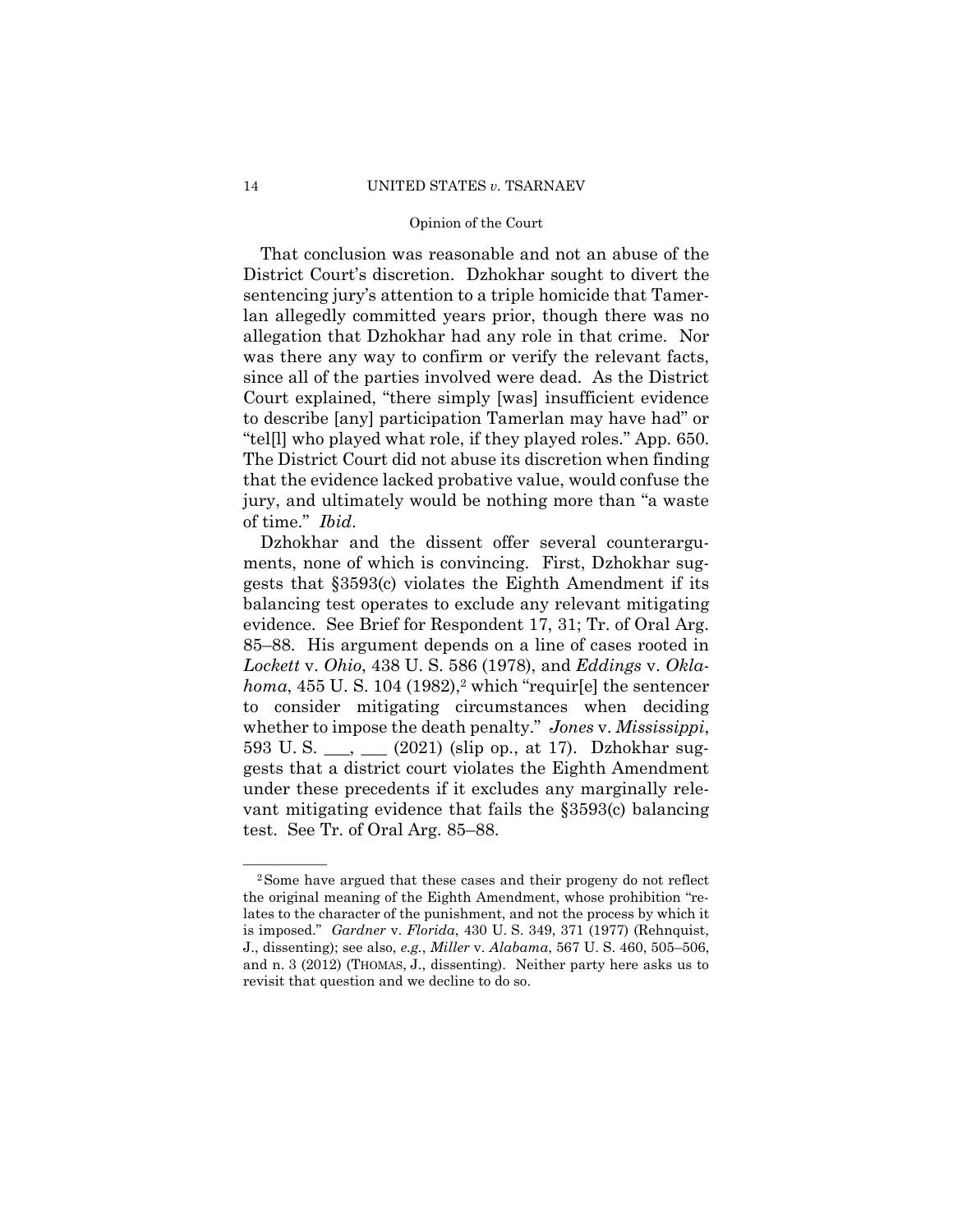Our cases do not support Dzhokhar's extreme position. "'*Lockett* and its progeny stand only for the proposition that a State may not cut off in an absolute manner the presentation of mitigating evidence, either by statute or judicial instruction, or by limiting the inquiries to which it is relevant so severely that the evidence could never be part of the sentencing decision at all.'" *Johnson* v. *Texas*, 509 U. S. 350, 361 (1993) (quoting *McKoy* v. *North Carolina*, 494 U. S. 433, 456 (1990) (Kennedy, J., concurring in judgment)). We read that principle to coexist with the overarching goal "that, above all, capital sentencing must be reliable, accurate, and nonarbitrary." *Saffle* v. *Parks*, 494 U. S. 484, 493 (1990); accord, *California* v. *Brown*, 479 U. S. 538, 541 (1987). Thus, "[o]ur capital sentencing jurisprudence seeks to reconcile [these] two competing . . . principles"—"to allow mitigating evidence to be considered and to guide the discretion of the sentencer." *Johnson*, 509 U. S., at 373. To effectively reconcile these objectives, "[w]e need only conclude that it is consistent with the Eighth Amendment for [the Federal Government] to channel the sentencer's consideration of a defendant's arguably mitigating evidence so as to limit the relevance of that evidence in any reasonable manner, so long as the [Federal Government] does not deny the defendant a full and fair opportunity to apprise the sentencer of all constitutionally relevant circumstances." *Graham* v. *Collins*, 506 U. S. 461, 498–499 (1993) (THOMAS, J., concurring).

Because the States and the Federal Government "retain 'the traditional authority'" "to decide that certain types of evidence may have insufficient probative value to justify their admission," they may enact reasonable rules governing whether specific pieces of evidence are admissible. *Skipper* v. *South Carolina*, 476 U. S. 1, 11, 15 (1986) (Powell, J., concurring in judgment) (quoting *Lockett*, 438 U. S., at 604, n. 12). Moreover, we have expressly held that "the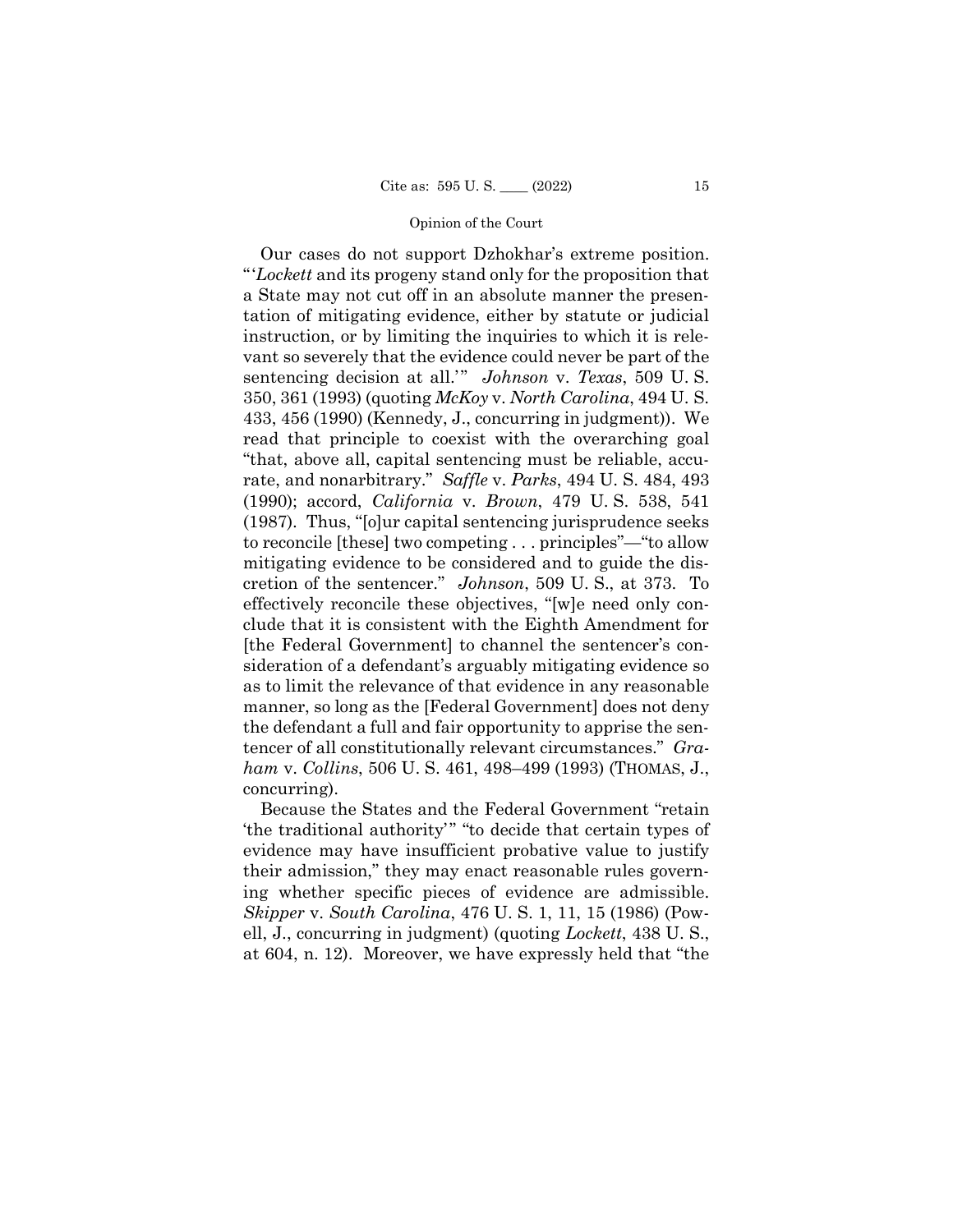Eighth Amendment does not deprive" a sovereign "of its authority to set reasonable limits upon the evidence a [capital] defendant can submit, and control the manner in which it is submitted." *Oregon* v. *Guzek*, 546 U. S. 517, 526 (2006).

Congress' passage of §3593(c) falls well within that traditional authority. Section 3593(c) sets up a highly permissive regime that allows criminal defendants to introduce a wide range of normally inadmissible evidence. The statute channels that evidence through an individualized balancing test that affords a capital defendant every reasonable opportunity to place relevant mitigating evidence before the penalty-phase jury. Unlike the statute challenged in *Lockett* or the sentencer's decision challenged in *Eddings*, §3593(c) does not put any category of mitigating evidence beyond the sentencer's purview. Rather, §3593(c) preserves the traditional gatekeeping function of district court judges to consider and assess specific pieces of relevant evidence in light of its probative value and the risks it poses to the jury's truth-seeking function. The court weighs all proffered evidence to determine whether it will assist the jury in considering any grounds for mitigation.

Put simply, §3593(c) "does not deny the defendant a full and fair opportunity to apprise the sentencer of all constitutionally relevant circumstances." *Graham*, 506 U. S. at 498–499 (THOMAS, J., concurring). It therefore does not offend the Eighth Amendment.

Dzhokhar alternatively disagrees with the balance that the District Court struck here under §3593(c), arguing that the Waltham evidence was "highly probative" to his mitigation defense. Brief for Respondent 17. On his telling, the evidence showed that Tamerlan was a leader who pressured others to commit violence. But the District Court considered that argument and rejected it after reasonably explaining that "[t]here's just no way of telling who played what role, if they played roles," from the sparse and unreliable information before the court. App. 650. It was "as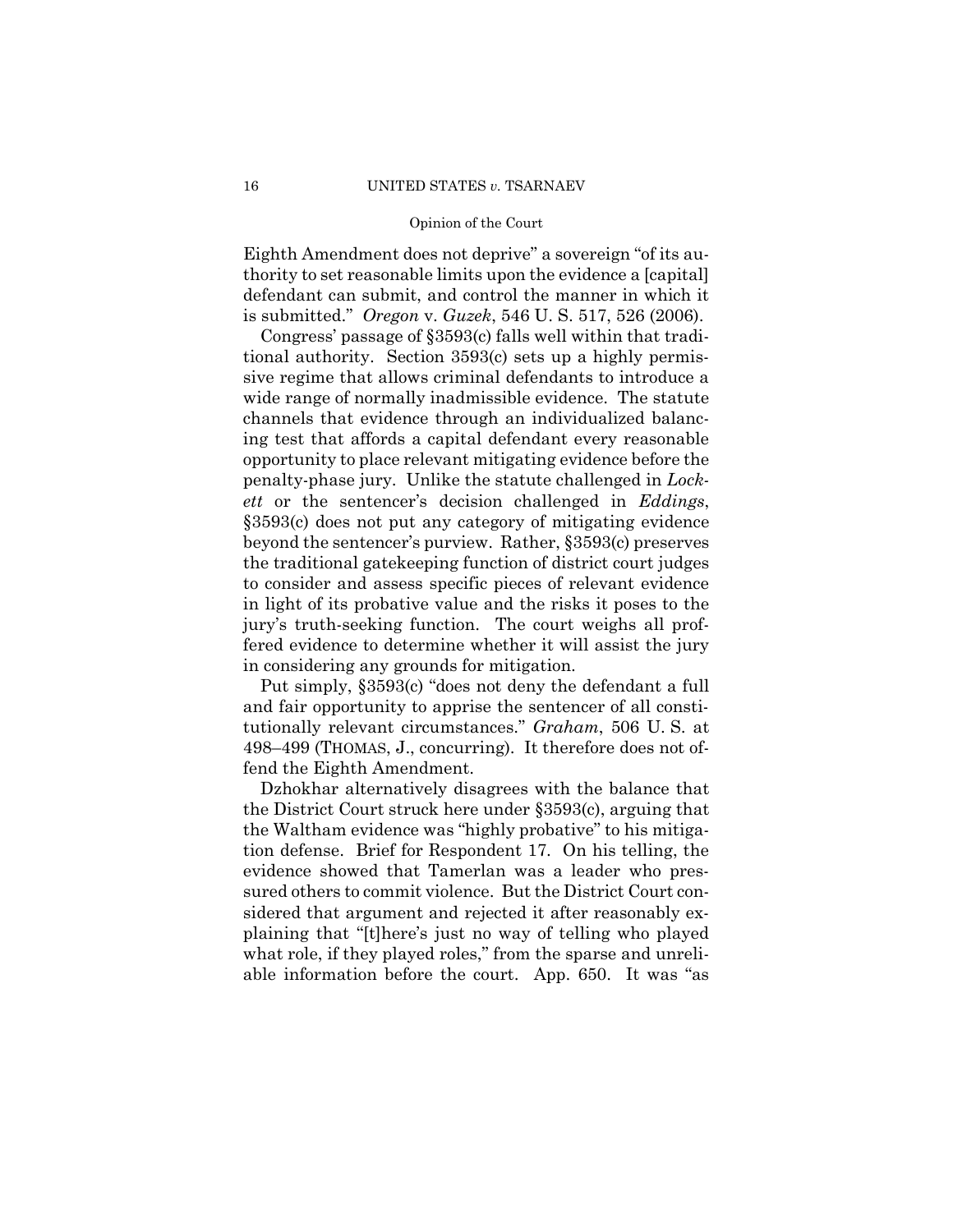plausible . . . that Todashev was the bad guy and Tamerlan was the minor actor." *Ibid.* In other words, the evidence did not tend to show that Tamerlan acted as the leader who pressured Todashev into committing the crime. And it certainly did not show that, almost two years later, Tamerlan led and dominated Dzhokhar in a manner that would mitigate Dzhokhar's guilt.

Dzhokhar further opines that he might have reduced juror confusion by putting the information before the jury in a "streamlined" manner. Brief for Respondent 32. But "[i]t is important that a reviewing court evaluate the trial court's decision from its perspective when it had to rule" rather than "indulge in review by hindsight." *Old Chief* v. *United States*, 519 U. S. 172, 182, n. 6 (1997). Here, Dzhokhar did not alert the District Court to any possible "streamlined" approach, instead suggesting that, if the court admitted the Waltham evidence, he would submit additional evidence and possibly seek third-party discovery. Moreover, Dzhokhar could not have unilaterally dictated how the proceeding would progress because the Government would have been "permitted to rebut any information received at the hearing" with evidence of its own. 18 U. S. C. §3593(c). So no matter how Dzhokhar presented the evidence, its bare inclusion risked producing a confusing mini-trial where the only witnesses who knew the truth were dead. The District Court did not abuse its discretion by declining to lead the jury into this evidentiary detour.

Finally, Dzhokhar argues that since the Government apparently considered Todashev's statement to the FBI agents reliable enough to justify its reference in a search warrant affidavit, Todashev's statements were necessarily reliable enough to be presented to the jury as mitigating evidence. See Brief for Respondent 27–28; see also *post*, at 8 (BREYER, J., dissenting) (contending that the warrant "strongly suggests" the District Court abused its discretion). We fail to see why. The District Court here did not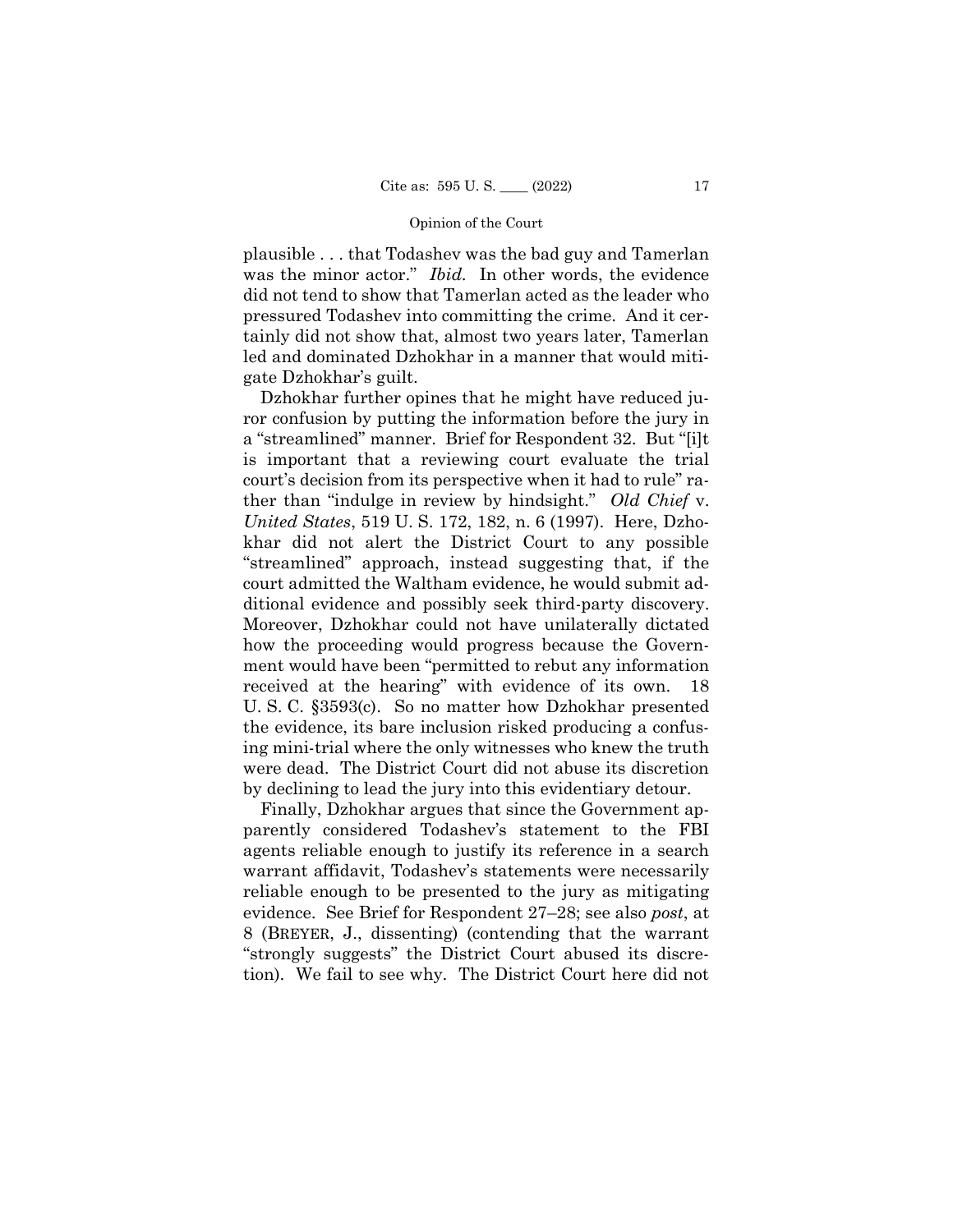sign the warrant or the affidavit. Whatever probable-cause assessment the FBI agent and the Magistrate Judge made, the District Court was free to evaluate the information independently when deciding whether to admit it under §3593(c). As explained, that evaluation was not an abuse of discretion.

For its part, the dissent subjects the District Court's decision to exclude the Waltham evidence to a more stringent standard of review and, based on its independent review of the record, would reverse. *Post,* at 5–16. While the dissent acknowledges that district courts enjoy "significant discretion" when making evidentiary decisions, *post,* at 5, it nevertheless argues that the death penalty context here requires us to scrutinize the District Court's decision with "particular judicial care," *post,* at 15.

In doing so, the dissent ignores our traditional standard for appellate review of evidentiary determinations.<sup>3</sup> Deference is the "hallmark of [the] abuse-of-discretion review" applicable to such decisions. *General Elec. Co.* v. *Joiner*,

——————

<sup>3</sup>None of the dissent's cases, see *post,* at 16, supports applying heightened scrutiny to evidentiary decisions in death-penalty cases. The language the dissent cites from *Kyles* v. *Whitley*, 514 U. S. 419, 422 (1995), about our "'duty to search for constitutional error,'" *post,* at 14, in capital cases is inapposite; it concerned our decision to grant review to engage in fact-bound error correction, not the applicable standard for deciding whether an error had in fact occurred. See 514 U. S., at 422, n. 1. Meanwhile, the language from *Zant* v. *Stephens*, 462 U. S. 862, 885 (1983), about "careful scrutiny" concerned our review of the jury's "deliberative process" leading to the imposition of a capital sentence, not the considered evidentiary decisions of a District Court. Finally, *Gregg* v. *Georgia*, 428 U. S. 153, 187 (1976) (joint opinion of Stewart, Powell, Stevens, JJ.), scrutinized whether procedural "safeguard[s]" were honored, not whether the District Court's evidentiary rulings were substantively reasonable. All told, not one of these cases addressed, let alone altered, the abuse-of-discretion standard traditionally applicable to a district court's evidentiary decisions. See *General Elec. Co.* v. *Joiner*, 522 U. S. 136, 141 (1997) ("We have held that abuse of discretion is the proper standard of review of a district court's evidentiary rulings").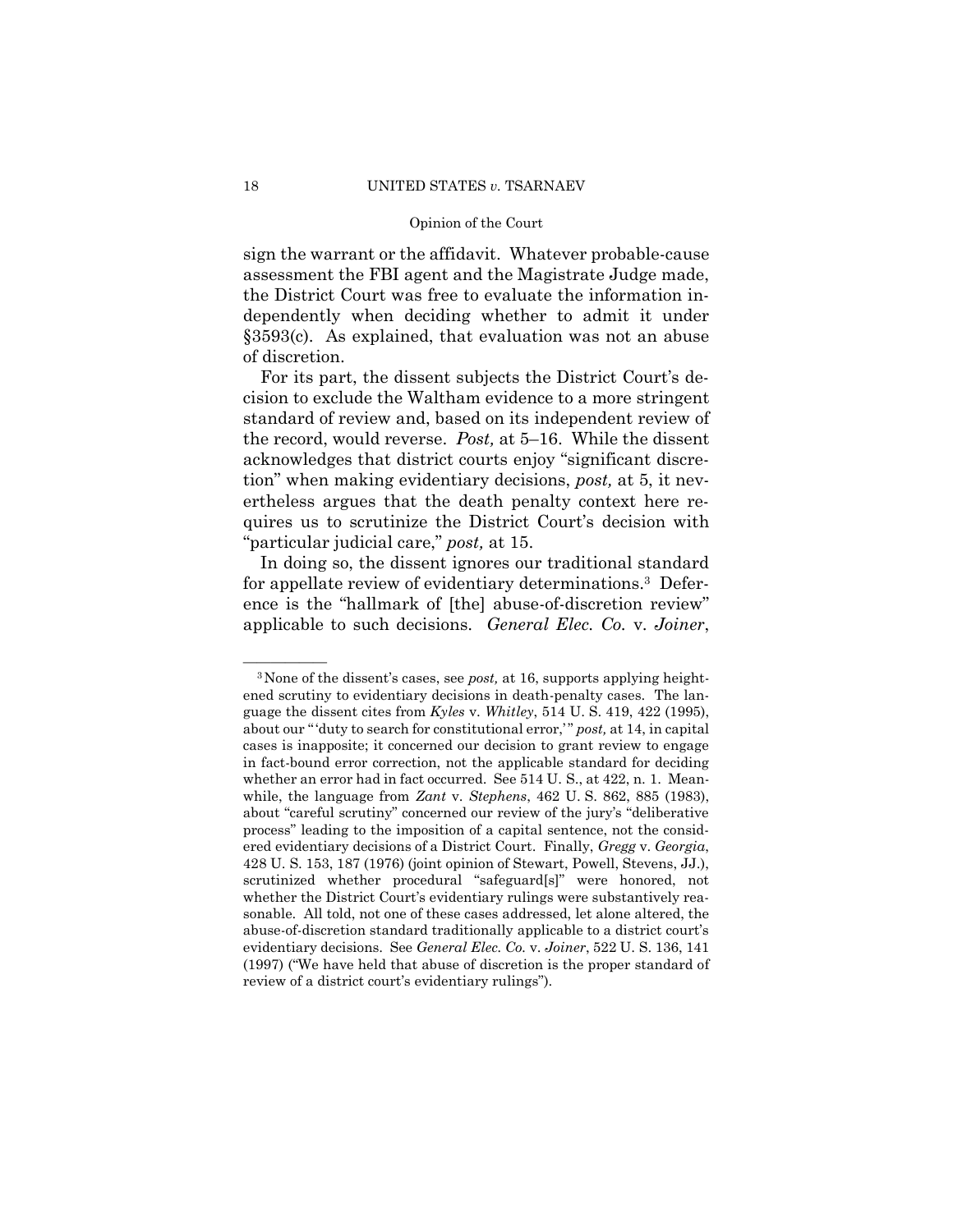522 U. S. 136, 143 (1997). A "reviewing court" applying that standard "must not substitute its judgment for that of the district court." *Horne* v. *Flores*, 557 U. S. 433, 493 (2009) (BREYER, J., dissenting). Rather, an appellate court must defer to the lower court's "sound judgment," so long as its decision falls within its "wide discretion," *Abel*, 469 U. S., at 54, and is not "'manifestly erroneous,'" *Joiner*, 522 U. S., at 142 (quoting *Spring Co.* v. *Edgar*, 99 U. S. 645, 658 (1879)). Even in the death penalty context, this traditional abuseof-discretion standard applies.

Yet here, the dissent proposes to independently reevaluate the District Court's decision to exclude the Waltham evidence under §3593(c). In particular, the dissent joins Dzhokhar in critiquing the District Court's conclusion that the risk of confusing the jury outweighed the probative value of that evidence. See *post,* at 10–15. The dissent thinks it was the "District Court's strongest reason" for excluding the evidence, *post*, at 10, but it discounts the District Court's conclusion for two reasons. Neither is compelling, especially under the deferential abuse-of-discretion standard.

First, the dissent suggests that because "death penalty proceedings are special," district courts should be more hesitant to find a risk of confusion in this context than in others. *Post*, at 11. But the dissent identifies nothing in the text of the FDPA to support its position. Congress defined what considerations district courts must balance when making admissibility determinations under §3593(c), and it chose to define one using a term familiar in the law of evidence—"confusing the issues." Compare §3593(c) with Federal Rule of Evidence 403; see also Mosteller, McCormick on Evidence §185, at 1119 (noting "common law power of the judge to exclude relevant evidence" to forestall "'confusion of the issues'"). Nothing suggests that Congress intended district courts to evaluate that concern differently under the FDPA.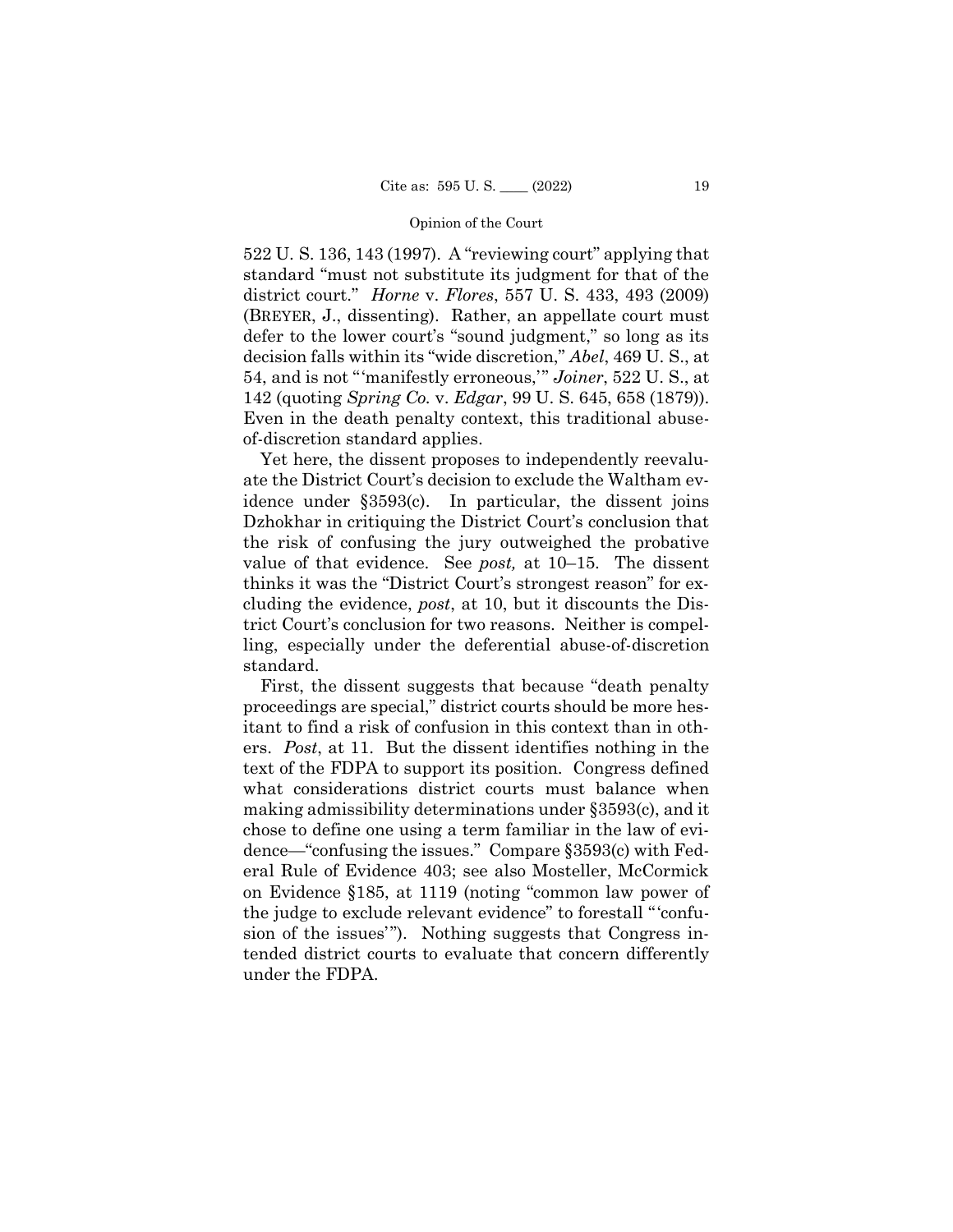Second, the dissent points out that district courts sometimes allow the Government to present evidence of a capital defendant's past bad acts during sentencing proceedings, despite the risk of evidentiary minitrials. See *post*, at 13– 15. But many of those cases focused on the defendant's own conduct, not someone else's. See *ibid*. In such cases, the Government need only put on evidence tending to show that the defendant committed the past bad act. See, *e.g., United States* v. *Umaña*, 750 F. 3d 320, 348–349 (CA4 2014). Here, the evidentiary showing would be substantially more complex and confusing. No one alleges that Dzhokhar participated in the Waltham murders, and, as the District Court reasonably concluded, the evidence available sheds little light on what role (if any) Tamerlan actually played. See App. 650. To make his point at sentencing, then, Dzhokhar would first have to show, without any surviving witnesses, what role Tamerlan actually played. Then, he would have to establish that he learned of the Waltham crimes before planning the bombings. Finally, he would have to explain how his knowledge of Tamerlan's role in a nearly 2-year-old violent robbery affected his own role in the bombings. Whatever other courts might think about an inquiry into a defendant's own prior bad acts, this District Court reasonably thought that the Waltham murder inquiry risked confusing the jury in these proceedings. We see no basis to disturb that conclusion.

### III

Dzhokhar Tsarnaev committed heinous crimes. The Sixth Amendment nonetheless guaranteed him a fair trial before an impartial jury. He received one. The judgment of the United States Court of Appeals for the First Circuit is reversed.

*It is so ordered.*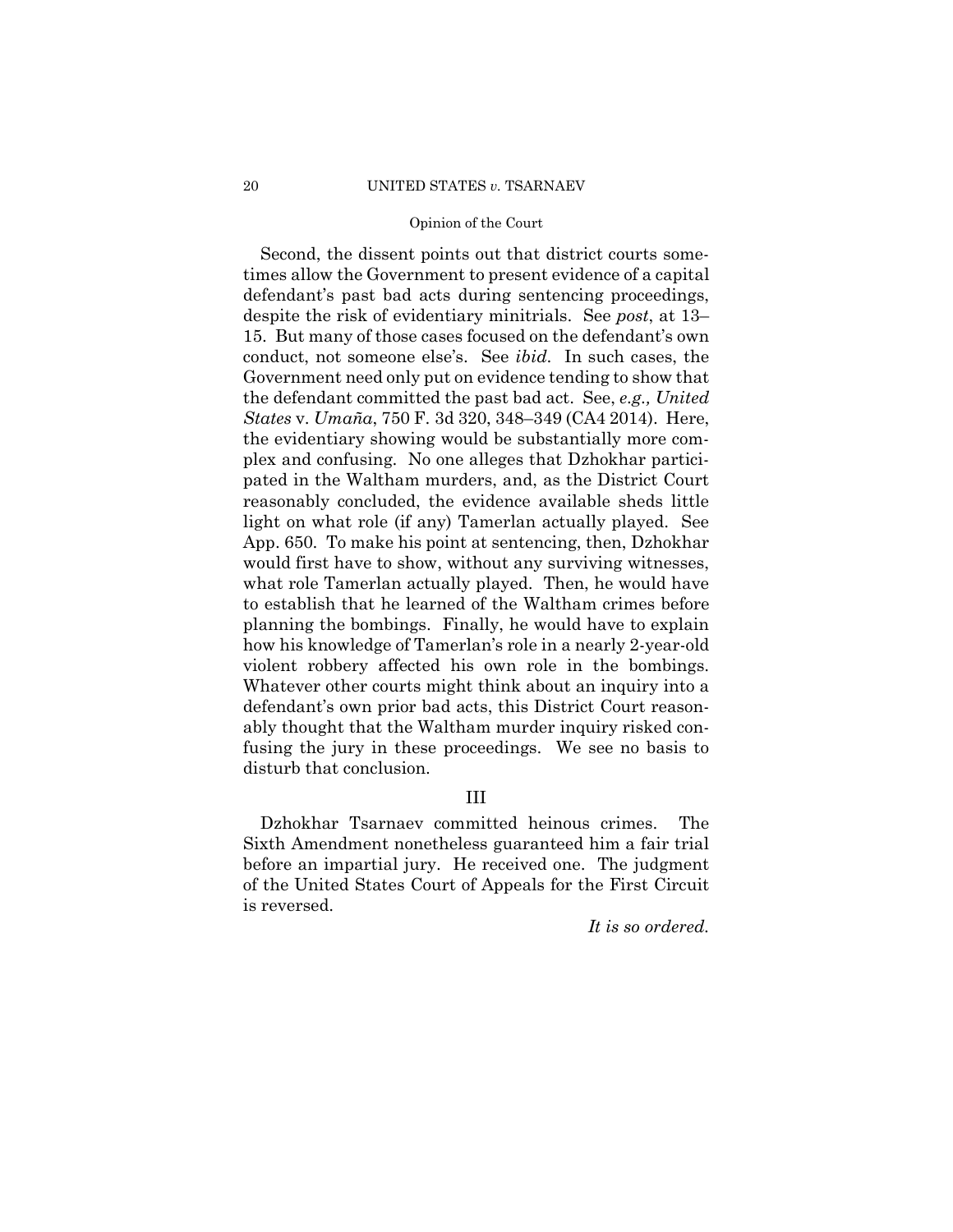BARRETT, J., concurring

### **SUPREME COURT OF THE UNITED STATES**  $\overline{\phantom{a}}$  , where  $\overline{\phantom{a}}$

#### No. 20–443  $\mathcal{L}=\mathcal{L}^{\mathcal{L}}$

# UNITED STATES, PETITIONER *v.* DZHOKHAR A. TSARNAEV

# ON WRIT OF CERTIORARI TO THE UNITED STATES COURT OF APPEALS FOR THE FIRST CIRCUIT

[March 4, 2022]

JUSTICE BARRETT, with whom JUSTICE GORSUCH joins, concurring.

In this case, the First Circuit asserted "supervisory power" to impose a procedural rule on the District Court. Because that rule (which required a district court to ask media-content questions on request in high-profile prosecutions) conflicts with our cases (which hold that a district court has broad discretion to manage jury selection), I agree with the Court that the First Circuit erred.

I write separately to note my skepticism that the courts of appeals possess such supervisory power in the first place. Article III's grant of "[t]he judicial Power" imbues each federal court with the inherent authority to regulate its *own* proceedings. U. S. Const., Art. III, §1; *Chambers* v. *NASCO, Inc.*, 501 U. S. 32, 43 (1991) ("It has long been understood that '[c]ertain implied powers must necessarily result to our Courts of justice from the nature of their institution,' powers 'which cannot be dispensed with in a Court, because they are necessary to the exercise of all others'" (quoting *United States* v. *Hudson*, 7 Cranch 32, 34 (1812))). This authority permits federal courts to handle a range of matters, big and small, that fall in the gaps of governing statutes and formally adopted procedural rules. See, *e.g.*, *Link* v. *Wabash R. Co.*, 370 U. S. 626 (1962) (a district court can dismiss a case *sua sponte* for failure to prosecute);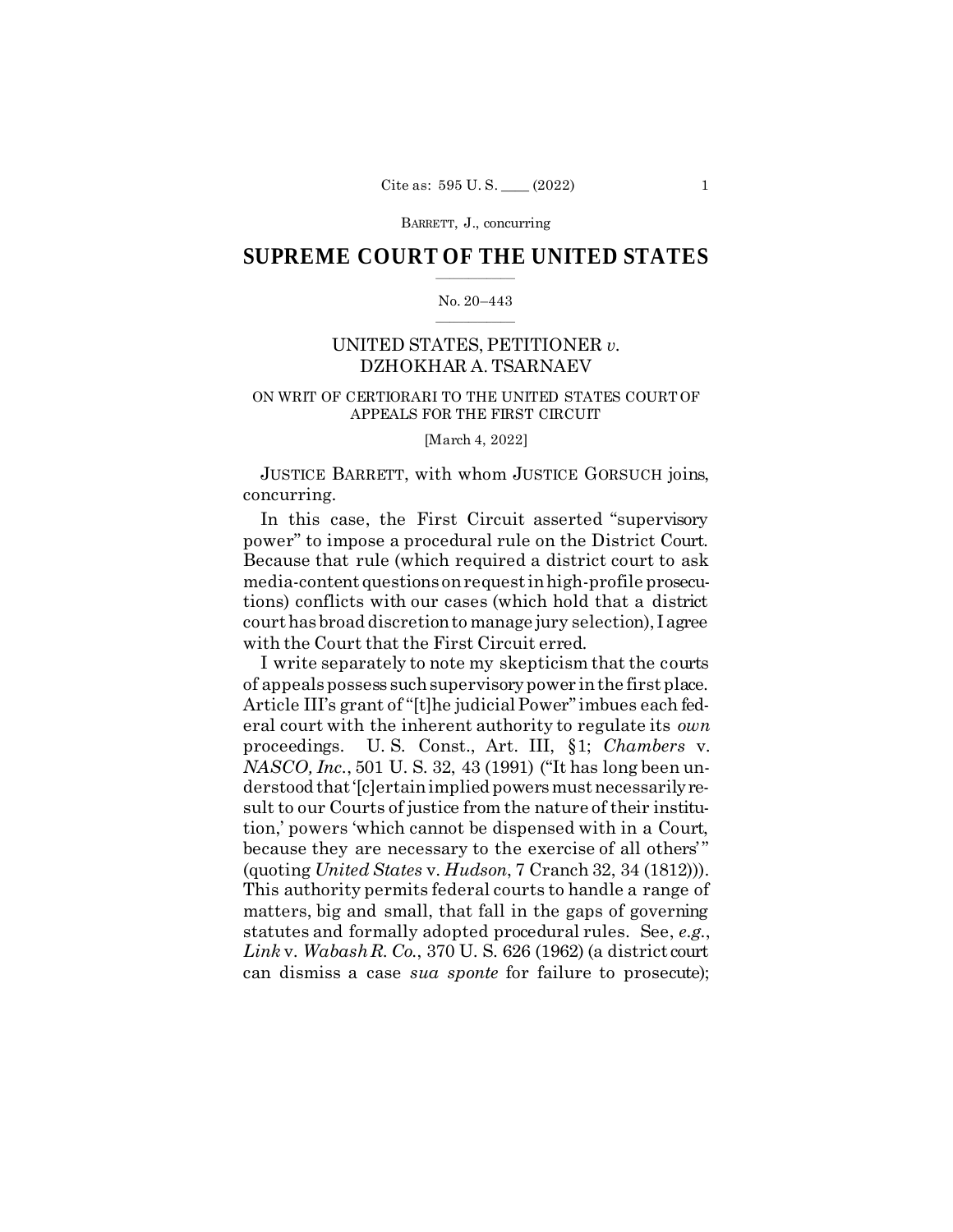### BARRETT, J., concurring

*Hazel-Atlas Glass Co.* v. *Hartford-Empire Co.*, 322 U. S. 238 (1944) (a court of appeals can vacate its judgment upon discovering fraud). But here, the First Circuit did not adopt a rule regulating its own proceedings—it adopted a blanket rule that all district courts in its jurisdiction must follow on pain of reversal.

In fairness to the First Circuit, we have suggested that the courts of appeals possess authority to dictate procedural rules for district courts. See, *e.g.*, *Cuyler* v. *Sullivan*, 446 U. S. 335, 346, n. 10 (1980) (citing Courts of Appeals decisions requiring district courts to inquire into potential conflicts of interest and referring to this as "a desirable practice"); *Cupp* v. *Naughten*, 414 U. S. 141, 146 (1973) (suggesting in dicta that a court of appeals may require a district court "to follow procedures deemed desirable from the viewpoint of sound judicial practice although in nowise commanded by statute or by the Constitution").\* Understandably, then, the First Circuit followed our lead. But before we go further down this road, we should reexamine the map. Not only have we failed to identify a source for

——————

<sup>\*</sup>In dissent, JUSTICE BREYER asserts that "our precedents clearly recognize the existence of" the courts of appeals' supervisory power. *Post*, at 17. But the cases cited by JUSTICE BREYER reflect our sometimes imprecise use of the term "supervisory power." Rather than using the term to refer to a court of appeals' authority to impose procedures on an inferior court, two of the cited cases use it to refer to a court's power to "supervise" its *own* proceedings. See *Ortega-Rodriguez* v. *United States*, 507 U. S. 234, 249–250 (1993) (addressing a court of appeals' ability to dismiss an appeal of a former fugitive); *Thomas* v. *Arn*, 474 U. S. 140, 142 (1985) (a court of appeals may "establish a rule that the failure to file objections to the magistrate's report waives the right to appeal the district court's judgment"). And in the third case, *United States* v. *Hasting*, 461 U. S. 499 (1983), the Court operated on the assumption that the Court of Appeals had exercised "its supervisory powers to discipline *the prosecutors* of its jurisdiction," not to regulate district courts. *Id*., at 505 (emphasis added). The bottom line is that these cases do not address, much less endorse, the kind of supervisory authority that the First Circuit asserted here.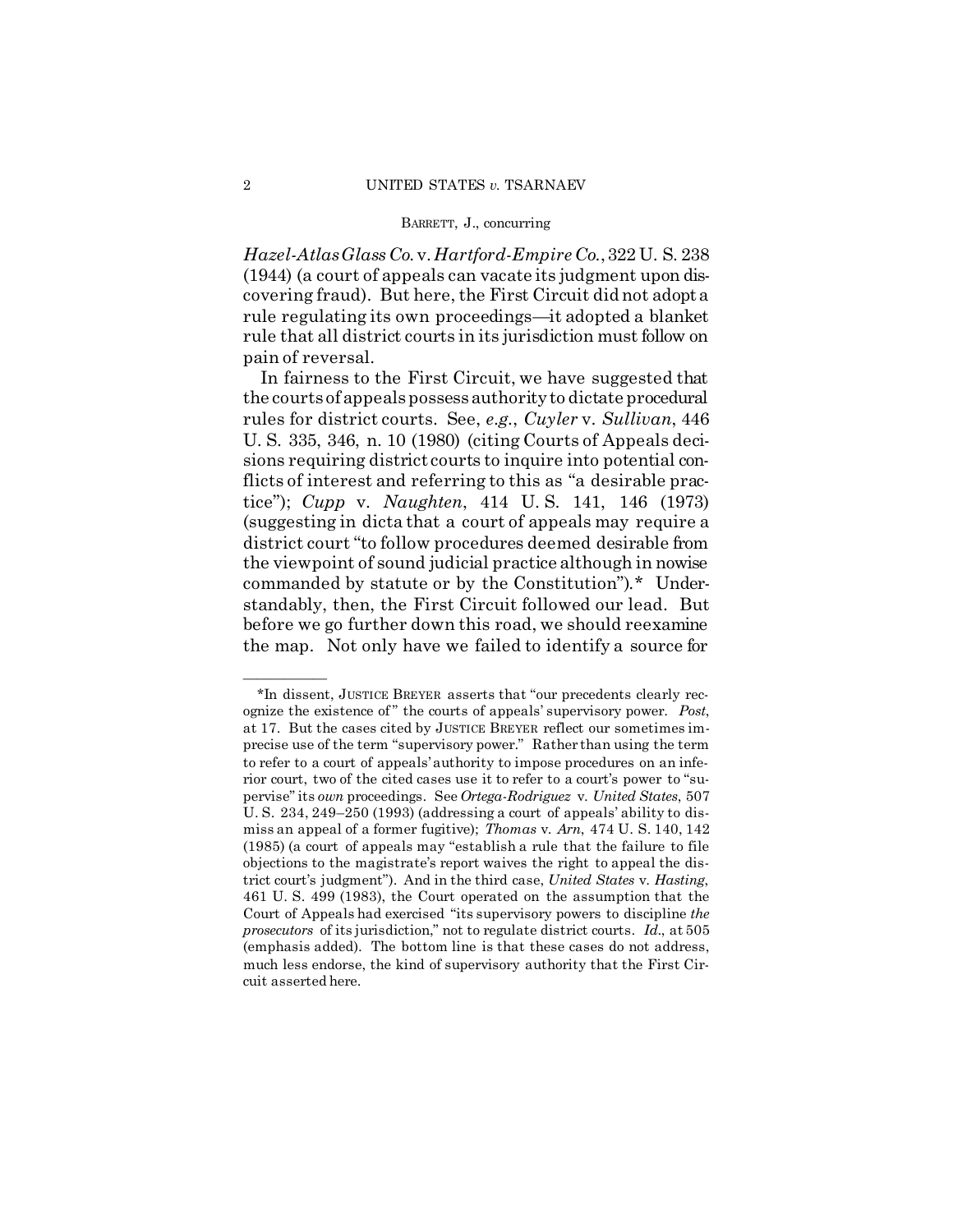### BARRETT, J., concurring

this supposed authority, it is unclear that any exists.

To be sure, *this* Court has squarely asserted supervisory power to regulate procedure in lower federal courts. See *McNabb* v. *United States*, 318 U. S. 332 (1943). While we have not justified this power either, it has an at least arguable basis: the Constitution's establishment of this Court as "supreme," as distinct from the "inferior Courts" that Congress has discretion to create. Art. III, §1. Much like the grant of "[t]he judicial Power" carries with it inherent authority over local procedure, this Court's designation as "supreme" might carry with it some inherent authority to prescribe procedural rules for inferior federal courts. But see *ante*, at 11, n. 1. In the end, this argument might be unsupported by the Constitution's structure and history. Still, the text of Article III makes it plausible.

Yet whatever the status of this Court's supervisory authority, it is difficult, if not impossible, to find any comparable constitutional hook for such power in the courts of appeals. Nor does any statute grant them this general authority. And while it is tempting to roll supervisory authority into the power of appellate review, the two are analytically distinct. A court engaged in appellate review in this context determines whether a lower court exceeded its inherent authority to make a procedural choice. A court asserting supervisory authority imposes its own procedural choice on the lower court. In other words, supervisory authority is not necessarily a lesser included power of appellate review.

This case does not require us to resolve whether the courts of appeals have supervisory authority over district courts. Either way, the First Circuit erred. At some point in the future, however, it would be worth revisiting our dicta.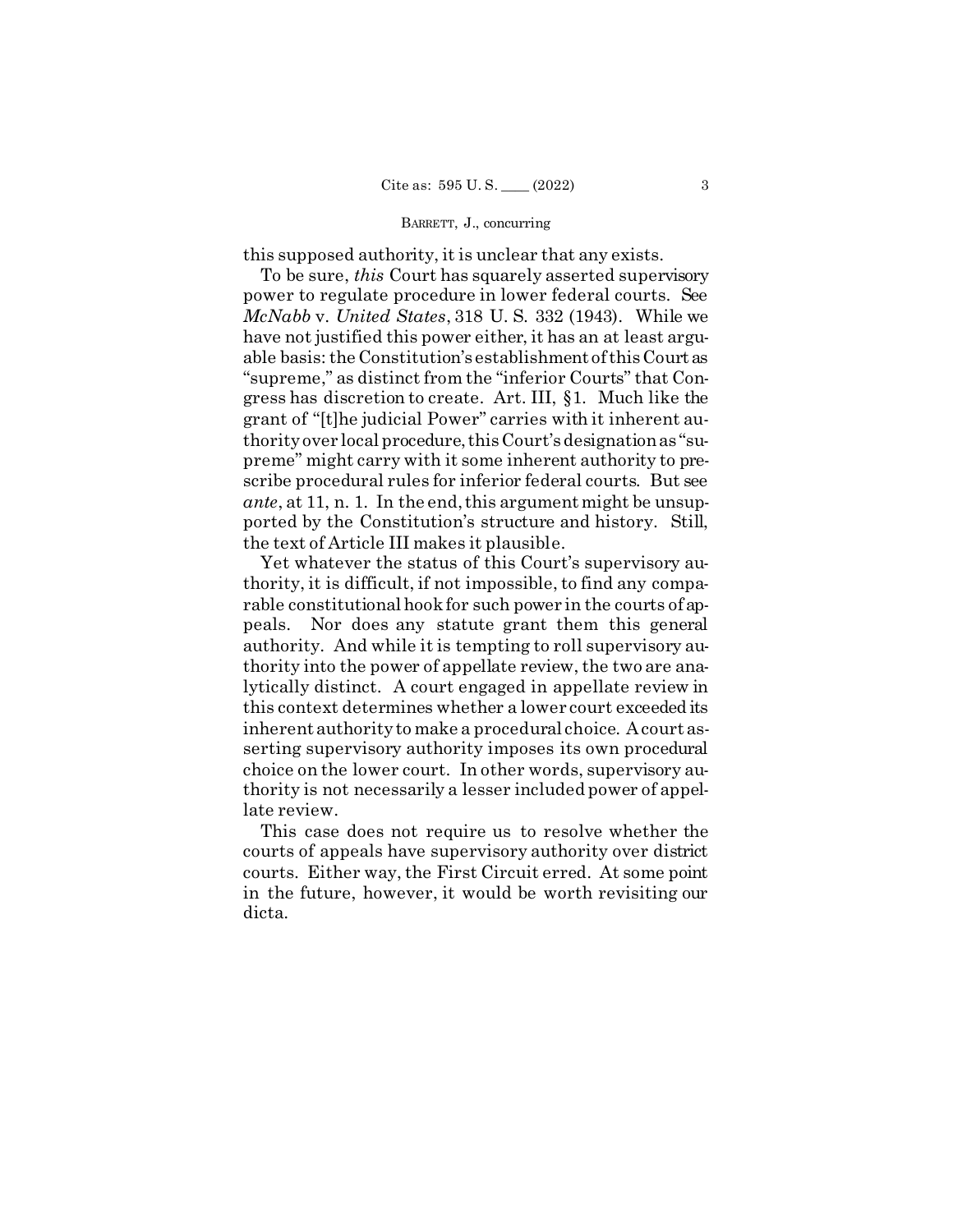### **SUPREME COURT OF THE UNITED STATES**  $\overline{\phantom{a}}$  , where  $\overline{\phantom{a}}$

### No. 20–443  $\mathcal{L}=\mathcal{L}^{\mathcal{L}}$

# UNITED STATES, PETITIONER *v.* DZHOKHAR A. TSARNAEV

# ON WRIT OF CERTIORARI TO THE UNITED STATES COURT OF APPEALS FOR THE FIRST CIRCUIT

### [March 4, 2022]

JUSTICE BREYER, with whom JUSTICE SOTOMAYOR and JUSTICE KAGAN join except as to Part II–C, dissenting.

During the sentencing phase of his murder trial, Boston Marathon bomber Dzhokhar Tsarnaev argued that he should not receive the death penalty primarily on the ground that his older brother Tamerlan took the leading role and induced Dzhokhar's participation in the bombings. Dzhokhar argued that Tamerlan was a highly violent man, that Tamerlan radicalized him, and that Dzhokhar participated in the bombings because of Tamerlan's violent influence and leadership. In support of this argument, Dzhokhar sought to introduce evidence that Tamerlan previously committed three brutal, ideologically inspired murders in Waltham, Massachusetts. The District Court prohibited Dzhokhar from introducing this evidence. The Court of Appeals held that the District Court abused its discretion by doing so. 968 F. 3d 24, 73 (CA1 2020).

This Court now reverses the Court of Appeals. In my view, the Court of Appeals acted lawfully in holding that the District Court should have allowed Dzhokhar to introduce this evidence. See *Lockett* v. *Ohio*, 438 U. S. 586, 604 (1978) (plurality opinion) (criminal defendant charged with capital crime has constitutional right to present "any aspect of [his] character or record and any of the circumstances of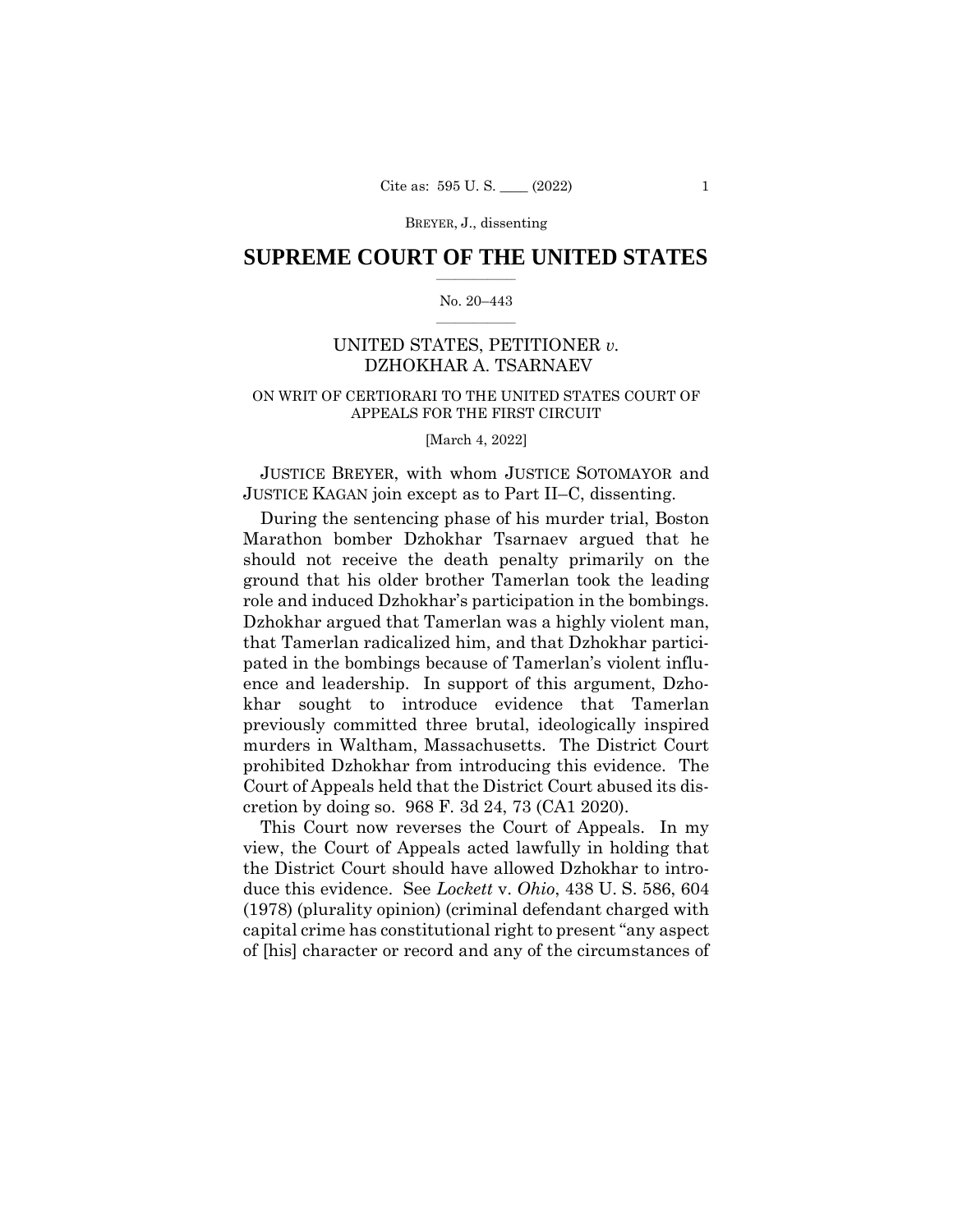the offense that the defendant proffers as a basis for a sentence less than death"); *Eddings* v. *Oklahoma*, 455 U. S. 104, 110 (1982) (adopting *Lockett*'s plurality rule). Consequently, I dissent.

I

During the guilt phase of Dzhokhar's trial, Dzhokhar acknowledged that he participated in the Boston Marathon bombings. He conceded that he and his older brother Tamerlan planted bombs along the route of the Patriot's Day Marathon and that the bombs killed or injured many innocent people. Given Dzhokhar's concession, his trial focused almost exclusively on sentencing, in particular whether Dzhokhar should receive the death penalty. Dzhokhar argued in mitigation that his conduct was less serious than Tamerlan's and that Tamerlan's radicalizing influence was a major reason that Dzhokhar participated in the bombings. See *Sears* v. *Upton*, 561 U. S. 945, 950 (2010) (*per curiam*) (older brother's criminal record and introduction of defendant "to a life of crime" supported mitigation theory that defendant "may have desired to follow in the footsteps" of his older brother); *Lockett*, 438 U. S., at 608 ("defendant's comparatively minor role in the offense" is relevant mitigating factor).

In support of this theory, the District Court allowed Dzhokhar to argue that: (1) Dzhokhar "acted under the influence of his older brother" Tamerlan; (2) Dzhokhar "would not have committed the crimes but for [his] older brother Tamerlan"; (3) Dzhokhar "was particularly susceptible to his older brother's influence," "[w]hether because of Tamerlan's age, size, aggressiveness, domineering personality, privileged status in the family, traditional authority as the eldest brother, or other reasons"; (4) Tamerlan "planned, led, and directed the Marathon bombing"; and (5) Tamerlan "became radicalized first, and then encouraged his younger brother to follow him." App. 614, 616 (boldface omitted).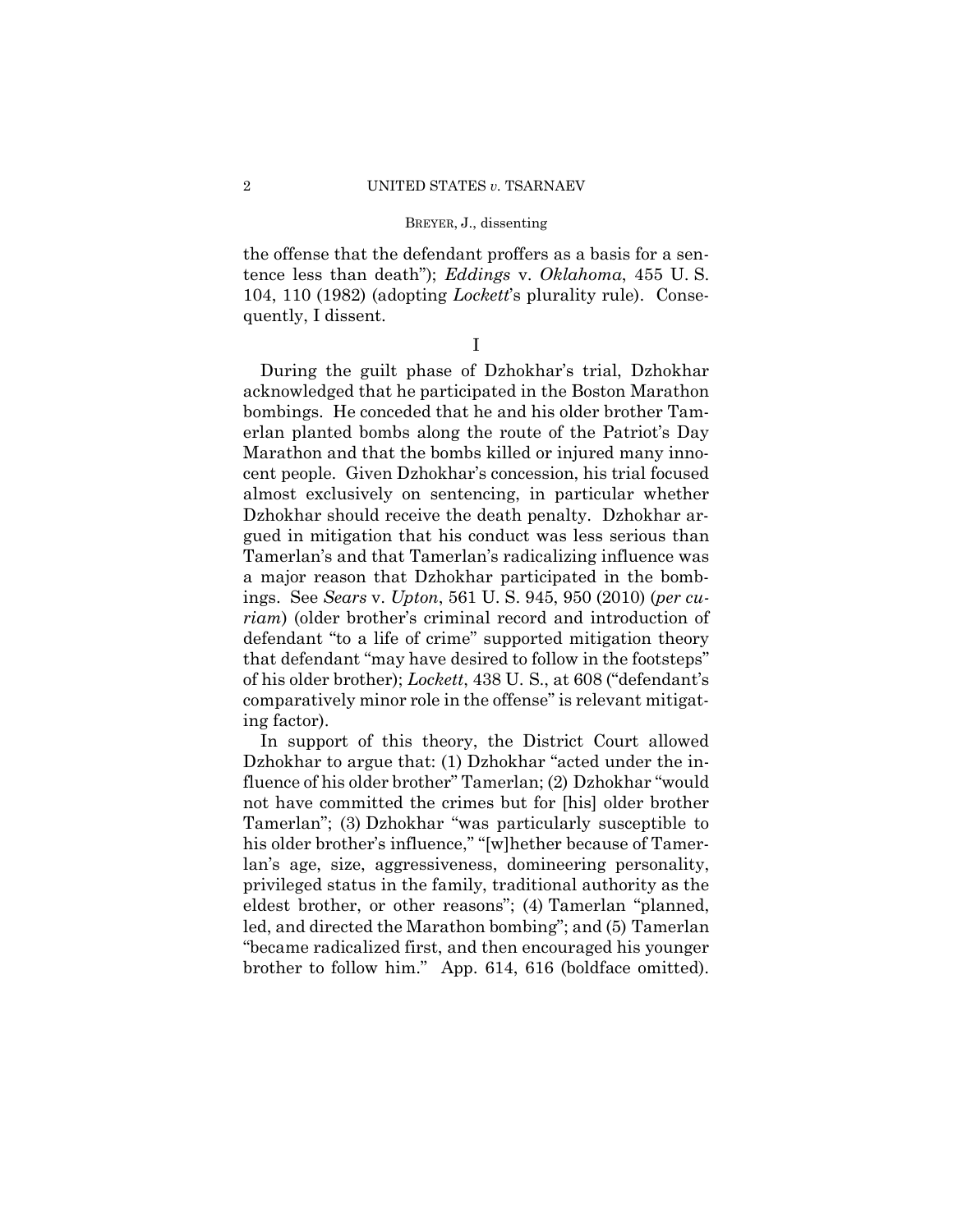The District Court also allowed Dzhokhar to introduce certain evidence in support of this mitigation theory. This included evidence that Tamerlan had behaved aggressively in the past, and that Dzhokhar looked up to Tamerlan. But the court did not allow Dzhokhar to introduce evidence of Tamerlan's participation in the Waltham murders.

The "Waltham murders" refers to the killing of three drug dealers in Waltham, Massachusetts. The murders took place on September 11, 2011, the 10th anniversary of the 9/11 terrorist attacks, and about a year and a half before the Boston Marathon bombings. The evidence relating to the Waltham murders came primarily from FBI agent interviews of Ibragim Todashev, a friend of Tamerlan's. During the FBI interviews, Todashev (who attacked the agents and was killed midinterview) initially denied participating in the murders but later said that he and Tamerlan had committed them.

In particular, Todashev said that it was Tamerlan's idea to rob the drug dealers, one of whom was Tamerlan's close friend. Todashev said that they both went to the drug dealers' house, threatened the drug dealers at gun point, bound them with duct tape, and searched the house for money. Tamerlan then beat up the dealers and, in an attempt to get more money, threatened to stab them. Todashev also said that Tamerlan insisted on killing the drug dealers (even though Todashev "'begged him not to'"), and that Todashev, feeling like he had no "way out," waited outside the house while Tamerlan slit their throats. *Id*., at 915, 948. Finally, Todashev said that Tamerlan called him back inside to help clean up after the drug dealers were dead and that the two left with about \$40,000 of stolen money.

The FBI relied on Todashev's statements to obtain a search warrant for Tamerlan's car, which agents believed was the car used to drive to and from the drug dealers' house. An FBI affidavit attached to the search warrant request stated that Todashev had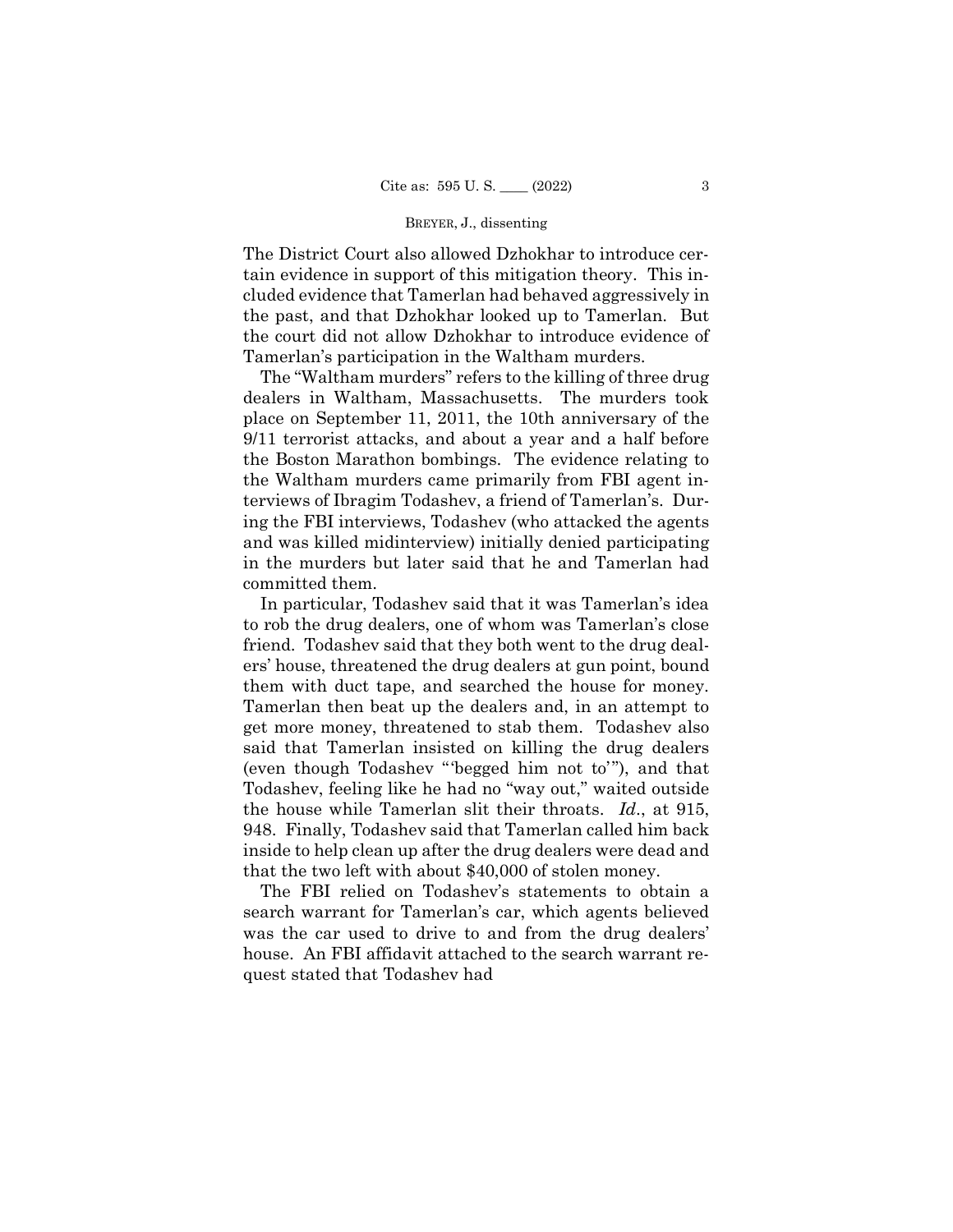"confessed that he and Tamerlan participated in the Waltham murders. He said that he and Tamerlan had agreed initially just to rob the victims, whom they knew to be drug dealers . . . . Todashev said that Tamerlan had a gun, which he brandished to enter the residence. Tamerlan decided that they should eliminate any witnesses to the crime, and then Todashev and Tamerlan bound the victims, who were ultimately murdered." *Id*., at 998.

Based on this and other less significant evidence, the FBI agent asserted that there was "probable cause to believe that Todashev and Tamerlan planned and carried out" the Waltham Murders. *Id*., at 996. A federal judge agreed, and issued a warrant.

Other evidence uncovered during the FBI's investigation of the Boston Marathon bombings also related to the Waltham murders. Dias Kadyrbayev, a friend of Dzhokhar's, stated that a few months before the bombings Dzhokhar learned of Tamerlan's involvement in the Waltham murders. Kadyrbayev said that Dzhokhar described Tamerlan's participation in the murders as "'commit[ting] jihad.'" *Id*., at 584. Investigators also found al Qaeda propaganda on Tamerlan's computer that advocated stealing money from non-Muslims as a way to support jihadist principles.

Dzhokhar was prohibited from introducing any of this evidence during the sentencing phase of his trial. At the end of his sentencing proceeding, and without hearing any evidence about the Waltham murders, eight jurors found that Tamerlan had become radicalized before Dzhokhar and encouraged Dzhokhar to follow his example. *Id*., at 616. Three found that Tamerlan planned, led, and directed the bombings. *Id*., at 614. Three also found that Dzhokhar acted under Tamerlan's influence, that he was particularly susceptible to Tamerlan's influence, and that he would not have committed the bombings but for Tamerlan. *Ibid*. The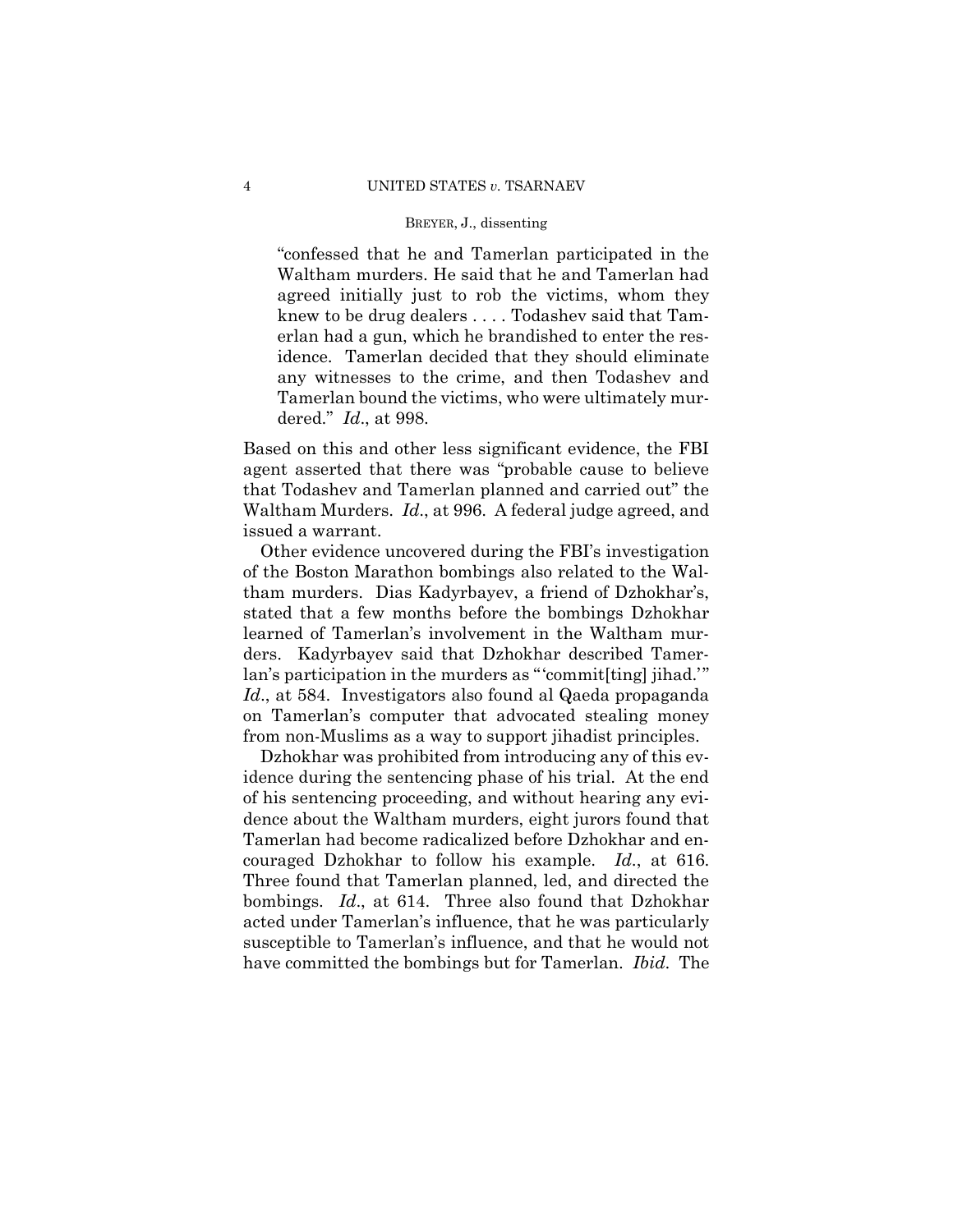jury nonetheless unanimously recommended the death penalty for Dzhokhar in respect to those counts involving the bomb that he himself—and he alone—had placed. The District Court then sentenced Dzhokhar to death.

Dzhokhar appealed. As the Court explains, the Court of Appeals held that the District Court had to conduct a new sentencing proceeding for two independent reasons. *Ante*, at 7. First, the trial court had not adequately questioned potential jury members about the content of the pretrial publicity they had seen. Second, the trial court did not permit Dzhokhar to introduce evidence about the Waltham murders during the sentencing phase of his trial. I disagree with the Court's decision (and I agree with the Court of Appeals) at least as to the second reason.

### II A

The Federal Death Penalty Act sets forth the legal standards governing the admissibility of mitigating evidence during a capital sentencing. See 18 U. S. C. §3591 *et seq.* The statute provides an admissibility standard unique to death penalty cases. It says that in death penalty sentencing proceedings, "information may be presented as to any matter relevant to the sentence, including any mitigating or aggravating factor." §3593(c). And that is so whether that "information" is or is not admissible "under the rules governing admission of evidence at criminal trials." *Ibid*.The statute also provides that a trial court "may" exclude evidence "if its probative value is outweighed by the danger of creating unfair prejudice, confusing the issues, or misleading the jury." *Ibid.*

As the majority points out, district courts have significant discretion in deciding how to apply and weigh the statute's factors. *Ante*, at 13–14. But "abuse-of-discretion review is not toothless; and it is entirely proper for a reviewing court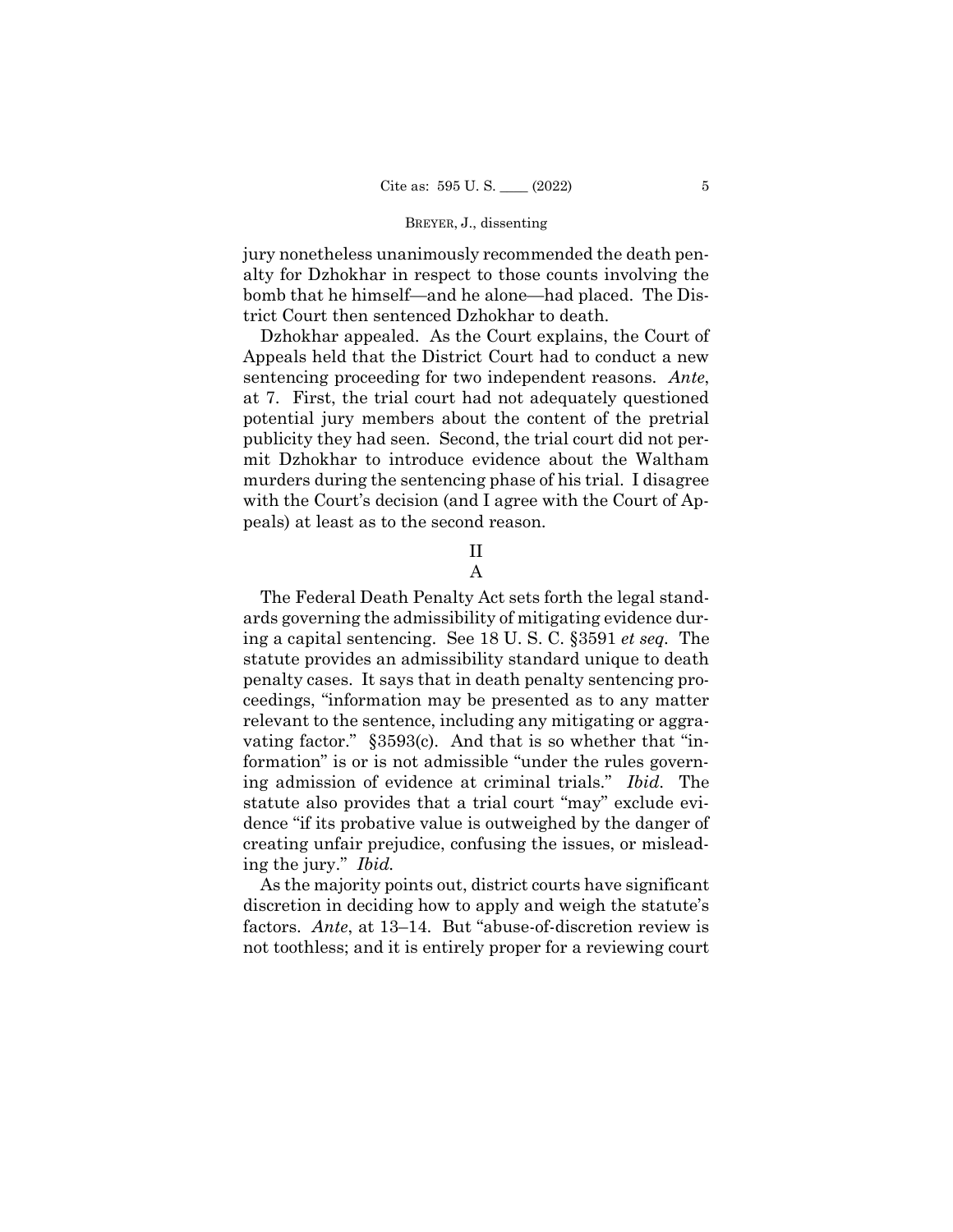to find an abuse of discretion when important factors . . . are 'slighted.'" *Gall* v. *United States*, 552 U. S. 38, 72 (2007) (ALITO, J., dissenting) (quoting *United States* v. *Taylor*, 487 U. S. 326, 337 (1988)); see also *American Paper Institute, Inc.* v. *American Elec. Power Service Corp.*, 461 U. S. 402, 413 (1983) (to decide whether action was abuse of discretion, "we must determine whether the [court] adequately considered the factors relevant" to the question); *Highmark Inc.* v. *Allcare Health Management System, Inc.*, 572 U. S. 559, 564, n. 2 (2014) ("The abuse-of-discretion standard does not preclude an appellate court's correction of a district court's . . . clearly erroneous assessment of the evidence" (internal quotation marks omitted)). And here, we review for abuse of discretion in the context of "a matter so grave as the determination of whether a human life should be taken or spared." *Gregg* v. *Georgia*, 428 U. S. 153, 189 (1976) (joint opinion of Stewart, Powell, and Stevens, JJ.). I therefore apply the standard with care. Cf. *id.,* at 187 ("When a defendant's life is at stake, the Court has been particularly sensitive to insure that every safeguard is observed"); *Zant* v. *Stephens*, 462 U. S. 862, 885 (1983) ("[T]he severity of the [capital] sentence mandates careful scrutiny in the review of any colorable claim of error").

The District Court here excluded the Waltham evidence for the following four reasons:

"[T]here simply is [1] insufficient evidence to describe what participation Tamerlan may have had in those events. . . . From my review of the evidence, . . . it is as plausible, which is not very, that Todashev was the bad guy and Tamerlan was the minor actor. There's just no way of telling who played what role, if they played roles. So it simply would be [2] confusing to the jury and [3] a waste of time, I think, without very—[4] without any probative value." App. 650.

I have reviewed the record keeping in mind the reasons the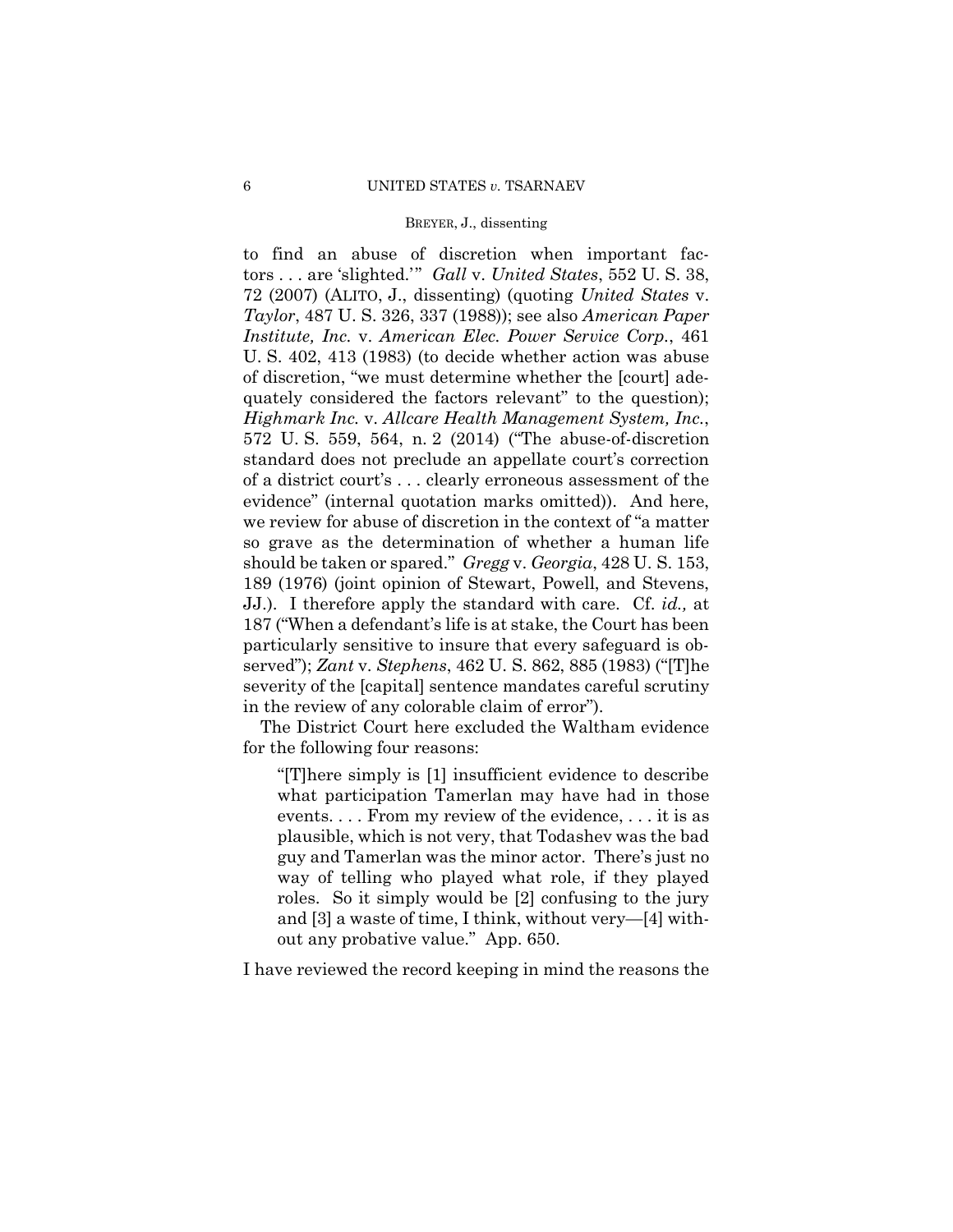District Court gave: (1) no probative value; (2) insufficient evidence to corroborate Tamerlan's role in the murders; (3) waste of time; and (4) jury confusion. Reading the record in light of these factors, I believe that the Court of Appeals was correct that the District Court abused its discretion by excluding the Waltham evidence. The record does not adequately support exclusion for the District Court's stated reasons.

Consider the factors that the District Court directly and indirectly took into account.

### 1. Relevance/Probative Value

The District Court was wrong when it described the Waltham evidence as lacking "any probative value." The evidence met the "threshold for relevance" applicable here. *Tennard* v. *Dretke*, 542 U. S. 274, 285 (2004); *id.,* at 284 ("Relevant mitigating evidence is evidence which tends logically to prove or disprove some fact or circumstance which a fact-finder could reasonably deem to have mitigating value" (internal quotation marks omitted)). And it possessed probative value.

The Waltham evidence tended to show that Tamerlan was involved in a brutal triple murder, possibly over Todashev's objections, a year and a half before the bombings. The evidence tended to show that Tamerlan committed these murders for ideological reasons. This is true (though to a lesser degree) even if Tamerlan played a secondary, rather than the primary, role in the Waltham killings. Evidence that Tamerlan participated in (and potentially orchestrated) one set of ideologically motivated murders in 2011 supports the claim that Tamerlan was the violent, radicalizing force behind the ideologically motivated bombings a year and a half later.

### 2. Corroboration/Reliability

The Waltham evidence was corroborated and sufficiently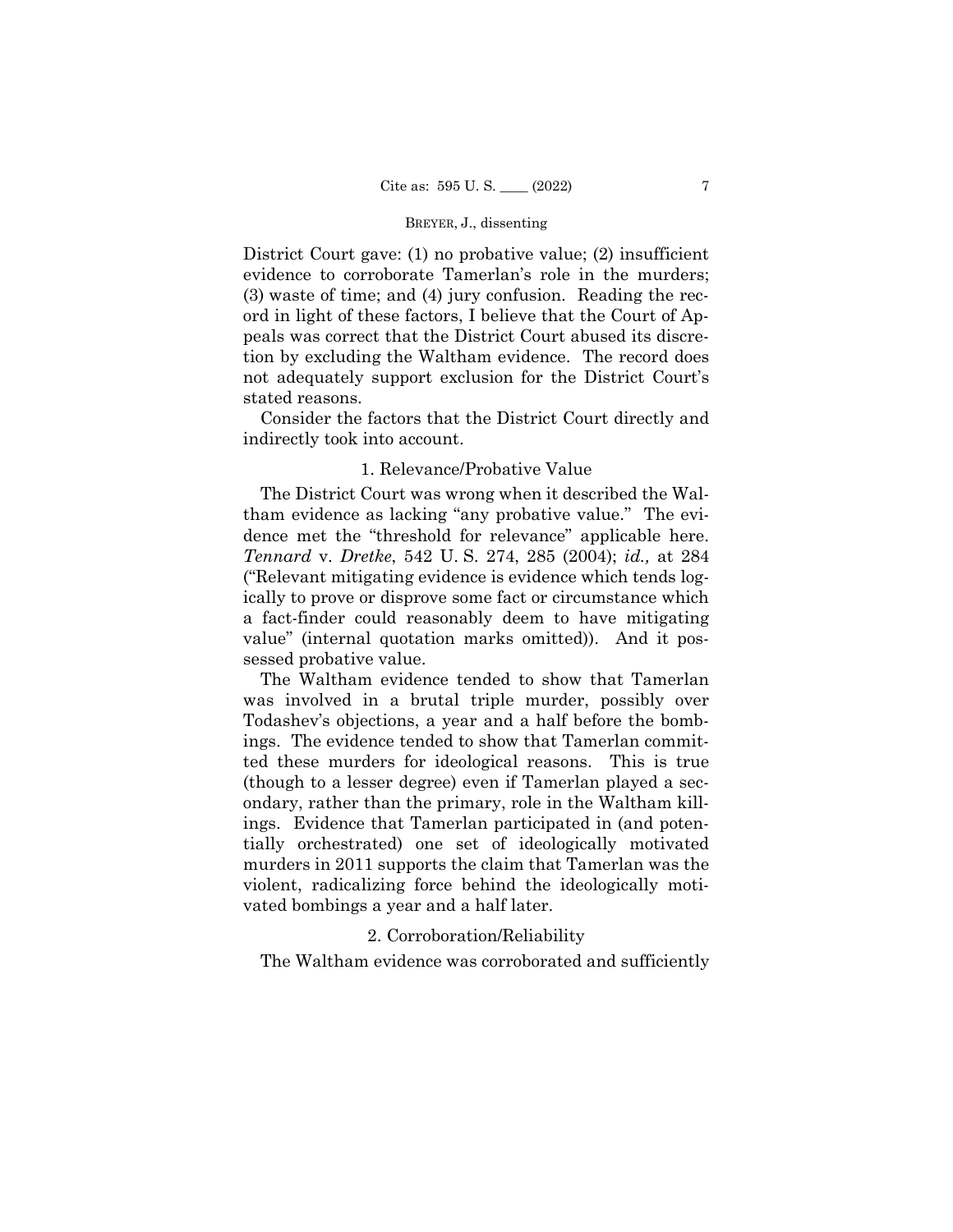reliable to warrant presentation to the jury. Dzhokhar's friend Kadyrbayev said that Dzhokhar believed Tamerlan was involved in the Waltham killings. Kadyrbayev also said that Dzhokhar told him that Tamerlan "had committed jihad" in Waltham. Relatedly, Tamerlan had al Qaeda propaganda on his computer that advocated stealing money from non-Muslims as a way to support jihadist principles. There was also evidence that a week or so after the Waltham killings, someone ran internet searches on Tamerlan's wife's computer for "3 men killed in Waltham," "men kill in Waltham," and "tamerlan tsarnaev." App. 590. Tamerlan's wife also confirmed that Tamerlan was close friends with one of the drug dealers, and there was evidence that Tamerlan did not attend that friend's funeral, which some thought strange given their close relationship.

Further, the Waltham evidence was sufficiently reliable for the Government to conclude (via FBI affidavit) that it helped to establish probable cause that Tamerlan committed the Waltham murders. It was reliable enough for a federal judge to issue a search warrant for Tamerlan's car to look for evidence of those murders. It is of course true, as the majority points out, that the District Court was free to make an independent assessment of the reliability of the evidence. *Ante,* at 17–18. But the fact that both the Government and a federal judge found the evidence sufficiently reliable to establish probable cause that Tamerlan committed the murders strongly suggests that the District Court here abused its discretion in concluding that the same evidence was so *unreliable* that Dzhokhar could not use it as mitigating evidence to establish the same proposition. Cf. *Florida* v. *Harris*, 568 U. S. 237, 243 (2013) (probable cause exists when facts "would warrant a person of *reasonable caution* in the belief that contraband or evidence of a crime is present" (internal quotation marks and brackets omitted; emphasis added)).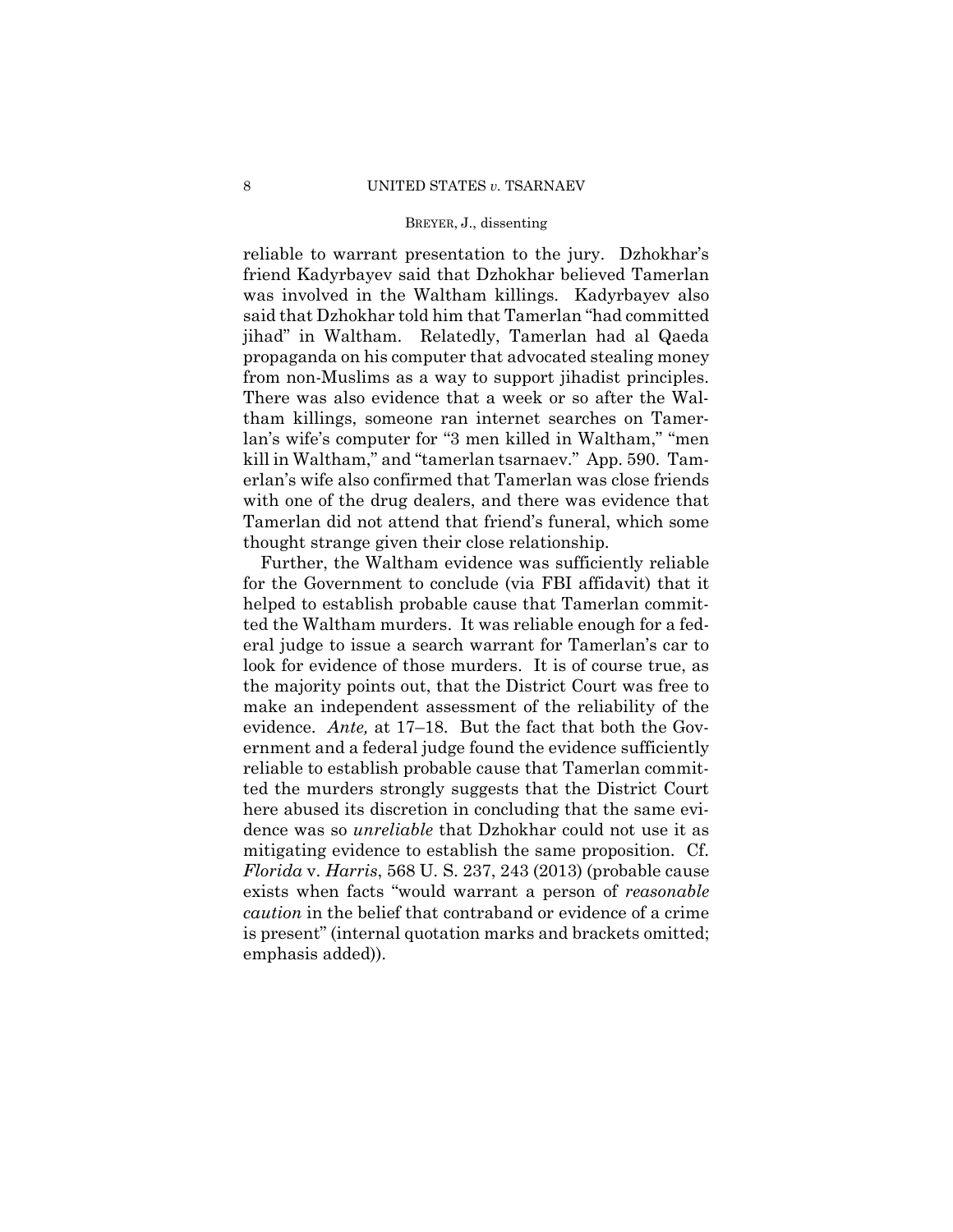### 3. Waste of Time/Need

The Waltham evidence was not simply cumulative of other mitigation evidence. And it was critically important to Dzhokhar's mitigation defense. Apart from the Waltham evidence, the evidence of Tamerlan's aggressive nature and violent tendencies consisted of evidence showing (1) that Tamerlan physically abused his then-girlfriend (later wife); (2) that he twice became disruptive and shouted at an Imam during prayers; (3) that he poked someone in the chest during an argument; (4) that he punched a man in the street after the man said something Tamerlan did not like; (5) that Tamerlan yelled at a local butcher who was selling halal turkey for Thanksgiving; and (6) that Tamerlan was disruptive at his boxing gym. Participation in a robbery and triple murder is much stronger evidence of Tamerlan's violent nature than any of these incidents. Cf. *Skipper* v. *South Carolina*, 476 U. S. 1, 8 (1986) (reversible error where excluded mitigating evidence had "greater weight" than evidence supporting same mitigating factors).

Similarly, the evidence introduced to show Tamerlan's influence over Dzhokhar consisted of evidence showing (1) their age difference (Tamerlan was 26 at the time of the bombings, Dzhokhar 19); (2) the fact that Dzhokhar looked up to and followed his older brother; (3) that in the brothers' Chechen culture, Tamerlan, as the older sibling, held a position of authority and superiority vis-à-vis Dzhokhar; (4) that Tamerlan sent Dzhokhar articles containing extremist propaganda; and (5) that Tamerlan traveled to Russia in 2012 as part of an unsuccessful effort to wage "jihad." But the Waltham evidence showed (if the jury believed Todashev's account) that Tamerlan had previously exerted such influence over Todashev as to make him an unwilling accomplice to a triple murder. This is much stronger evidence of Tamerlan's capacity to influence than any evidence that the jury heard.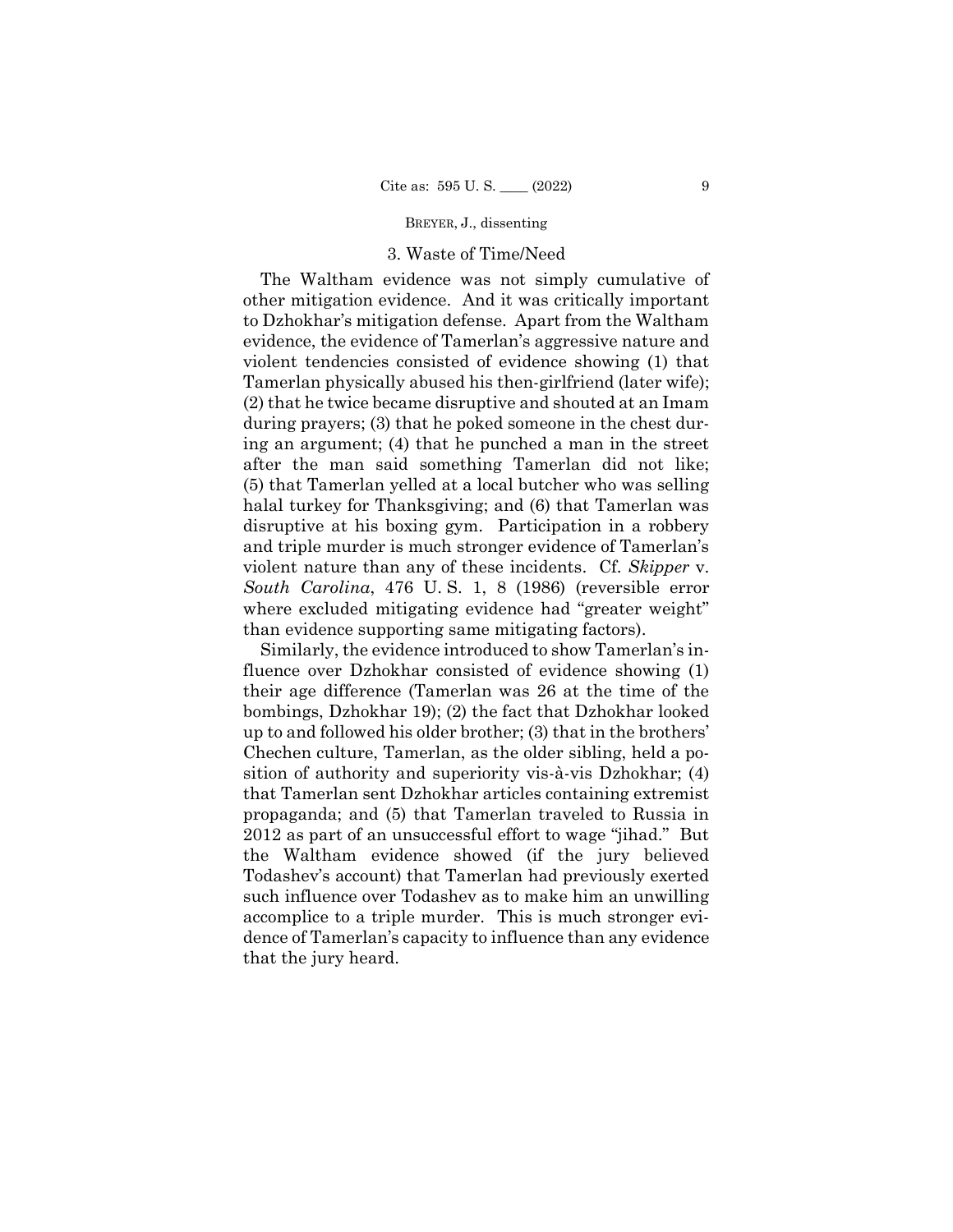Moreover, Dzhokhar had particular need for the Waltham evidence in the context of his sentencing. As both counsel emphasized during closing argument, the critical mitigation issue was the two brothers' comparative responsibility. Dzhokhar's counsel argued, for example, that "if not for Tamerlan, this wouldn't have happened. Dzhokhar would never have done this but for Tamerlan." App. 839– 840. The prosecution similarly told the jury that "the bulk of [Dzhokhar's] mitigation case comes down to a single proposition: 'His brother made him do it.'" *Id*., at 857. The prosecution also told the jury that it should reject this proposition because Dzhokhar's mitigation evidence merely showed that Tamerlan was "loud," "bossy," and "sometimes lost his temper." *Id*., at 861, 864. Would the prosecution have made the same argument had the evidence required it to add, "and perhaps slit the throats of three people"? Cf. *Clemons* v. *Mississippi*, 494 U. S. 738, 753 (1990) (erroneous jury instruction reversible error where "repeatedly emphasized and argued" by prosecution); *Skipper*, 476 U. S., at 5, n. 1 (exclusion of evidence reversible error when evidence related to issue "underscored . . . by the prosecutor's closing argument").

The prosecution went on to argue that Tamerlan and Dzhokhar were "equals," and that it was only once Dzhokhar "made the decision to become a terrorist, that Tamerlan was able to go into action." App. 873–874. Would the prosecution have made that same claim in the face of evidence that Tamerlan had taken "action" a year and a half before the bombings, on the anniversary of 9/11, and that Dzhokhar characterized this action as "jihad"? The excluded evidence went to the heart of these critical sentencing issues.

### 4. Jury Confusion

In my view, the District Court's strongest reason for ex-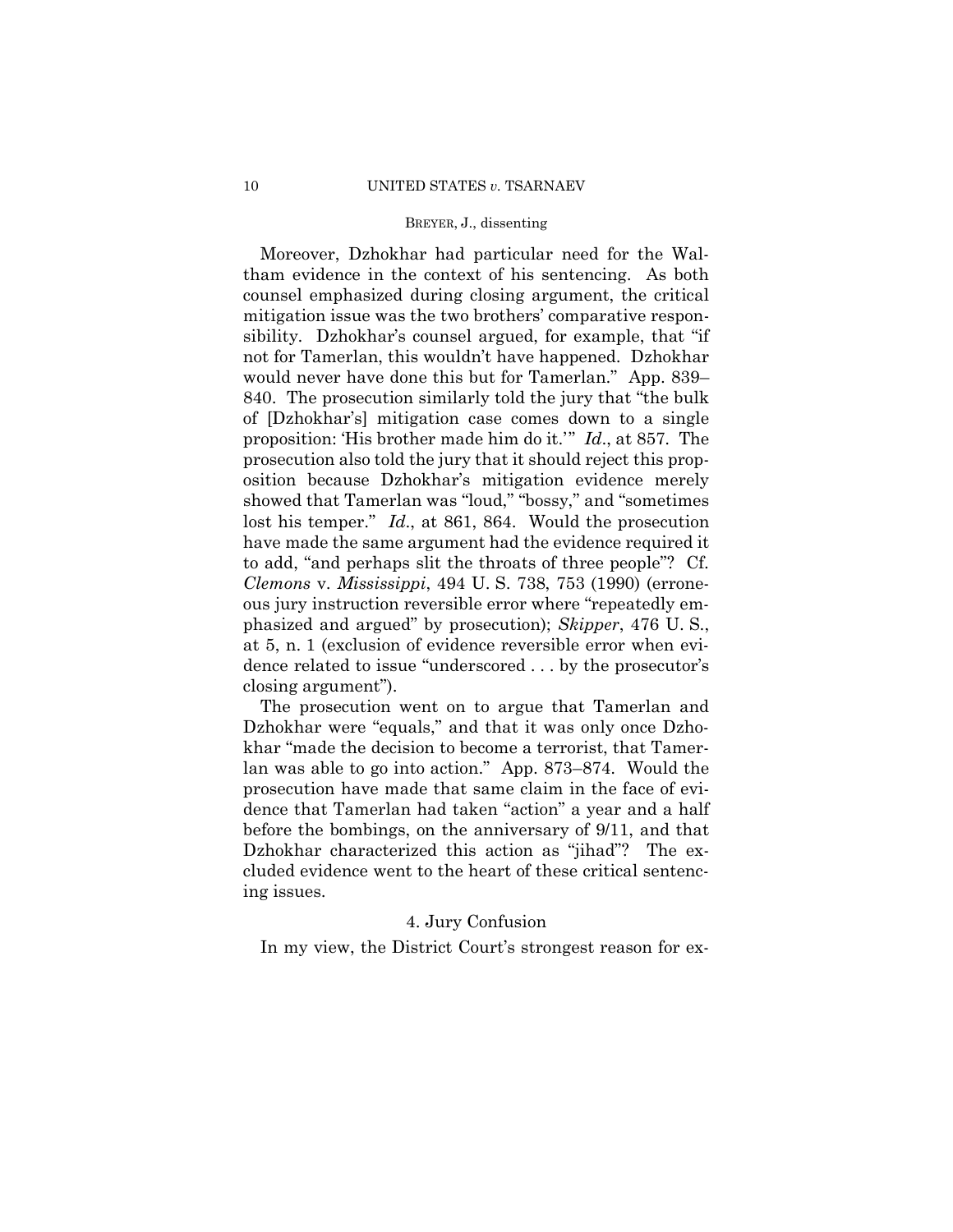cluding the Waltham evidence, and the majority's best argument for reversing the Court of Appeals, is that admitting the evidence might have confused the jurors by prompting a "minitrial" about what actually happened in Waltham and what role Tamerlan played. The Federal Death Penalty Act says that a court "may" exclude relevant evidence "if its probative value is outweighed by the danger of . . . confusing the issues, or misleading the jury." §3593(c). Given the trial judge's discretionary authority to admit or exclude evidence, could the possibility of juror confusion overcome the pro-admission factors I have so far discussed? Two reasons convince me that it could not, and that, concerns about jury confusion notwithstanding, the District Court abused its discretion by excluding the evidence.

First, death penalty proceedings are special. Unlike evidentiary determinations made in other contexts, a trial court's decision to admit or exclude evidence during a capital sentencing proceeding is made against the backdrop of a capital defendant's constitutional right to argue against the death penalty. See *Tennard*, 542 U. S., at 285 ("[T]he Eighth Amendment requires that the jury be able to consider and give effect to a capital defendant's mitigating evidence" (internal quotation marks omitted)). So, although the Federal Death Penalty Act incorporates some of the features that ordinarily guide a trial judge's discretionary decision to admit or exclude evidence, see Fed. Rule Evid. 403, it also provides a special admissibility standard unique to the capital sentencing context. Specifically, the statute says that "information may be presented as to *any* matter relevant to the sentence, including any mitigating or aggravating factor," regardless of whether that information would be admissible under normal evidentiary rules. §3593(c) (emphasis added). The statute thus tips the balance in favor of admitting mitigating evidence, even if ad-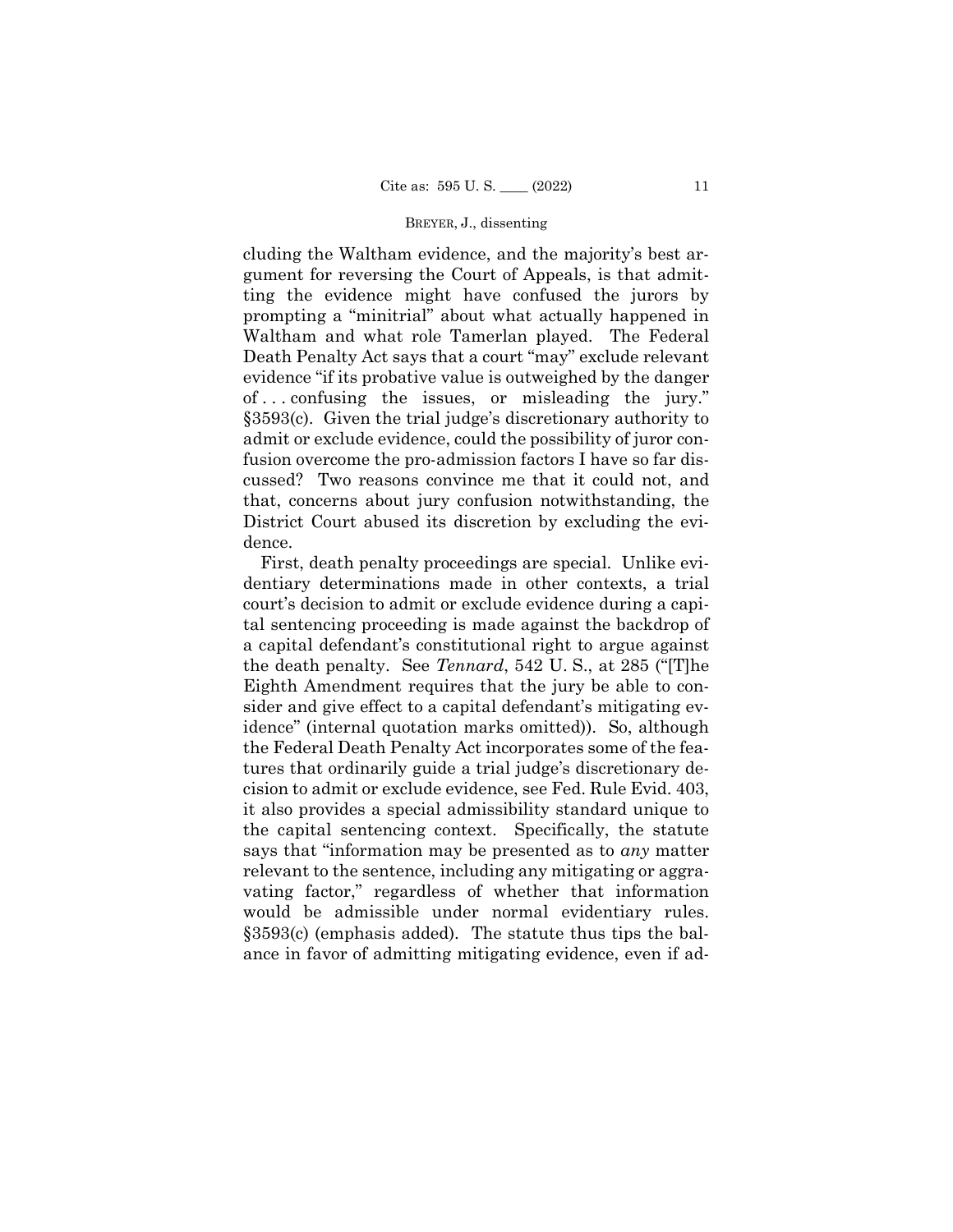mission means increasing the length of a proceeding by inviting some "minitrials" over subsidiary issues. Cf. *McKoy* v. *North Carolina*, 494 U. S. 433, 442 (1990) ("The Constitution *requires* States to allow consideration of mitigating evidence in capital cases"); see also *Smith* v. *Texas*, 543 U. S. 37, 44 (2004) (*per curiam*). This weighted scale makes sense in the context of capital proceedings, in a way it would not make sense in run-of-the-mill evidentiary disputes, "[g]iven that the imposition of death . . . is so profoundly different from all other penalties." *Lockett*, 438 U. S., at 605 (plurality opinion). Indeed, because "the penalty of death is qualitatively different from" all other punishments, "there is a corresponding difference in the need for reliability in the determination that death is the appropriate punishment in a specific case." *Woodson* v. *North Carolina*, 428 U. S. 280, 305 (1976) (plurality opinion). And a jury's decision to impose the death penalty is more reliable if it is made after considering relevant mitigation evidence that counsels against imposing such a sentence. See *Lockett*, 438 U. S., at 605 (emphasizing the need in capital cases to give "independent mitigating weight to aspects of the . . . circumstances of the offense proffered in mitigation").

At the same time, a trial judge normally can control the presentation of evidence to avoid unwarranted detours and to ensure a trial does not extend beyond reasonable limits. See, *e.g.,* Fed. Rule Evid. 105 (court can instruct jury that it may consider evidence for one purpose but not another); *Geders* v. *United States*, 425 U. S. 80, 86–87 (1976) ("Within limits, the judge . . . may refuse to allow cumulative, repetitive, or irrelevant testimony, and may control the scope of examination of witnesses" (citations omitted)). In the context of capital sentencing, then, concerns about juror "waste of time" or the risk of "confusion" are less justifiable bases on which to exclude an entire category of evidence that may have significant mitigating value.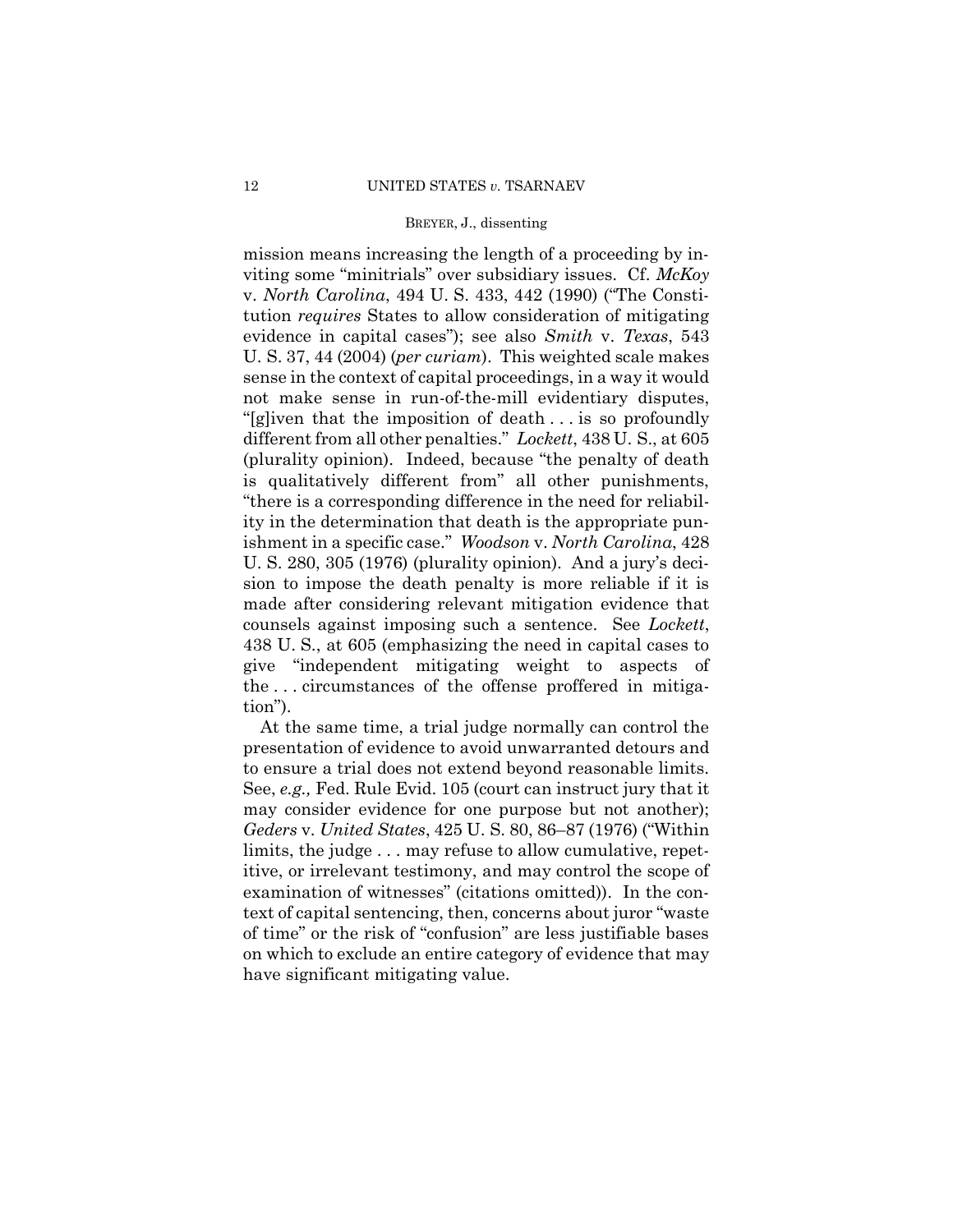Second, and perhaps of greater importance, a sampling of other death penalty proceedings indicates that the prosecution often introduces evidence of a defendant's prior criminal behavior in support of the death penalty, including evidence that poses a similar risk of jury confusion. Trial judges admit this evidence under the same admissibility standard that governs the admission of mitigating evidence. See §3593(c) (governing admissibility of evidence supporting "aggravating," as well as "mitigating," factors). And trial courts admit this evidence not because the defendant's past criminal behavior is directly relevant to the crime at issue but because it supports an "aggravating" deathpenalty-related factor such as a defendant's risk of future dangerousness. If courts admit evidence of past criminal behavior, unrelated to the crime at issue, to show aggravating circumstances, why should they not do the same to show mitigating circumstances?

Moreover, capital sentencing courts routinely admit this kind of evidence even if the past criminal behavior did not result in formal charges or convictions (and thus has not been proved to a jury or judge). See, *e.g., United States* v. *Gabrion*, 719 F. 3d 511, 518 (CA6 2013) (District Court admitted evidence of defendant's "likely role in the disappearance (and presumably murder) of three other people"); *United States* v. *Runyon*, 707 F. 3d 475, 504–505 (CA4 2013) (District Court did not abuse its discretion in admitting evidence of defendant's assault charges that were later dismissed); *United States* v. *Snarr*, 704 F. 3d 368, 395 (CA5 2013) (District Court admitted evidence that defendant "participated in a drive-by shooting and allegedly murdered a man"); *United States* v. *Lighty*, 616 F. 3d 321, 341 (CA4 2010) (District Court admitted evidence that defendant was involved in driveby shooting for which he was never charged); *United States* v. *Brown*, 441 F. 3d 1330, 1368 (CA11 2006) (District Court admitted evidence that "defendant has committed an array of other criminal acts,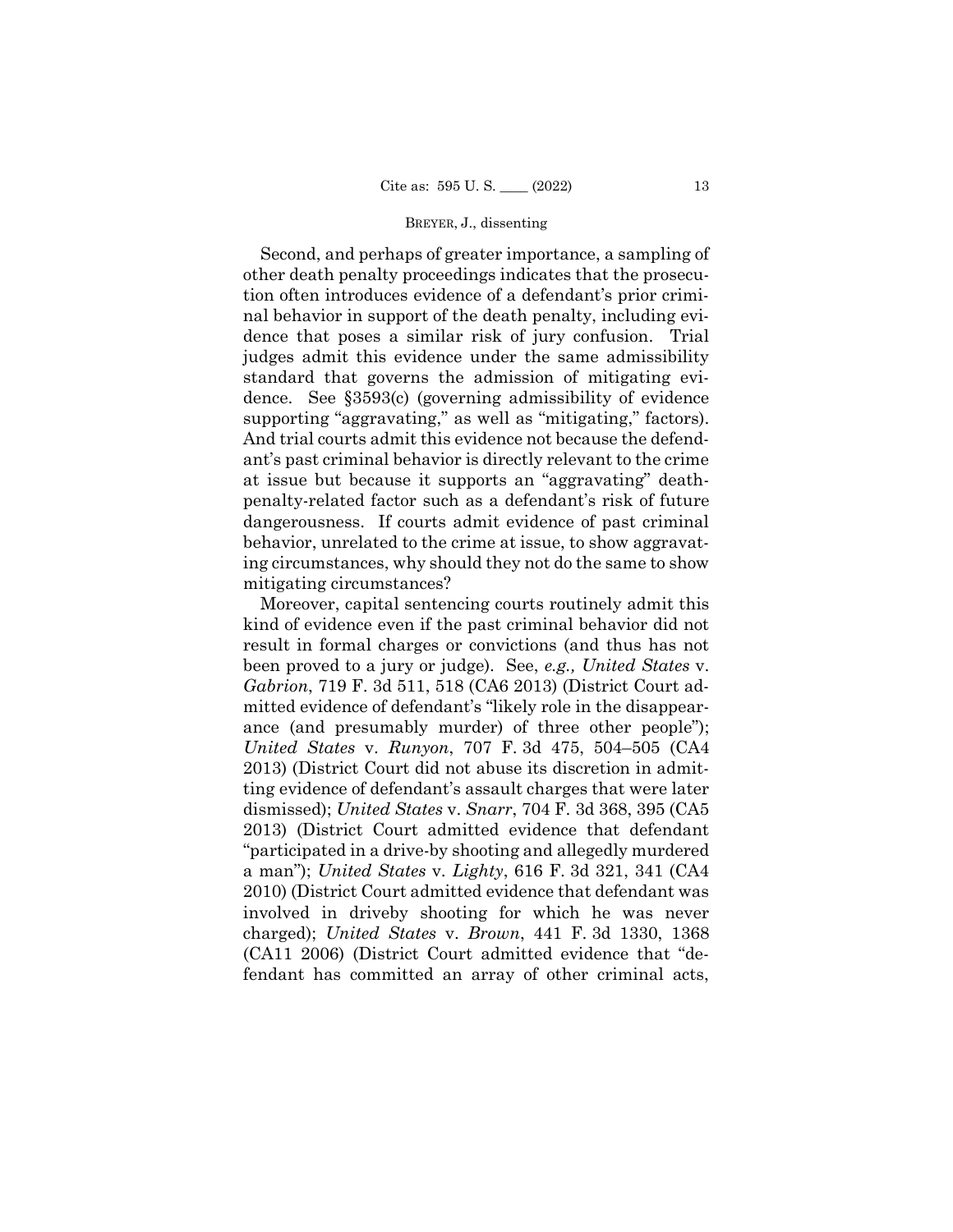some but not all of which have resulted in conviction").

Further, trial courts admit this evidence despite claims that the evidence is not reliable (thus risking "minitrials"). See, *e.g., United States* v. *Coonce*, 932 F. 3d 623, 641 (CA8 2019); *United States* v. *Umaña*, 750 F. 3d 320, 348–349 (CA4 2014); *United States* v. *Hager*, 721 F. 3d 167, 201 (CA4 2013); *United States* v. *Higgs*, 353 F. 3d 281, 323 (CA4 2003).

The evidentiary showing Dzhokhar attempted to make here was not, as the majority asserts, any more complex or confusing than the evidentiary showing the Government makes in these situations. Cf. *ante*, at 20. To the contrary, just as the Government introduces evidence of a defendant's prior unproved bad conduct to show a defendant's dangerousness, so too did Dzhokhar seek to introduce evidence of Tamerlan's prior unproved bad conduct to show Tamerlan's dangerousness. The fact that the evidence was about Tamerlan's character instead of Dzhokhar's did not render the evidence beyond the jury's ability to comprehend. The District Court implicitly recognized as much when it allowed Dzhokhar to introduce other evidence of Tamerlan's past conduct—conduct in which Dzhokhar did not participate.

Indeed, this Court has rejected concerns that distracting minitrials should preclude *the Government* from introducing evidence about a nondefendant third party to show aggravation. See *Payne* v. *Tennessee*, 501 U. S. 808, 823 (1991) (rejecting reasoning that victim impact evidence should be excluded from sentencing proceeding because it would "creat[e] a mini-trial on the victim's character" (internal quotation marks omitted)). Why then should the same concern preclude *a defendant* from introducing similar evidence in mitigation? After all, the Government, unlike a defendant, has no constitutional right to present evidence during a capital sentencing proceeding. Cf. *Tennard*, 542 U. S., at 285 ("[T]he Eighth Amendment requires that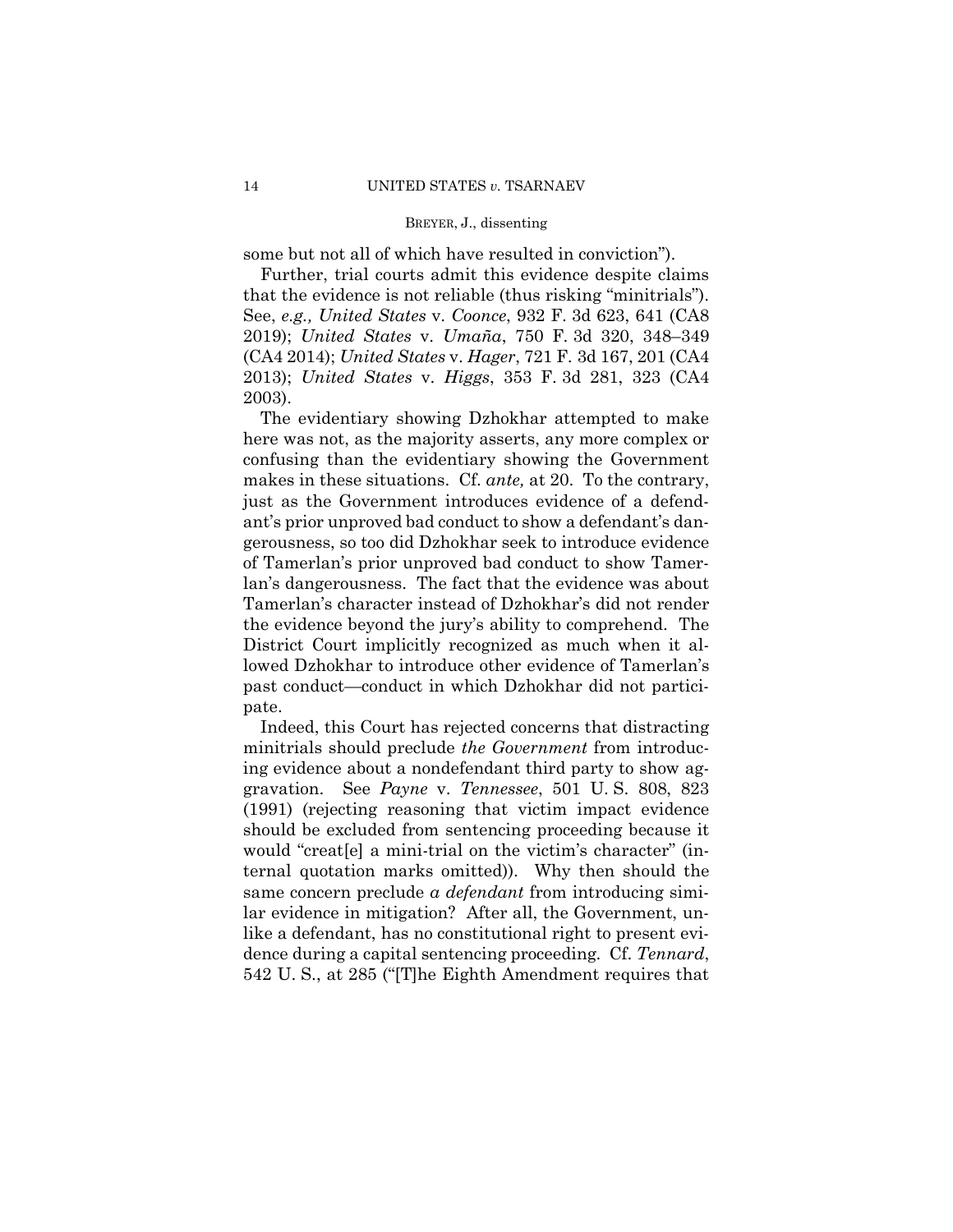the jury be able to consider and give effect to a capital defendant's mitigating evidence" (internal quotation marks omitted)).

I conclude, then, that the reasons the District Court gave do not justify excluding the Waltham murder evidence, and it was an abuse of discretion to do so. Nor was the exclusion harmless. See §3595(c)(2)(C) (death sentence can be vacated if Government fails to prove beyond a reasonable doubt that an error was harmless). Dzhokhar conceded his guilt. The only issue was whether he deserved to die. Tellingly, the jury's nuanced verdict reflected close attention to the relationship between the brothers: The jury did not recommend the death penalty for the charges related to the actions Dzhokhar took together with Tamerlan, and only recommended death for the charges related to the actions Dzhokhar took alone. The Waltham evidence supported Dzhokhar's theory that Tamerlan's violent and radicalizing influence induced *all* of the actions Dzhokhar took in connection with the Boston Marathon bombings. This evidence may have led some jurors to conclude that Tamerlan's influence was so pervasive that Dzhokhar did not deserve to die for any of the actions he took in connection with the bombings, even those taken outside of Tamerlan's presence. And it would have taken only one juror's change of mind to have produced a sentence other than death, even if a severe one. See §3593(e) (death verdict must be unanimous).

B

Three courts including this Court have now examined this record with care. Why? Why are appellate courts so deeply involved in what is, after all, a trial-based evidentiary matter? The reason, in my view, lies in part in the nature of the underlying proceeding. It is a death penalty proceeding. And where death is at stake, the courts (and Congress) believe that particular judicial care is required. See §3593 (detailing unique procedures applicable to the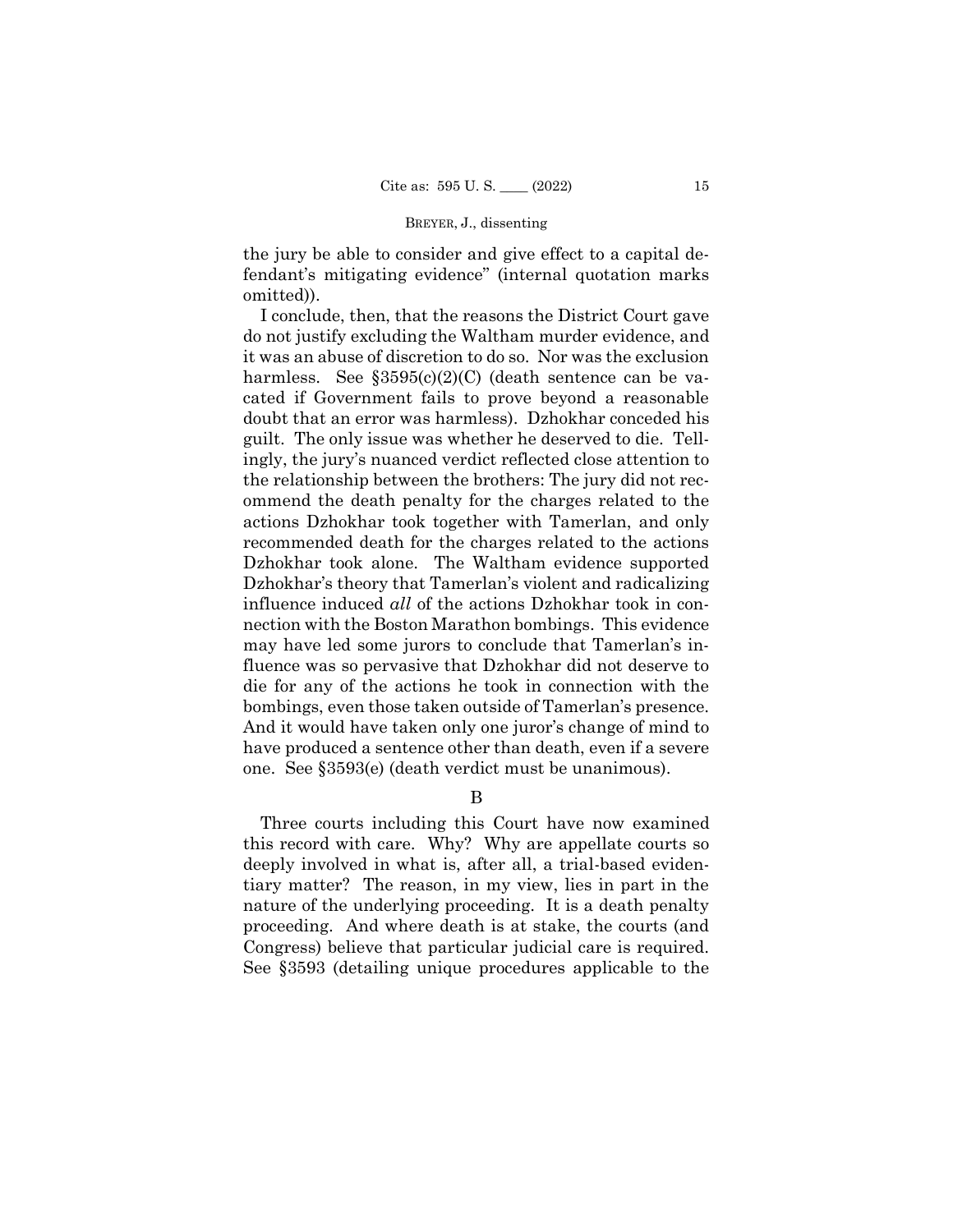"[s]pecial hearing to determine whether a sentence of death is justified" (boldface omitted)); Cf. *Kyles* v. *Whitley*, 514 U. S. 419, 422 (1995) ("[O]ur duty to search for constitutional error with painstaking care is never more exacting than it is in a capital case" (internal quotation marks omitted)); *Zant*, 462 U. S., at 885 ("[T]he severity of the [death] sentence mandates careful scrutiny in the review of any colorable claim of error"); *Gregg*, 428 U. S., at 187 (joint opinion) ("When a defendant's life is at stake, the Court has been particularly sensitive to insure that every safeguard is observed"); *Glossip* v. *Gross*, 576 U. S. 863, 937 (2015) (BREYER, J., dissenting) ("[I]t is difficult for judges, as it would be difficult for anyone, *not* to apply legal requirements punctiliously when the consequences of failing to do so may well be death")*.* That same care applies on abuseof-discretion review, just as it does for any other standard. The extra time that close examination takes is part of the procedural price that a judicial system allowing the death penalty will inevitably exact.

### $\mathcal{C}$

I have written elsewhere about the problems inherent in a system that allows for the imposition of the death penalty. See, *e.g., id*., at 909–938. This case provides just one more example of some of those problems.

### III

In my view, the Court of Appeals was correct in its Waltham evidence conclusion. For that reason, the District Court should conduct a new sentencing proceeding. I need not, and do not, reach the pretrial publicity question. I note, however, that when considering that issue, the Court refers to the power of the federal appeals courts to promulgate supervisory rules. See *ante*, at 11. Like the Court (and JUSTICE BARRETT), I recognize that the Government "does not challenge the general existence of the Court of Appeals'